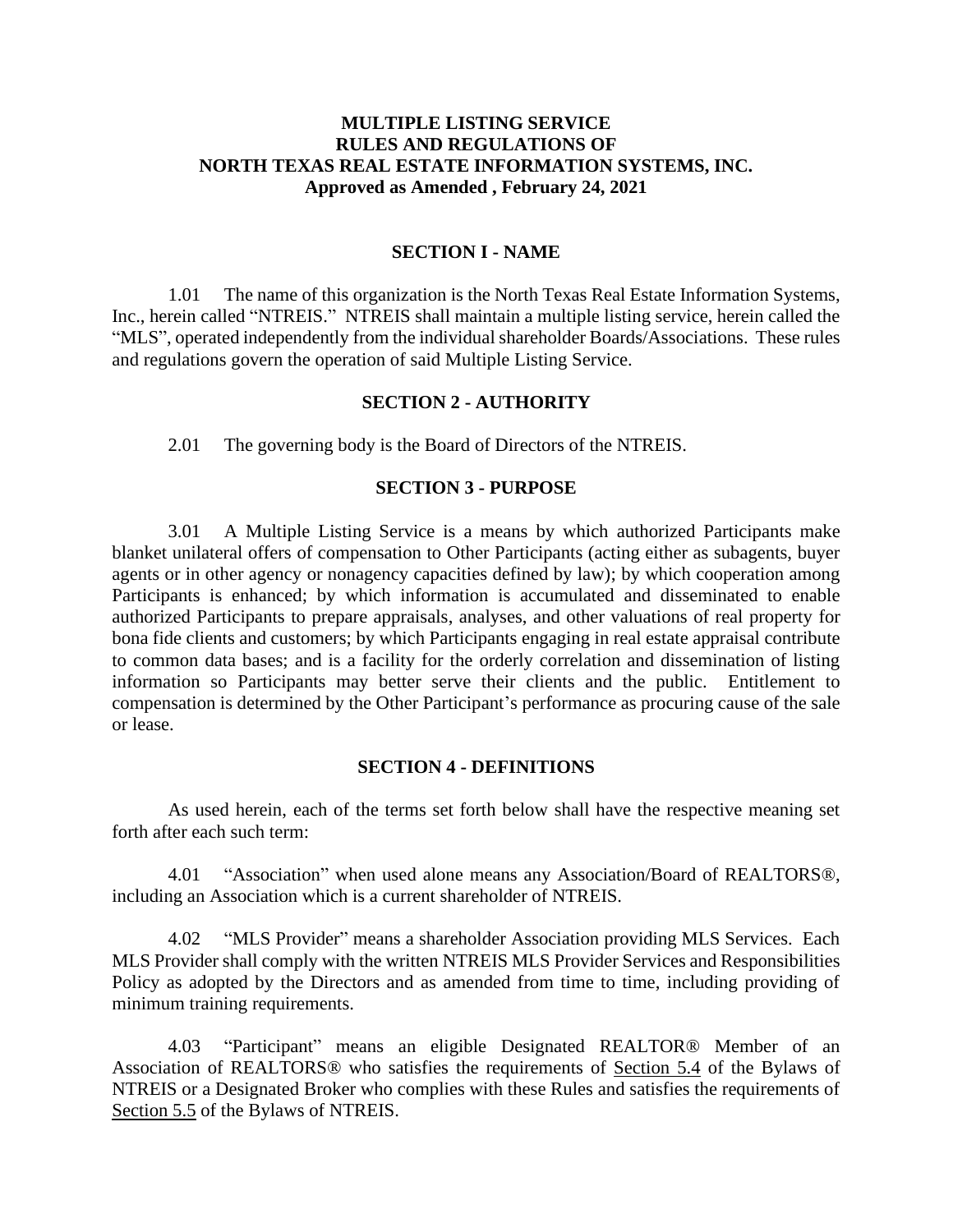4.04 "Other Participant" means a Participant, other than the Listing Participant, who is working with a prospective buyer(s) or tenant(s) of Listed Property as a subagent of the owner or who is working for prospective buyer(s) or tenant(s) of Listed Property as a buyer or tenant agent or in any other agency or nonagency capacities defined by law.

4.05 "Subscriber" (or "user of the MLS") means an individual who is either (i) a nonprincipal broker, sales associate, or (ii) a licensed or certified appraiser affiliated with a Participant. Subscriber includes each licensed person, whether licensed as a broker or as a salesperson, including a licensed or certified appraiser, who is employed by or affiliated with a Participant as an employee, or as an independent contractor. (This definition should not be construed to require any non-principal broker, sales licensee or licensed or certified appraiser affiliated with a Participant to become a REALTOR® Member before having access to or using the MLS.) Subscribers shall have the right to file property listings in the MLS through their Participant. A corporation, partnership, limited liability company, team, or any other business organization or entity may not be a Subscriber.

4.06 "Clerical Office Staff" means those licensed or unlicensed employees of, or independent contractors associated with a Participant member who performs exclusively clerical duties and are not engaged in listing, showing, marketing, or selling Listed Property.

4.07 "Personal Assistants" means those licensed or unlicensed employees of, or independent contractors associated with a Subscriber.

4.08 "Ancillary Users" means those persons who receive services as provided in Section 13.03 of these Rules.

4.09 "Committee" means the MLS Committee of an MLS Provider.

4.10 "NTREIS" means North Texas Real Estate Information Systems, Inc.

4.11 "Directors" means the Board of Directors of NTREIS.

4.12 "Listed Property" means the real property described in a Qualified Listing and filed with the MLS.

4.13 "Listing Participant" means the Participant who files a Qualified Listing with the MLS.

4.14 "Data Input Sheet" means the form designated from time to time to provide information relating to a Listed Property for computer input.

4.15 "Qualified Listing" means a listing of real property taken by a Participant, which satisfies the requirements of these Rules and is filed with the MLS.

4.16 "Qualified Listing Agreement" means an agreement entered into within the scope of the licensure of the Participant and which agreement describes a Qualified Listing between either (a) an owner(s) and a Participant for the sale, lease or exchange of real property (whether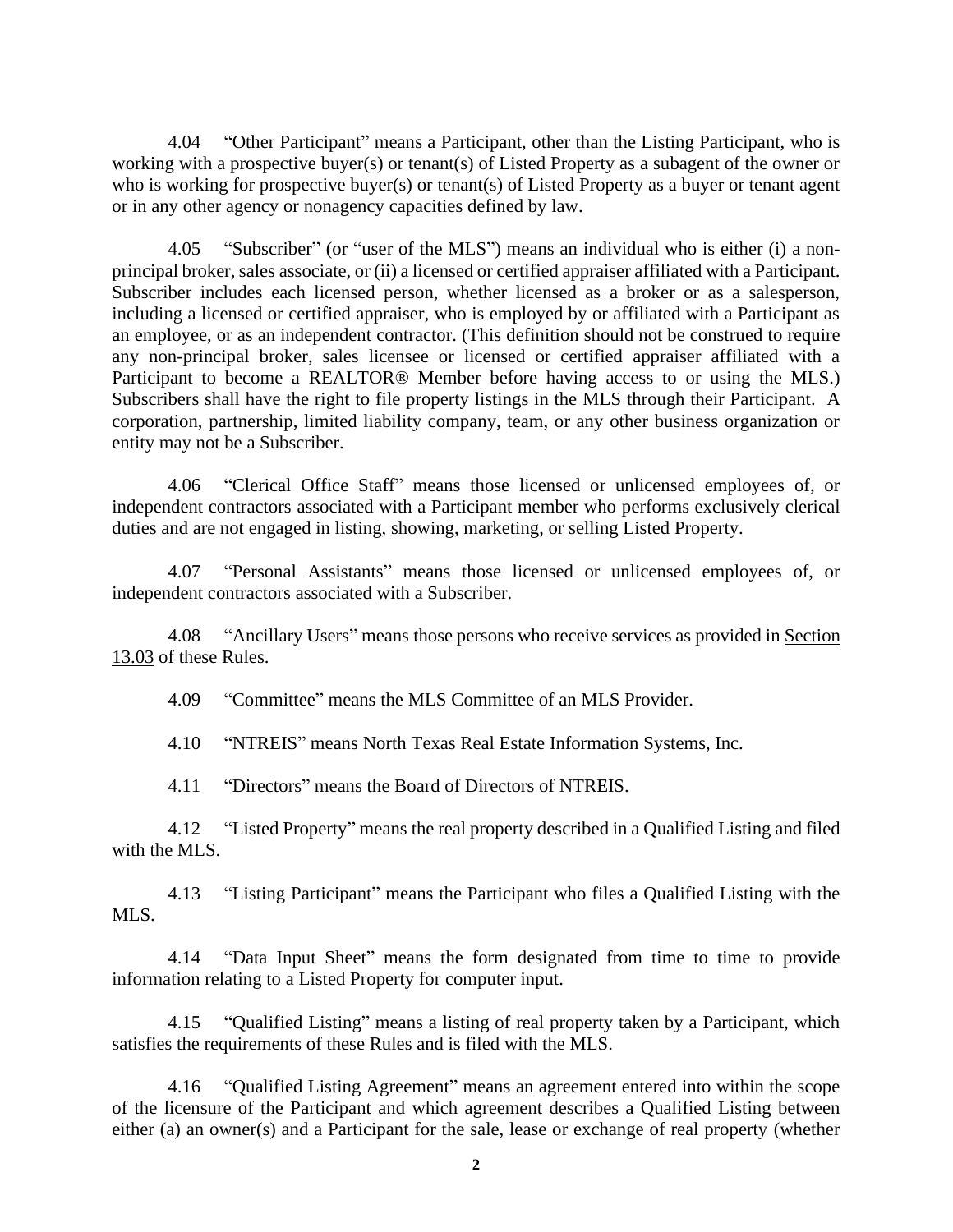located in the State of Texas or in another state where the Participant operates its brokerage) and which the owner agrees is subject to these Rules, or (b) with respect to real property that is not located in the State of Texas, an owner(s) or a broker licensed in a state other than Texas who has a Qualified Listing with the owner(s) and a Participant authorizing the Participant to advertise and market such real property.

4.17 "MLS" refers to the multiple listing service information system operated by NTREIS.

4.18 "MLS Staff" means the administrative staff of an MLS Provider.

4.19 "NTREIS Staff" refers to the administrative staff of the NTREIS.

4.20 "NAR" means the National Association of REALTORS®.

4.21 "Code of Ethics" means the Code of Ethics of the NAR.

4.22 "Rules" means these Rules and Regulations of NTREIS, as amended from time to time. In the event the Rules conflict with laws of any State or the United States, or any rules or regulations of any Federal, State, or local governmental agency, such laws, rules, or regulations will prevail, control, and supersede these Rules that are in conflict.

4.23 "Listing Content" includes, but is not limited to, photographs, images, graphics, audio and video recordings, virtual tours, drawings, descriptions, remarks, narratives, pricing information, and other details or information related to Listed Property.

# **SECTION 5 - PARTICIPATION POLICIES**

# A. PARTICIPATION POLICIES

5.01 Any REALTOR® of this or any other association who is a principal, partner, corporate officer, or branch office manager acting on behalf of a principal, without further qualification, except as otherwise stipulated in these Bylaws, shall be eligible to participate in Multiple Listing upon agreeing in writing to comply with the Rules and Regulations thereof and to pay the costs incidental thereto.\* However, under no circumstances is any individual or firm, regardless of membership status, entitled to Multiple Listing Service "membership" or "participation" unless they hold a current, valid real estate broker's license and offer or accept compensation to and from other Participants or are licensed or certified by an appropriate state regulatory agency to engage in the appraisal of real property. Use of information developed by or published by a Board Multiple Listing Service is strictly limited to the activities authorized under a Participant's licensure(s) or certification and unauthorized uses are prohibited. Further, none of the foregoing is intended to convey "participation" or "membership" or any right of access to information developed by or published by a Board Multiple Listing Service where access to such information is prohibited by law.

*NOTE: Mere possession of a broker's license is not sufficient to qualify for MLS participation. Rather, the requirement that an individual or firm "offers or accepts*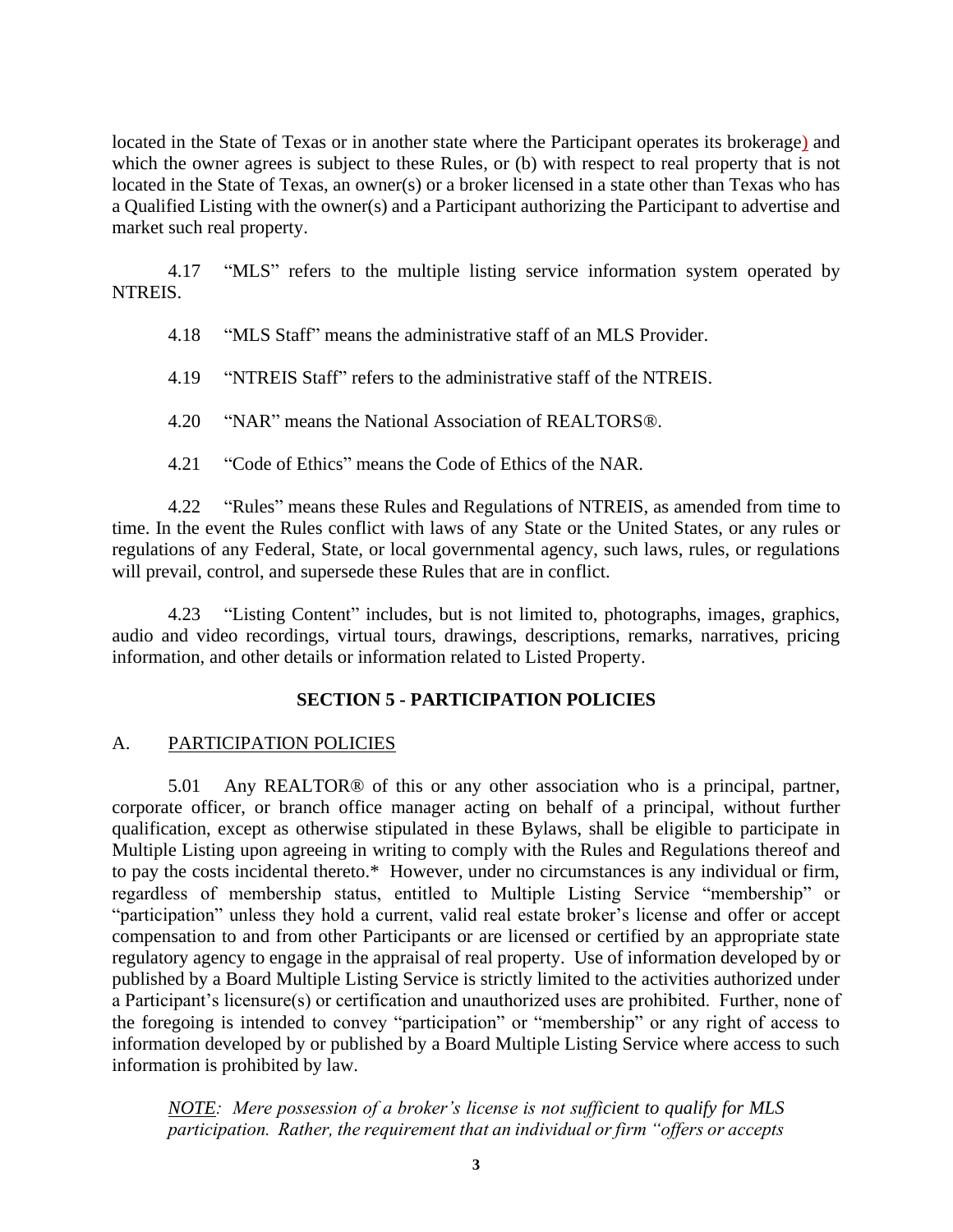*cooperation and compensation" means that the Participant actively endeavors during the operation of its real estate business to list real property of the type listed on the MLS and/or to accept offers of cooperation and compensation made by Listing Participants or agents in the MLS. "Actively" means on a continual and on-going basis during the operation of the Participant's real estate business. The "actively" requirement is not intended to preclude MLS participation by a Participant or potential Participant that operates a real estate business on a part time, seasonal, or similarly time-limited basis or that has its business interrupted by periods of relative inactivity occasioned by market conditions. Similarly, the requirement is not intended to deny MLS participation to a Participant or potential Participant who has not achieved a minimum number of transactions despite good faith efforts. Nor is it intended to permit an MLS to deny participation based on the level of service provided by the Participant or potential Participant as long as the level of service satisfies state law.*

*The key is that the Participant or potential Participant actively endeavors to make or accept offers of cooperation and compensation with respect to properties of the type that are listed on the MLS in which participation is sought. This requirement does not permit an MLS to deny participation to a Participant or potential Participant that operates a Virtual Office Website ("VOW") (including a VOW that the Participant uses to refer customers to other Participants) if the Participant or potential Participant actively endeavors to make or accept offers of cooperation and compensation. An MLS may evaluate whether a Participant or potential Participant "actively endeavors during the operation of its real estate business" to "offer or accept cooperation and compensation" only if the MLS has a reasonable basis to believe that the Participant or potential Participant is in fact not doing so. The membership requirement shall be applied on a nondiscriminatory manner to all Participants and potential Participants.*

5.02 Each Participant must hold (a) a valid current real estate broker's license issued by the appropriate governmental agency who administers applications for such license; or (b) a valid current license or certification from an appropriate state regulatory agency authorizing the Participant to engage in the appraisal of real property. The rights and privileges of a Participant to participate in the MLS automatically terminate in the event (i) the real estate broker's license of such Participant is revoked, suspended, or shall expire without renewal by the TREC or (ii) the license or certification to appraise real property of such Participant is revoked, suspended or shall expire without renewal by the appropriate state regulatory agency.

5.03 Participation in the MLS is not transferable, nor shall Participants have any proprietary interest in the MLS.

5.04 Each Participant or Participant's designee shall determine the sole MLS Provider for MLS access for all Subscribers within each branch office of said Participant.

5.05 Use of information developed by or published by the MLS is strictly limited to the activities authorized under a Participant's licensure or certification as a real estate broker, salesperson, or appraiser. Unauthorized uses are prohibited.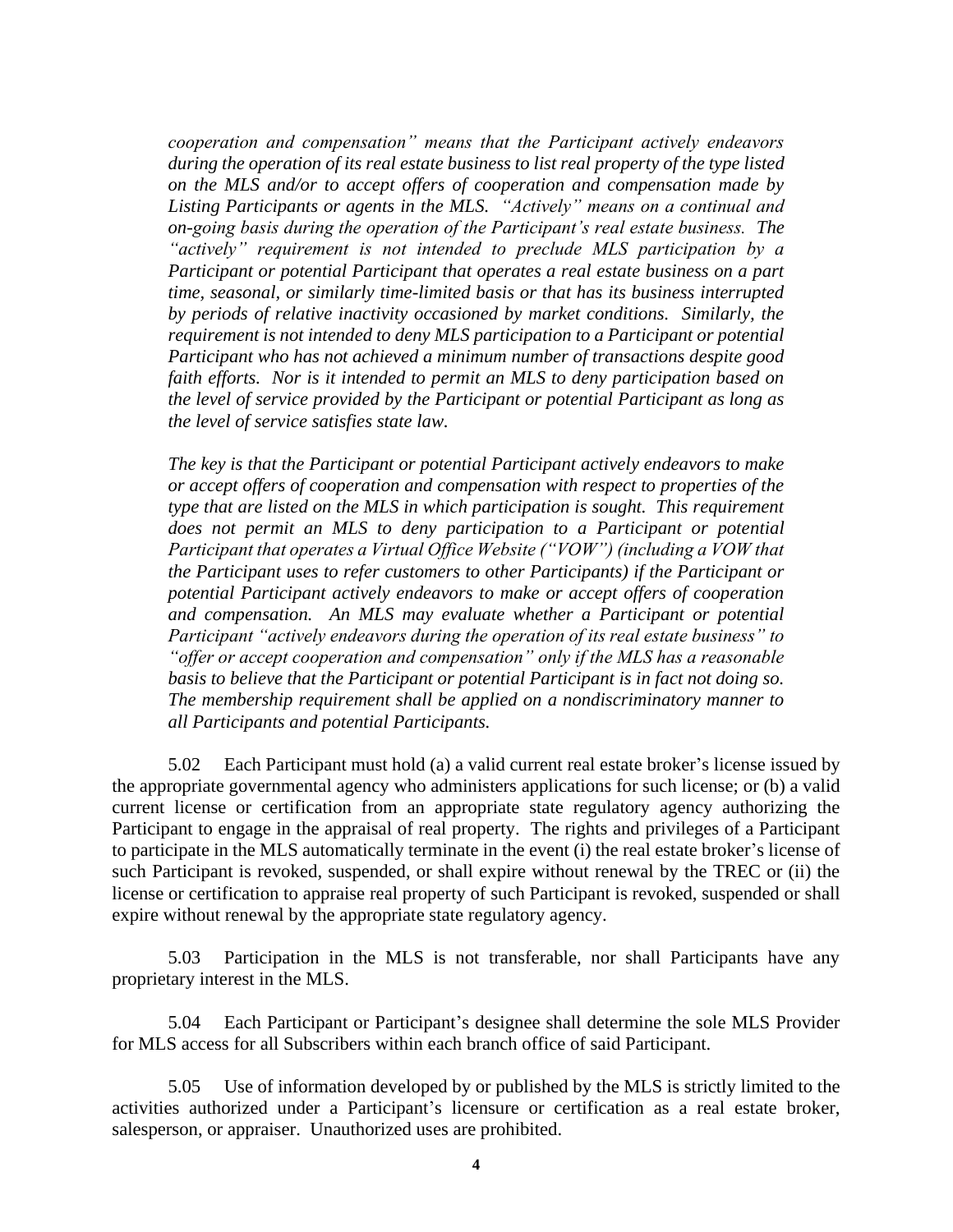5.06 Each Participant shall be liable for all obligations to the MLS for the Participant's firm, partnership, or corporation and for compliance with the Bylaws of NTREIS and these Rules by all persons affiliated with such Participant who utilize the MLS.

5.07 All Participants and Subscribers must complete an approved course of MLS computer training. Each MLS Provider will be responsible for providing a course of training on the MLS system, as prescribed by the Directors. Each Participant and Subscriber must complete the minimum required computer training within thirty (30) days after being furnished a public and private ID No. and access to the MLS. Participants and Subscribers may be required to complete additional training of not more than four (4) classroom hours in any twelve (12) month period when deemed necessary by the MLS Provider to familiarize Participants and Subscribers with system changes or enhancements and/or changes to Rules or policies. Participants and Subscribers will be given the opportunity to complete any mandated additional training remotely.

### B. APPLICATION FOR PARTICIPATION AND SUBSCRIPTIONS

5.08 Any REALTOR® principal who desires to participate in the MLS shall (i) submit a written application on the form provided by the MLS Provider accompanied by the application fee currently in effect, (ii) sign the required Agreement of Participant and (iii) comply with the prescribed MLS new member orientation program no later than thirty days after access to the MLS has been granted.

5.09 Any nonmember broker who desires to participate in the MLS shall (i) submit a written application on the Nonmember Broker Application form provided by the MLS provider accompanied by the application fee currently in effect, (ii) sign the required Agreement of Participant, (iii) comply with the requirement to affirmatively disclaim in all of his or her advertisements which refer to participation in the MLS that he or she is not a member of a local Association of REALTORS®, and (iv) comply with the prescribed orientation requirements as the applicant's MLS Provider may require.

5.10 Nonmember participation in the MLS is authorized at the discretion of each MLS Provider. Nonmember brokers participating in the MLS must agree to comply with these Rules and the policies of NTREIS.

5.11 Each Participant shall deliver written notice to the MLS Provider promptly when a Subscriber becomes affiliated with such Participant and after a Subscriber's affiliation with such Participant is terminated.

5.12 A Participant of the MLS may terminate his or her participation in the MLS by providing ten (10) days' prior written notice to the applicable MLS Provider and by payment of all fees and dues owing to the MLS Provider. Before a Participant may reapply to the MLS, all unpaid dues and fees owing to any MLS Provider must be fully paid.

5.13 Any membership termination reported after the established NTREIS billing cut-off deadline will be subject to access fees.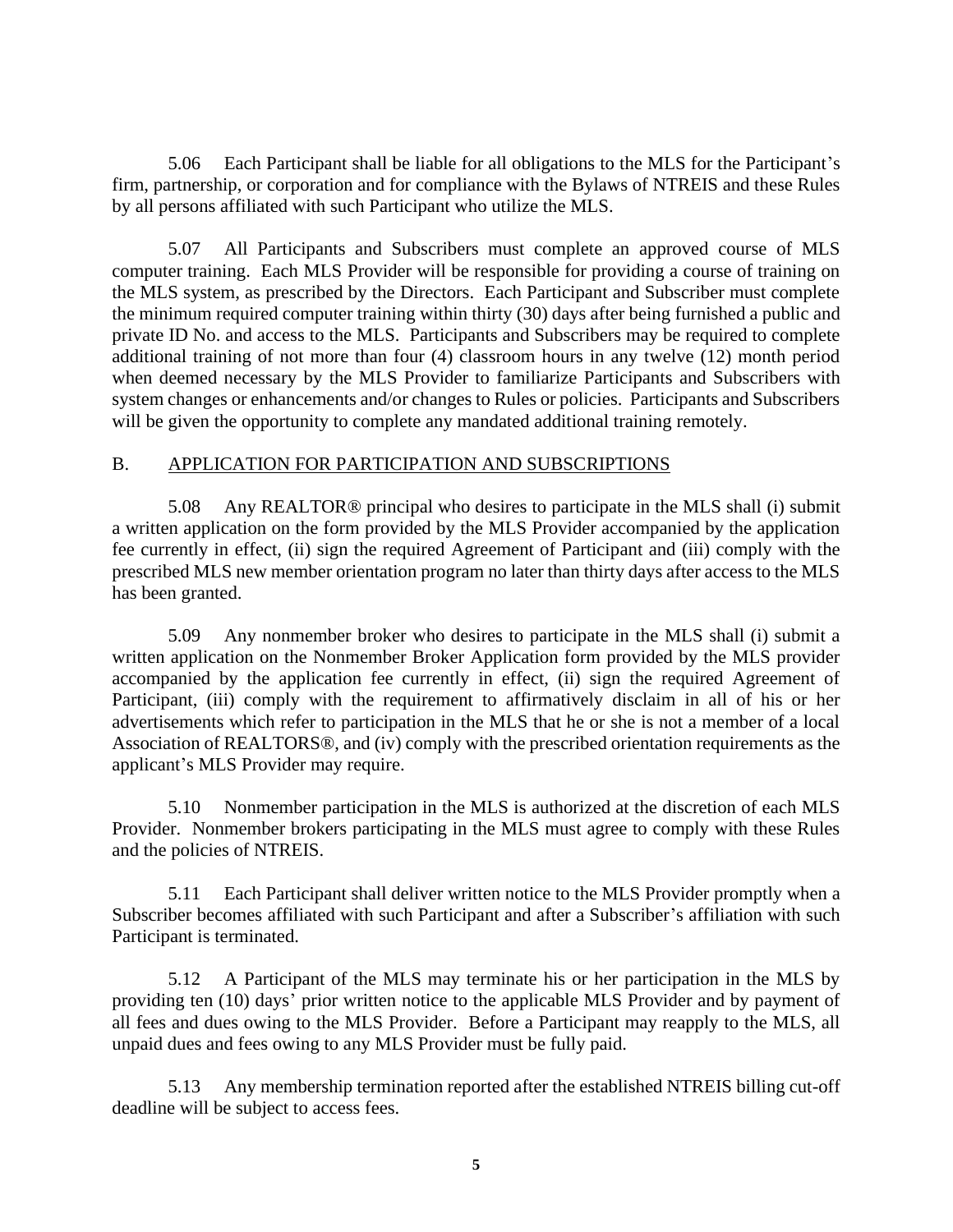### C. WAIVERS OF MLS SUBSCRIPTIONS

5.14 MLS subscription waivers will be available only to:

a) Commercial salespersons who do not list, show, sell or lease residential property required to be filed with the MLS.

b) Appraisers, engaged exclusively in commercial appraisals, who do not utilize the MLS.

c) Other than a Participant, corporate officers who do not show, list, sell, lease, or appraise real property.

d) Licensed staff affiliated with property management companies who do not show, list, sell, lease or appraise real property and who do not ever utilize the MLS or the Listing Content.

> *NOTE: It is the intent of Subsection 5.14 d) to provide subscription waivers to property management staff engaged exclusively in performing administrative duties, inspecting rental properties or handling evictions and who never utilize the Multiple Listing Service or the Listing Content.*

e) However, MLSs must provide Participants the option of a no-cost waiver of MLS fees, dues, and charges for any licensee or licensed or certified appraiser who can demonstrate subscription to a different MLS or CIE where the principal broker participates. MLSs may, at their discretion, require that broker participants sign a certification for nonuse of its MLS services by their licensees, which can include penalties and termination of the waiver if violated.

# **SECTION 6 - DUES AND FEES**

#### A. **APPLICATION FEE**

6.01 Each MLS Provider shall establish from time to time the application fee, if any, for participation in the MLS by a Participant/Subscriber.

B. ACCESS FEE

6.02 The Directors shall establish access fees quarterly in advance and shall bill each MLS Provider on a monthly basis for the total number of Participants, Subscribers, and Ancillary Users who use or receive MLS services from or through such MLS Provider.

6.03 Access fees will be billed by NTREIS to each MLS Provider in accordance with the policies set by the Directors.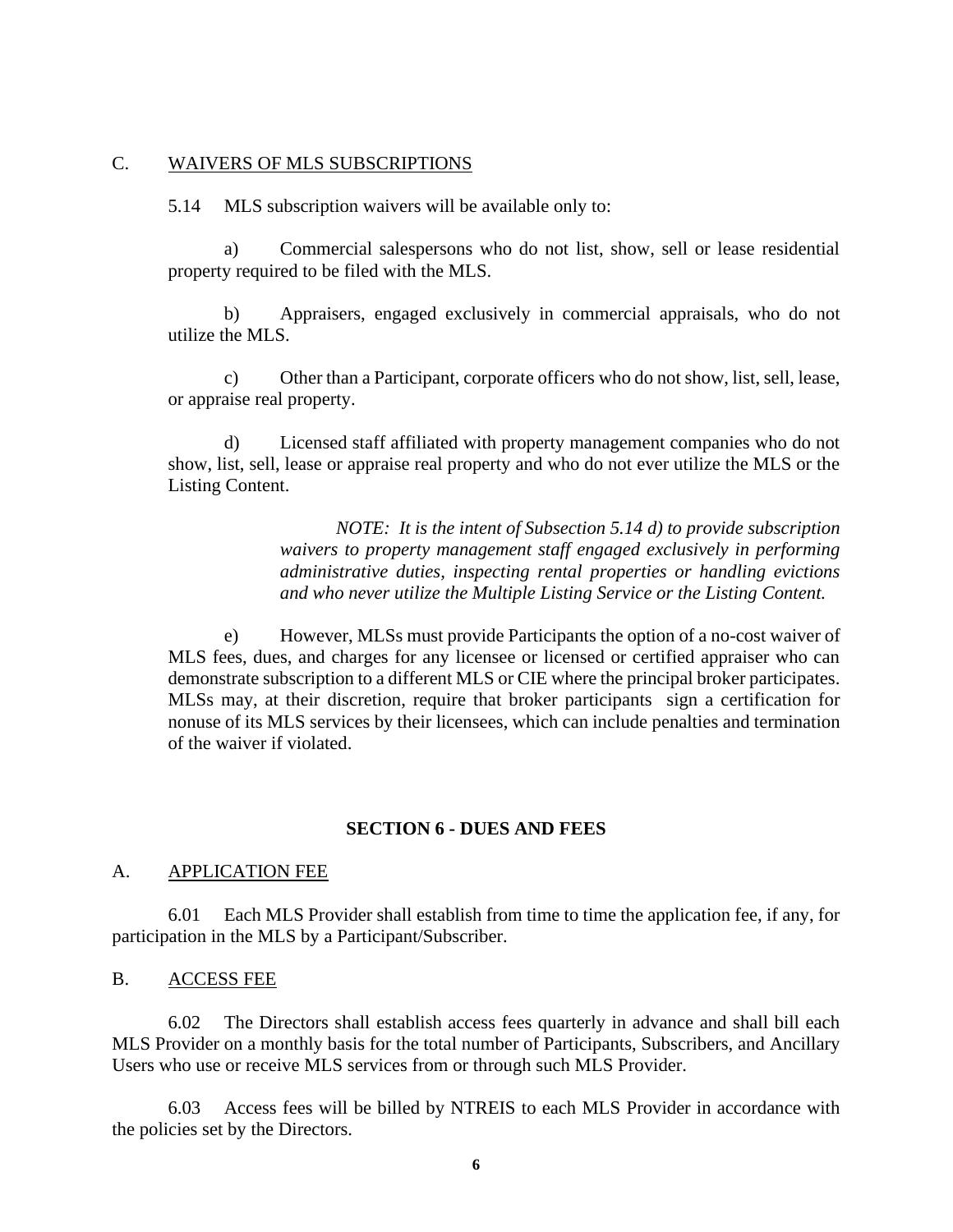6.04 Participants with multiple offices will not be required to pay more than one access fee.

# C. PARTICIPATION AND SUBSCRIPTION FEES

6.05 Each MLS Provider may establish special charges, assessments, dues and fees for Participants. The charges made for participation in the MLS will be as determined, and as amended from time to time by each MLS Provider. Participation fees will be set quarterly in advance by each MLS Provider. Participation fees, special charges, other fees, assessments and/or dues of each Participant/Subscriber will be an amount equal to the charges, fees, assessments and/or dues multiplied by the number of licensed persons, whether licensed as a broker or salesperson, or licensed and/or certified by the state regulatory agency to engage in the appraisal of real property and who are employed by or affiliated as independent contractors with such Participant. Ancillary Users of the MLS who wish to receive a separate access code to the MLS will be billed according to the same formula as licensed users.

6.06 A Participant will be fined by the MLS Provider in an amount determined by the MLS Provider for each Subscriber not reported by the Participant who uses the MLS.

6.07 Delinquent Participant/Subscribers may be suspended or terminated, assessed late charges, denied access to the MLS, and/or charged a reinstatement fees in accordance with the MLS Provider's policies. Before a Participant/Subscriber may reapply to the MLS, all unpaid fees and other charges owing to any MLS Provider must be fully paid.

# D. WAIVER OF SUBSCRIPTION FEES

6.08 MLS subscription fee waivers will be available only to:

a) Unlicensed Clerical Office Staff of a Participant**.** Licensed staff, or licensed Personal Assistants of Participants/Subscribers do not qualify under this exemption).

b) Unlicensed Personal Assistants of Participants/Subscribers who provide NTREIS the name and license number of the Participant/Subscriber they assist.

# **SECTION 7 - LISTING PROCEDURES**

7.01 Within one (1) business day of marketing a property to the public, the listing broker must submit the listing to the MLS for cooperation with other MLS participants. Public marketing includes, but is not limited to, flyers displayed in windows, yard signs, digital marketing on public facing websites, brokerage website displays (including IDX and VOW), digital communications marketing (email blasts), multi-brokerage listing sharing networks, and applications available to the general public. (Adopted 11/19) **M**

Note: Exclusive listing information for required property types must be filed and distributed to other MLS Participants for cooperation under the Clear Cooperation Policy. This applies to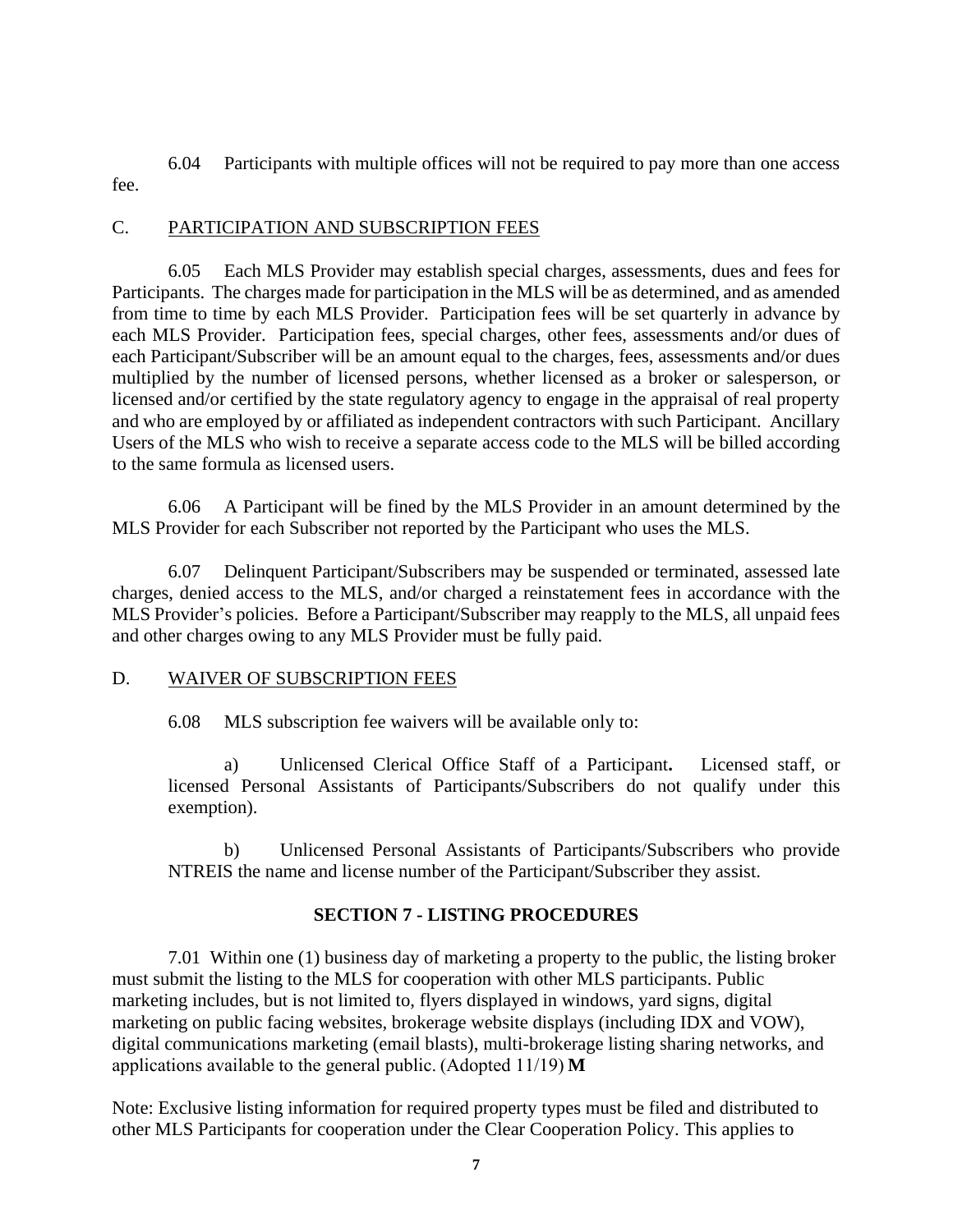listings filed under Section 1 and listings exempt from distribution under Section 1.3 of the NAR model MLS rules, and any other situation where the listing broker is publicly marketing an exclusive listing that is required to be filed with the service and is not currently available to other MLS Participants.

A Participant who fails to comply with the Clear Cooperation requirement will be fined by such Participant's MLS Provider not less than \$1,000 and not to exceed \$5,000 per property cited for violation. Reported violations shall include the following:

- Full address of property
- Listing Agent and company name
- Documentation (image of marketing)

Such documented complaints are exempt from Section 12.01 of these rules governing alleged violations. Upon receipt of a documented complaint alleging a violation of this policy, MLS Staff shall notify the accused Subscriber and Participant of the alleged violation and disciplinary action. If the accused denies the allegation, they may appeal the action and request a hearing before the MLS Committee for hearing in accordance with Section 12.02 of the Rules.

7.02 Each property listing filed with the MLS must be an "exclusive right-to-sell (or lease)" or an "exclusive agency" listing. Listing type may not be published or displayed to customers or clients. Open listings, net listings, and non-agency listings will not be accepted for filing with the MLS. The exclusive right to sell listing is the conventional form of listing submitted to the MLS in that the owner authorizes the Listing Participant to make blanket unilateral offers of compensation to Other Participants (who are acting either as subagents of the owner, buyer agents, or in other agency or nonagency capacities as defined by law). The exclusive agency listing also authorizes the Listing Participant, as exclusive agent, to make blanket unilateral offers of compensation to Other Participants (who are acting either as subagents of the owner, buyer's agents, or in other agency or nonagency capacities as defined by law), but the owner reserves the right to sell the property on an unlimited or restrictive basis. Exclusive agency listings and exclusive right-to-sell listings with named reservations/prospects exempted will be clearly distinguished by a simple designation, such as a code or symbol from the exclusive right-to-sell listings with no named reservations/prospects exempted, as such listings can present special risks of procuring cause controversies and administrative problems which are not posed by the exclusive right-to-sell listing with no named reservations/prospects exempted. Each Qualified Listing Agreement must contain a provision expressly authorizing the Listing Participant to file the listing with the MLS.

Participants and subscribers are required to submit accurate listing data and required to correct any known errors.

7.03 If the seller refuses to permit the listing to be disseminated by the MLS, the participant may then take the listing (office exclusive) and such listing shall be filed with the MLS but not disseminated to the participants. Filing of the listing should be accompanied by certification signed by the seller that the seller desires the listing not be disseminated by the service.

Note 1: Section 1.3 is not required if the MLS does not require all Residential listings to be submitted by a participant to the service.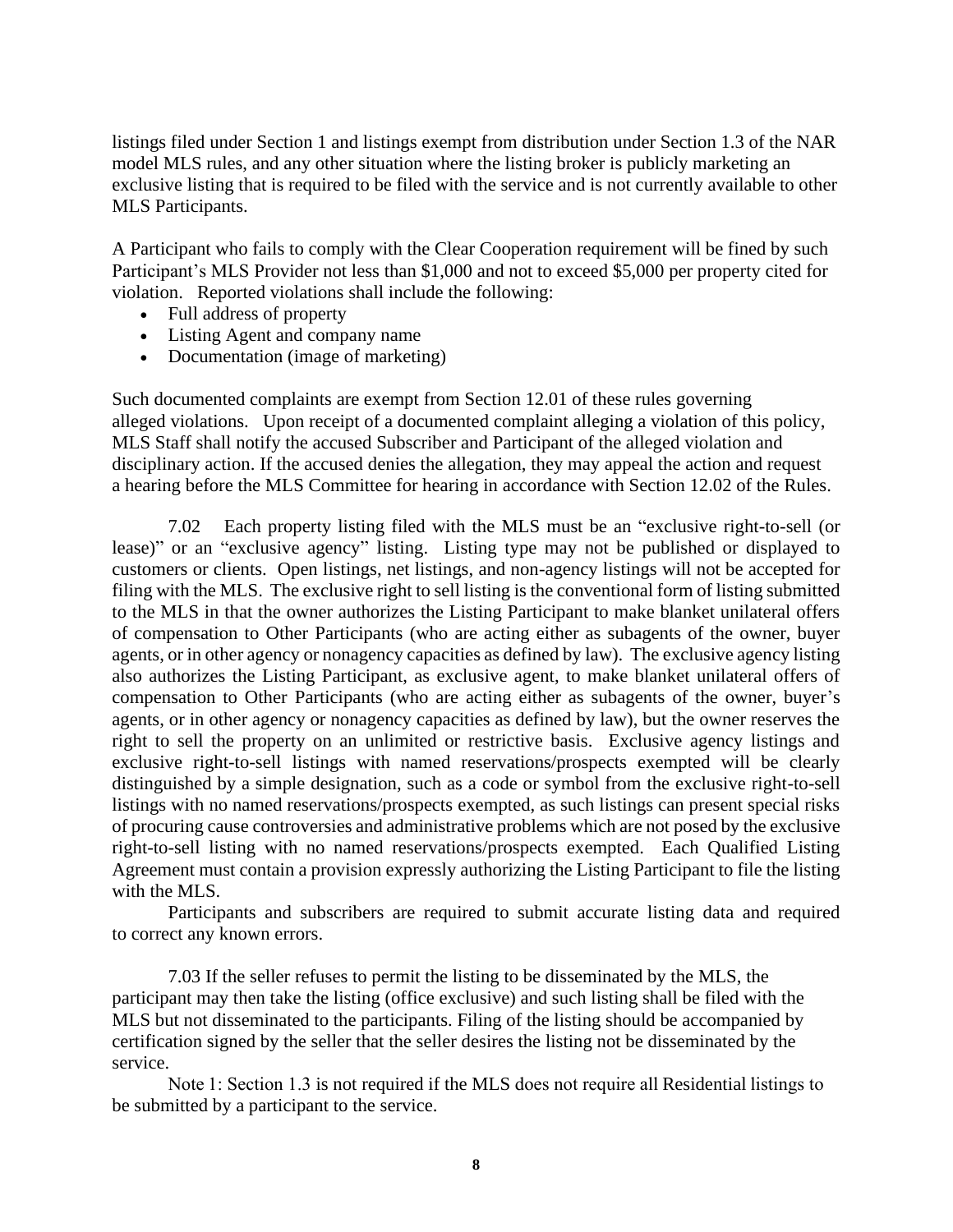Note 2: MLS Participants must distribute exempt listings within (1) one business day once the listing is publicly marketed. See Section 1.01, Clear Cooperation. 

7.04 Listings of real property of the following types and are located within the service area of the multiple listing service shall be delivered to the multiple listing service within seventy two (72) hours after all necessary signatures of seller(s) have been obtained:

a. Residential single family homes for sale (Condo, Half Duplex, Single Family, Townhouse, Farm/Ranch)

- b. Vacant Residential and Farm/Ranch lots and acreage for sale
- c. Multi-family dwellings up to and including four-family residential buildings for sale

Listings of properties located outside the service area of the MLS may be filed with the MLS and will be accepted if submitted voluntarily by a Participant.

7.05 Forms of listing agreements will be available for use by Participants upon request. Although NTREIS does not require the use of any prescribed form of listing agreement, each Listing Participant is encouraged to use forms of listing agreements which provide the owner with a choice of authorizing the Listing Participant to offer compensation to Other Participants acting either (i) as subagents of the owner, or (ii) as buyer's agents, or (iii) in other agency or nonagency capacities as defined by law. Listing Participants are encouraged to explain to the owner that Other Participants may be either the subagent of the Listing Participant and the owner or the agent of the buyer/tenant. The Listing Participant is encouraged to explain to the owner the availability of various agency and nonagency relationships of parties to a real estate transaction and the real estate brokers involved in that transaction.

7.06 Each listing filed with the MLS must have the necessary signatures of the property owner(s), an adequate legal description, and otherwise satisfy any other legal requirements to make the listing a valid, binding, and enforceable agreement.

7.07 All information should be legibly entered on the Data Input Sheet, complete with all information requested and signed by required party(s).

7.08 Each Listed Property may be filed in only one Property Type per category and one geographic area of the MLS; except, however, if a property is listed for sale and for lease simultaneously, such listing may appear in both categories. Participants and Subscribers shall properly classify the category of Listed Property. Listed Properties may be listed in each category for which such Properties satisfy the requirements by using the subdivided listing function. It is, however, not permitted to file a Listed Property in more than one Property Type under a single category.

Notwithstanding the foregoing, Listed Property which an owner is willing to partition or subdivide may be identified by a special code or symbol and may be filed in the appropriate Property Type Classifications. Only NTREIS staff will be authorized to delete duplicate listings upon written request from the MLS Provider. For listings appearing in the MLS more than once, the Participant will be fined \$50.00 each day the listing appears as a duplicate. NTREIS staff is also authorized to correct a listing with an incorrect list price upon written request from the MLS Provider.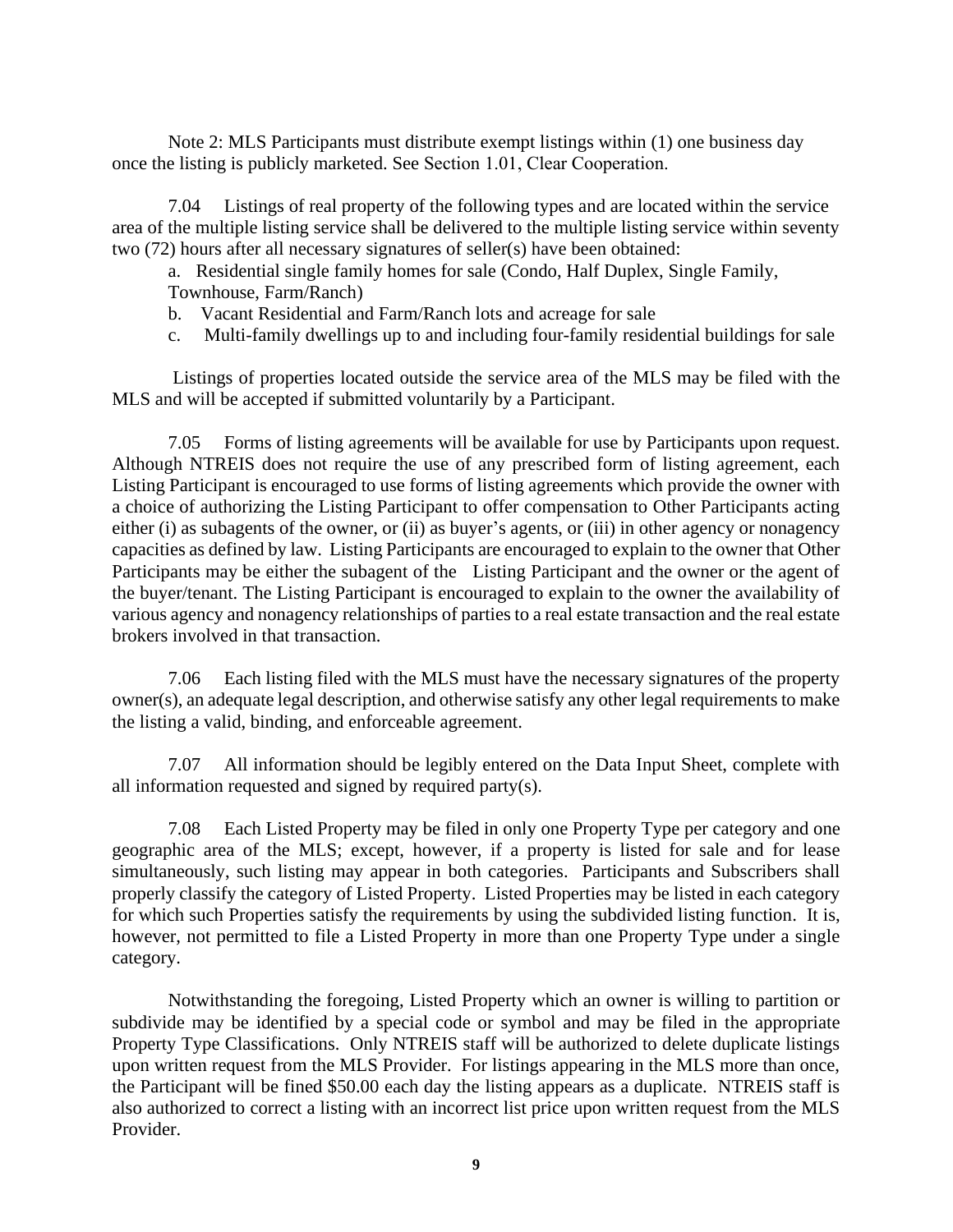7.09 Any special contingency or condition to a listing agreement, including any reservation of rights by an owner(s), must be specified and noted to Participants. Care should be exercised to ensure that different codes or symbols are used to denote exclusive agency listings and exclusive right-to-sell listings with reservations/prospects.

7.10 A property may be listed for sale or for lease or both for sale and for lease by an owner with the same Participant or, unless prohibited by the listing agreement, with different Participants (or another broker). No listing of property for sale may be filed with the MLS by a Participant while such property is listed for sale with another broker. No listing of property for lease may be filed with the MLS by a Participant while such property is listed for lease with another broker. Unless prohibited by the listing agreement, if an owner lists property for sale and for lease with different Participants (or another broker), the owner shall specify in writing to each Listing Participant or other broker, as the case may be, whether or not only a "For Sale" sign or only a "For Lease" sign or both signs may be placed on the Listed Property. A Participant who has listed a property for lease must obtain authority in the listing agreement from the owner with respect to posting signs on the property.

7.11 Listed Property may be advertised only by the Listing Participant or owner(s), unless otherwise authorized in writing by the Listing Participant, regardless of the advertising means except as provided in Section 17 of these Rules.

7.12 All information concerning a Listed Property must be as accurate and complete in every detail as may be ascertainable by the Listing Participant. The Listing Participant shall verify and confirm the accuracy of all information furnished to Other Participants and the public. Listing Participant shall ensure that listings shall not contain language which is offensive or is in violation of the Federal Fair Housing Act, as amended from time to time. Participants should exercise caution and discretion before disseminating information of a confidential nature concerning Listed Property to Other Participants and the public. The Listing Participant shall make available to Other Participants and Subscribers, upon request, a copy of the seller's disclosure notice, if the seller has furnished such disclosure notice to the Listing Participant.

7.13 Listings filed with the MLS must specify a definite expiration date as negotiated between the Listing Participant and the owner(s). Each listing filed with the MLS will expire on the date specified in the listing agreement unless extended by a written notice of renewal or extension and such renewal or extension is filed with the MLS within seventy-two (72) hours after the expiration date of the listing. If notice of renewal or extension is dated after the expiration of the original listing then a new listing must be secured for the listing to be entered in the MLS.

7.14 Additional information concerning Listed Property, such as extension of a listing, a new loan commitment, availability of a second mortgage, change of price, and similar matters must be filed with the MLS within seventy-two (72) hours after receipt of such information by the Listing Participant and authorized in writing by the owner.

7.15 By submitting a listing to the MLS for filing, the Listing Participant warrants and represents to each Other Participant that the Listing Participant has a fully executed Qualified Listing Agreement signed by each property owner(s) or with respect to real property located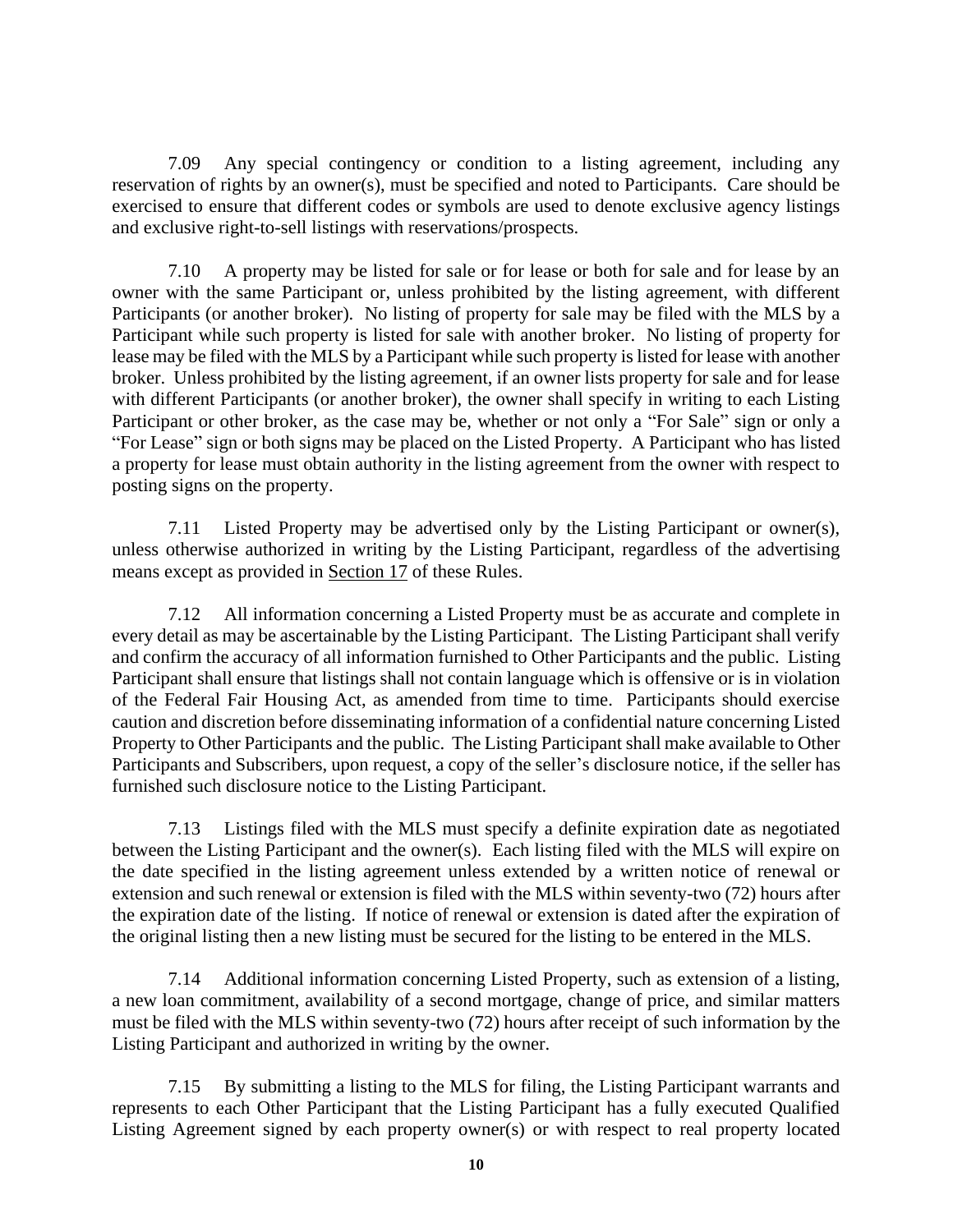outside the State of Texas, signed by the listing broker for such real property (i) granting the Listing Participant the exclusive right to sell and/or to lease the Listed Property or appointing the Listing Participant as the exclusive agent of the owner(s) for the sale and/or lease of the Listed Property, (ii) authorizing the Listing Participant to make blanket unilateral offers of compensation to all Other Participants, (iii) authorizing the Listing Participant to submit prices, terms and statistical information to the MLS as contemplated by these Rules and (iv) authorizing the Listing Participant to make the listing immediately available for showing upon entry into the MLS, unless the listing is entered under the COMING SOON status. Incomplete listing information (submitted either by use of Data Input Sheet or via computer transmission) may cause the listing to be rejected by the MLS Staff.

7.16 Except for intra-office use only or as authorized by a Participant, Lock Box combinations and/or security system codes must not be disclosed on any MLS documents or forms or disclosed orally at any MLS function. Participants and Subscribers are advised to familiarize themselves with the current Electronic Keycard/Keybox Rules. The use of any recording or nonrecording lock boxes must comply with all policies of NAR.

7.17 All property listings filed with the MLS are subject to these Rules upon signature(s) by the owner(s) and Listing Participant or Subscriber.

7.18 The full gross listing sales price or rental rate, as applicable, must be stated in the listing agreement and in the MLS. Listings which authorize the Listing Participant to market the Listed Property within an authorized price range may be filed with the MLS; however, the Listing Participant must enter the highest price within the range in the field for the listing price and provide in the appropriate fields full information concerning the range of prices for the Listed Property.

7.19 NTREIS may not fix, control, specify, recommend, suggest, record nor monitor commission rates or professional service fees for brokerage services to be rendered by a Participant. NTREIS may not fix, control, specify, recommend, suggest, record, nor monitor the division of any brokerage commissions or professional service fees between Participants or between Participants and nonparticipants.

7.20 When a Participant is suspended from the MLS for failing to abide by a membership duty (i.e., violation of the Code of Ethics, Association Bylaws, the Bylaws of NTREIS, the Rules, or other membership obligations except failure to pay appropriate dues, fees or charges), all listings currently filed with the MLS by the suspended Participant shall, at the Participant's option, be retained in the MLS until sold, leased, withdrawn, or expired, and shall not be renewed or extended by the MLS beyond the expiration date of the listing in effect when the suspension became effective. If a Participant has been suspended from the Association or MLS (or both) for failure to pay appropriate dues, fees or charges, the MLS Staff will withdraw all of the suspended Participant's listings which are filed with the MLS. Notices of suspension/termination will serve as notification that listings of Participant will be withdrawn from the MLS.

7.21 When a Participant of the MLS is expelled or terminated from the MLS for failing to abide by a membership duty (i.e., violation of the Code of Ethics, Association Bylaws, Bylaws of NTREIS, the Rules, or other membership obligations except failure to pay appropriate dues, fees or charges) all listings currently filed with the MLS by the expelled (terminated) Participant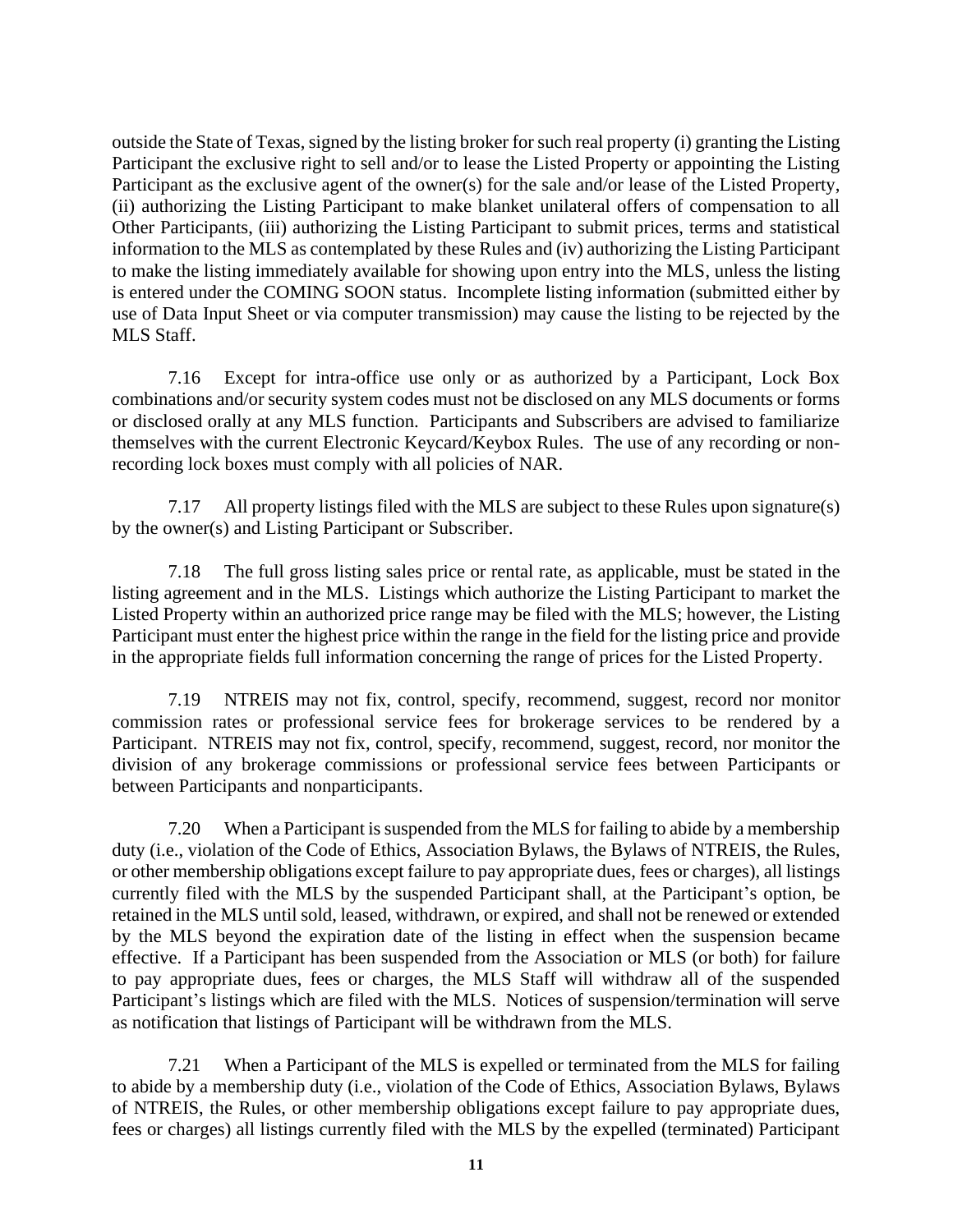shall, at the Participant's option, be retained in the MLS until sold, leased, withdrawn, or expired, and shall not be renewed or extended by the MLS beyond the expiration date of the listing in effect when the expulsion (termination) became effective. If a Participant has been expelled (terminated) from the Association or MLS (or both) for failure to pay appropriate dues, fees or charges, the MLS Staff will withdraw all of the expelled or terminated Participant's listings which are filed with the MLS. Notices of suspension/termination will serve as notification that listings of Participant will be withdrawn from the MLS.

7.22 When a Participant resigns from the MLS, the MLS Provider will withdraw all of the resigned Participant's listings which are filed with the MLS within ten (10) days after written notice of resignation is received.

7.23 If a Participant does not hold a valid real estate broker's license, or a license or certification by an appropriate state regulatory agency to engage in the appraisal of real property, such Participant's membership in the MLS will automatically terminate immediately and all listings of such Participant will be withdrawn immediately from the MLS by MLS Staff.

7.24 Listings of property may be withdrawn from the MLS by the Listing Participant before the expiration date of the listing agreement provided the Listing Participant has written authorization from the owner(s) of such property for such withdrawal. Owners do not have the unilateral right to require the MLS to withdraw or cancel a listing without the Listing Participant's concurrence; however, when an owner(s) can document that the owner's exclusive relationship with the Listing Participant has been terminated, the MLS may remove the listing at the request of the owner. A Listing Participant shall not withdraw or cancel a Listed Property for the purpose of concealing the sale or the sales price.

7.25 A Participant or any licensee affiliated with a Participant who has an interest in Listed Property shall disclose that interest when the listing is filed with the MLS and such information shall be disseminated to all Participants.

7.26 Listing information may be submitted by a Participant via computer transmission (as opposed to submitting a fully completed Data Input Sheet). By submitting listing information via computer transmission, a Participant warrants and represents that such Participant has a fully executed Qualified Listing Agreement and Data Input Sheet in such Participant's office and further covenants with NTREIS and all Other Participants to retain a copy of such Qualified Listing Agreement and Data Input Sheet for a period of at least one year after the date the Listed Property is sold or leased, or the listing expires, whichever occurs later.

7.27 Participants who are engaged in the appraisal of real property are encouraged to share with the MLS factual data relating to property sold and closed which is not otherwise reported through the MLS when the submission of such data is not in violation of any fiduciary obligation of such Participant; however, such factual data will not be included in any MLS Compilation.

7.28 Only photos/drawings of or maps to real property will be accepted in the MLS system.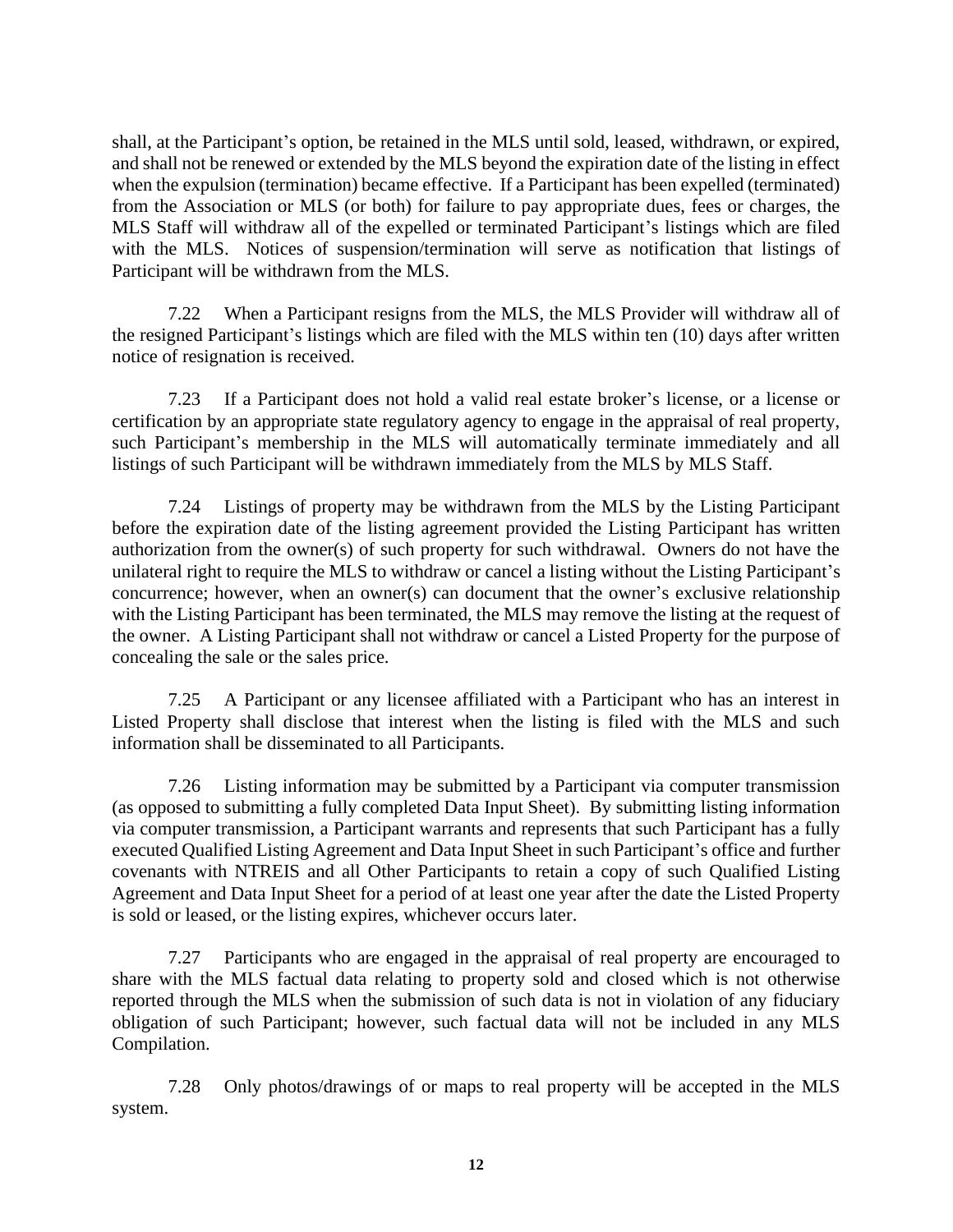7.29 As used in this section, "Media" means and includes all photos, virtual tours, and other renditions of Listed Property submitted electronically by a Participant or Subscriber. Each Participant or Subscriber who submits Media to the MLS grants the MLS and other Participants and Subscribers the right to reproduce and display the Media in accordance with these Rules. Each Participant or Subscriber who submits Media to the MLS warrants and represents to NTREIS that such Participant or Subscriber has ownership of or the authority from the owner to submit such Media to the MLS and to grant NTREIS a non-exclusive license authorizing the MLS and other Participants and Subscribers the right to publish the Media anywhere the MLS Media may appear. Media submitted by a Participant or Subscriber may only be used for the specified purpose of displaying the Listed Property. NTREIS reserves the right to reject and/or remove from the MLS any Media intended for customer viewing only containing any text, personal advertising, or personal promotion of a Subscriber or Participant. Before a Participant or Subscriber uses Media from a previous listing submitted to the MLS, that Participant or Subscriber shall obtain the written consent of the former Listing Participant to use such Media.

*NOTE: In order to assure compliance with the Rules, each Participant or Subscriber who engages a third party photographer and submits photos to the MLS is advised to obtain a written agreement with the photographer either assigning all rights, including copyrights to the photographs, to the Participant or Subscriber or obtaining a right to grant NTREIS a non-exclusive license to publish the photographs in accordance with these Rules. The following are alternative provisions which may be included in the agreement with the photographer:*

*"Photographer hereby assigns all right, title, and interest, including copyrights, in photographs to [insert name of Participant/ Subscriber] and agrees to execute any further documents which may reasonably be necessary to effect such assignment." or*

*"Photographer hereby authorizes [insert name of Participant/Subscriber] to grant a non-exclusive license to NTREIS to reproduce, distribute, and display photographs taken by Photographer."*

7.30 NTREIS does not permit the name, phone number, e-mail address, or web address of the listing agent or other similar information that is not descriptive in nature and relevant to an accurate portrayal of the Listed Property to be placed in the Property Description section of a listing. The same restrictions are applicable to the "Property Photograph" section, the "Picture Description" section, and the Driving Directions section. Only a true current photograph of Listed Property may be placed in the "Property Photograph" section without decorative borders, other embellishments, or any digitally enhanced modifications that would misrepresent the true condition or appearance of the property. Notwithstanding the foregoing, only properties listed as incomplete construction may have a representative photo of the proposed house. A statement affirming that a representative photo is in use should be included in the "Photo Description" section of the listing information. Any alleged violation of this Rule will be subject to the enforcement procedures of Sections 11 and 12 of these Rules.

7.31 A Listing Participant may enter a Qualified Listing into the MLS using the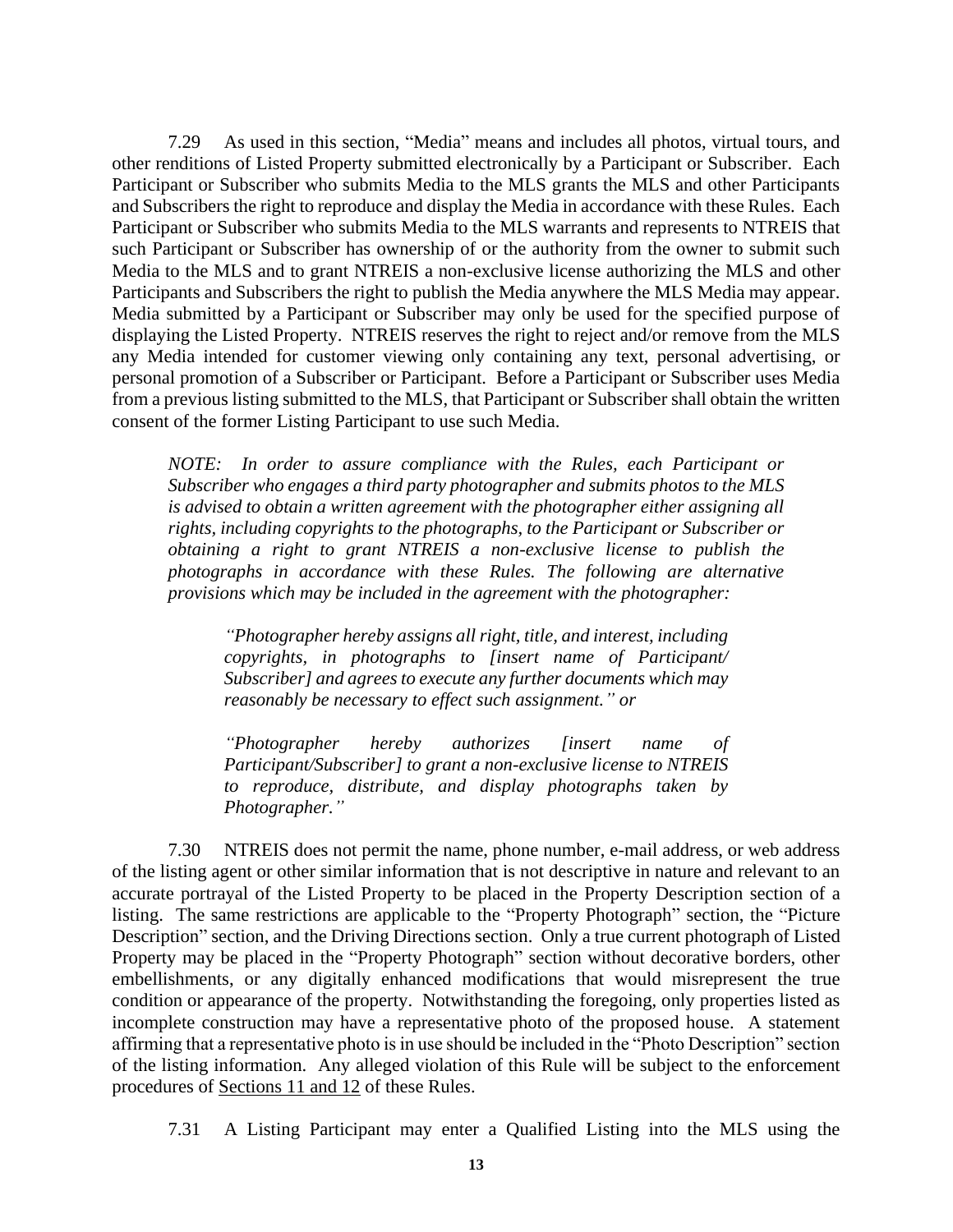COMING SOON Status. The Listing Participant who files a "Coming Soon" status warrants that (a) the Listing Participant has a Qualified Listing with the Seller, (b) the Seller has requested that the property be withheld from the MLS for a stated amount of time and for a stated reason (ex: to prepare the home for showings, needed repairs, legal matters) and (c) Seller authorizes entry in MLS under the "Coming Soon" Status during the "withheld" time period. A listing may remain in the COMING SOON Status for not more than thirty (30) days. Once the listing has been in the COMING SOON status for thirty (30) days the listing must be changed to Active prior to change to any other status in accordance with these Rules. If no status change is made after thirty (30) days, the listing will automatically enter the TOM (Temporarily Off Market) status based on the original entry timestamp. A property may not be refiled in the COMING SOON status until a period of one year after the original date of filing in the Coming Soon status or until there is an ownership/tenant change whichever occurs sooner.

*NOTE: The COMING SOON status is not intended to give the listing broker an advantage in finding a buyer for the property to the detriment of cooperating brokers or to circumvent the selling of the property on an open market. Showings of property in the Coming Soon status is prohibited. The intended use of this status is to provide a vehicle for subscribers to notify other subscribers of properties that will be made fully available for showing and marketing after preparations have been completed.* 

# **SECTION 8 - SELLING PROCEDURES**

8.01 The Other Participant shall disclose clearly to the Listing Participant whether the Other Participant is acting as an owner's subagent or as a buyer's agent at the first contact with the Listing Participant, whether by telephone, written communication or by face to face contact. If the Other Participant fails to make such disclosure as set forth in the preceding sentence, the Listing Participant should request the Other Participant to make such disclosure prior to concluding such first contact. The failure of the Listing Participant to make such request of the Other Participant shall not waive or release the Other Participant from any obligation to furnish timely the agency disclosure set forth in this section.

8.02 Appointments for showing Listed Property shall be conducted exclusively through the Listing Participant. The Listing Participant may authorize the Other Participant to show the Listed Property as indicated in the showing instructions or showing features field. If after reasonable effort, the Other Participant is unable to contact the Listing Participant or his/her representative, then in that event, the Other Participant may make direct contact with the owner only for the purpose of showing Listed Property.

8.03 With the consent of the Listing Participant the Other Participant may deliver an offer or counter-offer to the owner, so long as the Other Participant does not discuss or attempt to discuss the terms or conditions of the offer or counter-offer with the owner. With the consent of the Other Participant, a Listing Participant may deliver an offer or counter-offer to the prospective buyer, so long as the Listing Participant does not discuss or attempt to discuss the terms or conditions of the offer or counter-offer with the prospective buyer. A copy of the offer or counteroffer must be delivered to the principal broker.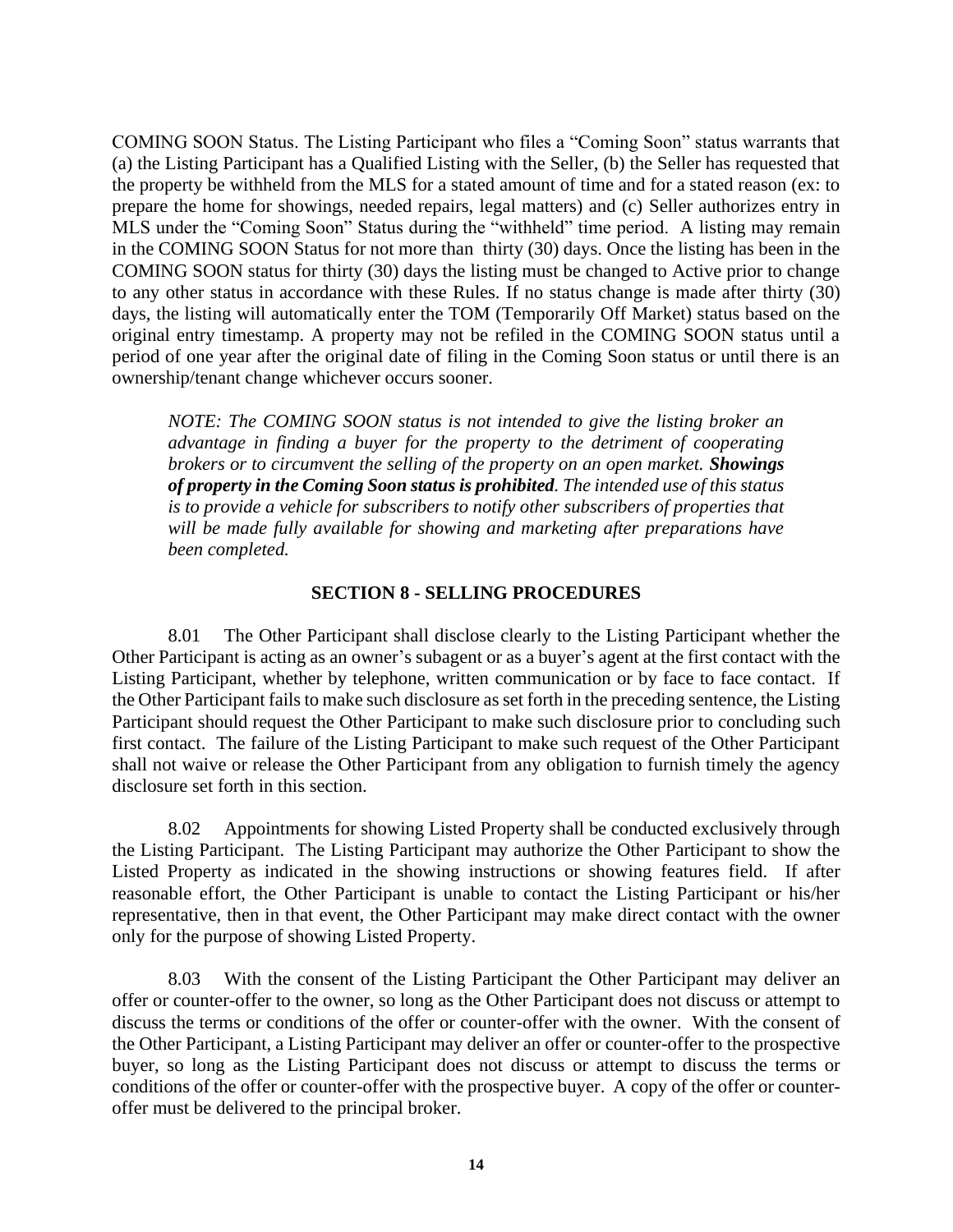8.04 Access, entrance to, and/or activities of Participants/Subscribers while inside Listed Property is restricted and limited to brokerage activities for authorized real estate licensees pursuant to the provisions of the applicable statutes, rules and regulations of the applicable state governmental agency and such other activities expressly authorized by the owner of the Listed Property.

8.05 Unless otherwise agreed in writing by the Listing Participant and the owner(s), the Listing Participant shall submit to the owner(s) all written offers to purchase, lease, or exchange the Listed Property as soon as practicable until the closing of a sale or exchange, or the full execution of a lease, as applicable. If a subsequent offer is not conditioned upon the termination of a pending contract, the Listing Participant shall recommend that (i) the owner(s) obtain advice of legal counsel selected by owner(s) before accepting the subsequent offer or (ii) the owner(s) incorporate an Addendum for Second or "Back-Up" Contract promulgated by the applicable state governmental agency into any counteroffer of owner(s), or both.

8.06 The Other Participant or his/her representative has the right to accompany the Listing Participant or his/her representative when the offer procured by such Other Participant is presented to the owner(s), unless the owner(s) instructs the Listing Participant to the contrary. The Other Participant shall have no right to attend any subsequent discussions or evaluations of such offer by the Listing Participant and owner(s), or to accompany the Listing Participant to the owner(s) for submission of subsequent offers or counteroffers unless the owner(s) so requests or consents. The Listing Broker retains the right to control the time of any appointments for presentation of offers or counteroffers.

Where the cooperating broker is not present during the presentation of the offer, the cooperating broker can request in writing, and the listing broker must provide, written affirmation stating that the offer has been submitted to the seller, or written notification that the seller has waived the obligation to have the offer presented.

8.07 The Listing Participant or his/her representative has the right to accompany the Other Participant or his/her representative when any counteroffer procured by such Listing Participant is presented to a prospective buyer, unless the buyer instructs the Other Participant to the contrary. The Listing Participant shall have no right to attend any subsequent discussions or evaluations of such counteroffer by the other Participant and the buyer or to accompany the Other Participant to the buyer for submission of subsequent counteroffers or offers unless the buyer so requests or consents. The Other Participant retains the right to control the time of any appointments for presentation of counteroffers or offers.

8.08 A Listing Participant shall report to the MLS any change in the status of a Listed Property, including final closing of sales and sale prices, within seventy-two (72) hours after such change of status occurs. If negotiations were carried on under Section 8.03 hereof, the Other participant shall report accepted offers and prices to the Listing participant within seventy-two (72) hours after occurrence and the Listing Participant shall report them to the MLS within seventy-two (72) hours after receiving notice from the Other Participant.

# **Note 1:** *The listing agreement of a property filed with the MLS by the Listing Participant should include a provision expressly granting the Listing*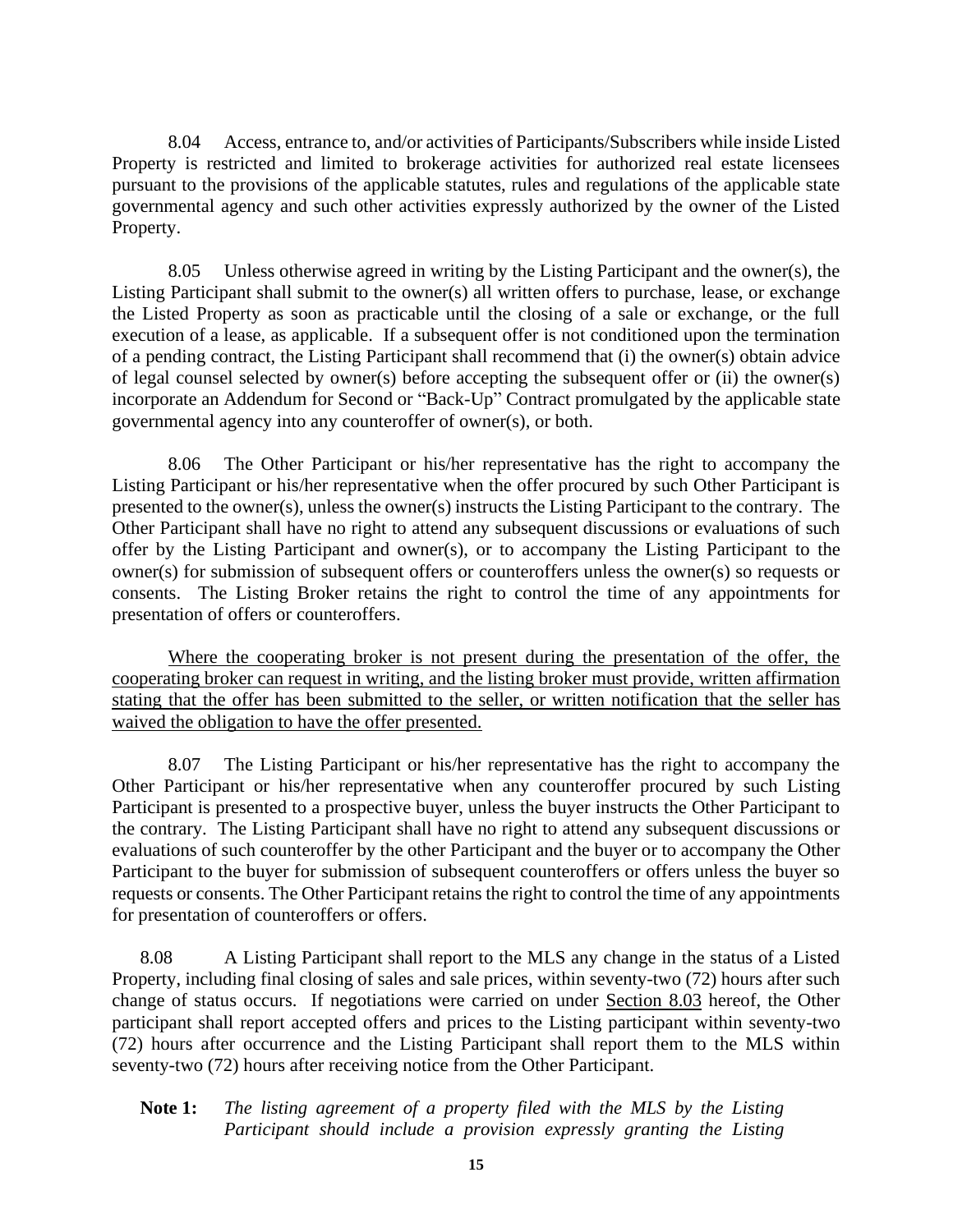*Participant authority to advertise; to file the listing with the MLS; to provide timely notice of status changes of the listing to the MLS; and to provide sales information including selling price to the MLS upon sale of the property. If deemed desirable by the MLS to publish sales information prior to final closing (settlement) of a sales transaction, the listing agreement should also include a provision expressly granting the Listing Participant the right to authorize dissemination of the information by the MLS to its Participants and Subscribers.*

- **Note 2:** In Texas where the actual sale prices of completed transactions are not publicly accessible, failure to report sale prices can result in disciplinary action due to:
	- 1. NTREIS hereby declares sale price information as confidential; and
	- 2. NTREIS limits use of sale price information to Participants and Subscribers in providing real estate services, including appraisals and other valuations, to customers and clients; and to governmental bodies and third-party entities only as provided below.

NTREIS may provide sale price information to governmental bodies only to be used for statistical purposes (including use of aggregated data for purposes of valuing property) and to confirm the accuracy of information submitted by property owners or their representatives in connection with property valuation challenges; and to third-party entities only to be used for academic research, statistical analysis, or for providing services to Participants and Subscribers. In any instance where a governmental body or third-party entity makes sale price information provided by the MLS available other than as provided for in this provision, a Listing Participant may request the sale price information for a specific property be withheld from dissemination for these purposes with written authorization from the seller, and withholding of sale price information from those entities shall not be construed as a violation of the requirement to report sale prices.

**Note 3:** As established in **Section 19** the Virtual Office Website ("VOW") policy, sale prices can only be categorized as confidential in states where the actual sale prices of completed transactions are not accessible from public records.)

A Participant who fails to comply with this requirement will be fined by such Participant's MLS Provider not less than \$50 per day nor more than \$100 per day so long as such failure continues after notice from the MLS Provider to the Listing Participant. Upon receipt of a written complaint alleging a violation of this policy, MLS Staff shall notify the accused Participant by telephone, email, and/or by facsimile transmission of the alleged violation. The accused Participant must respond by mail, email, or facsimile transmission not later than the close of business on the next succeeding business day either (a) admitting a violation of said policy or (b) denying a violation of said policy. If the accused Participant admits a violation of said policy, the accused Participant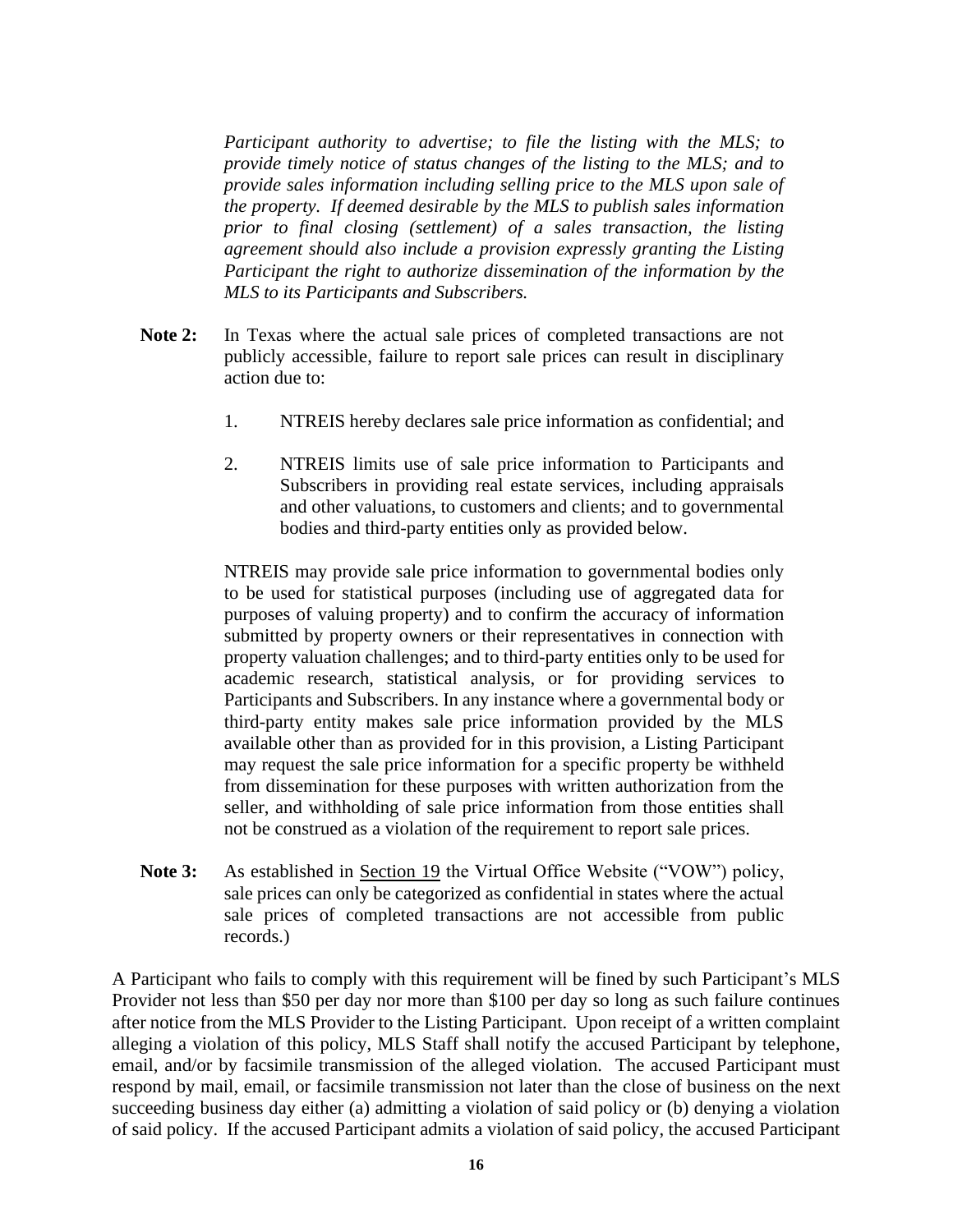shall either (i) confirm that the alleged violation has been corrected, waive a hearing before the MLS Committee and agree to pay a fine of \$50 within ten (10) days after receipt of invoice or (ii) request a hearing before the MLS Committee on the alleged violation. If the accused Participant fails to respond as set forth herein, or denies the alleged violation of said policy, then in either event, the MLS Staff shall refer the alleged violation to the MLS Committee for hearing in accordance with Section 12.02 of the Rules at a meeting of the MLS Committee at the earliest scheduled meeting date, provided that the accused Participant receives at least twenty-one (21) days prior written notice of the date, time, and place of the scheduled hearing. The accused Participant may appear at such hearing in person or by duly authorized representative.

8.09 The Listing Participant shall report to the MLS all pending contracts, closings or fully executed leases, as applicable, involving a Listed Property within seventy-two (72) hours after the full execution of a contract of sale or closing of a sale, or the full execution of a lease, as the case may be. No correction to the terms of a closed sale or signed lease may be made after seventy-two (72) hours of the closing of a sale or the execution of a lease, as applicable by a Participant. Listed Property which is subject to pending contracts containing express conditions such as financing or inspections shall be identified by the appropriate codes. If the Listing Participant fails to report the closing of a sale or lease within the required seventh-two (72) hour period, the MLS Provider may report the data if necessary written documentation is provided by the Other Participant. If the Listing Participant reports erroneous information to the MLS regarding the closing of a sale, the Other Participant may submit the correct information, with supporting documentation to the appropriate MLS Provider for correction.

#### **SECTION 9 - PROHIBITIONS**

9.01 No Other Participant shall make available to any broker or firm which does not participate in the MLS any listing filed with the MLS without the prior written consent of the Listing Participant.

9.02 Participants shall not solicit a listing on Listed Property unless such solicitation is consistent with Article 16 of the Code of Ethics, the Standards of Practice, and the Case Interpretations of NAR.

9.03 Only the "For Sale" sign of the Listing Participant may be placed on a Listed Property. Prior to closing, the Other Participant may place a "Sold" sign on the Listed Property only with the consent of the Listing Participant.

9.04 Participants, Subscribers, and Ancillary Users shall not furnish to, disclose to, or permit the use of their MLS passwords and/or access codes to the MLS by any person, firm, company, or other entity, except as may be authorized from time to time by the Directors. Any violation of this section by a Participant, Subscriber, or Ancillary User will subject the violators to loss of MLS services in addition to any other sanctions authorized by these Rules or Policies of the Code of Ethics.

9.05 Participants and Subscribers may not publish or display to customers or clients the compensation offered to Other Participants.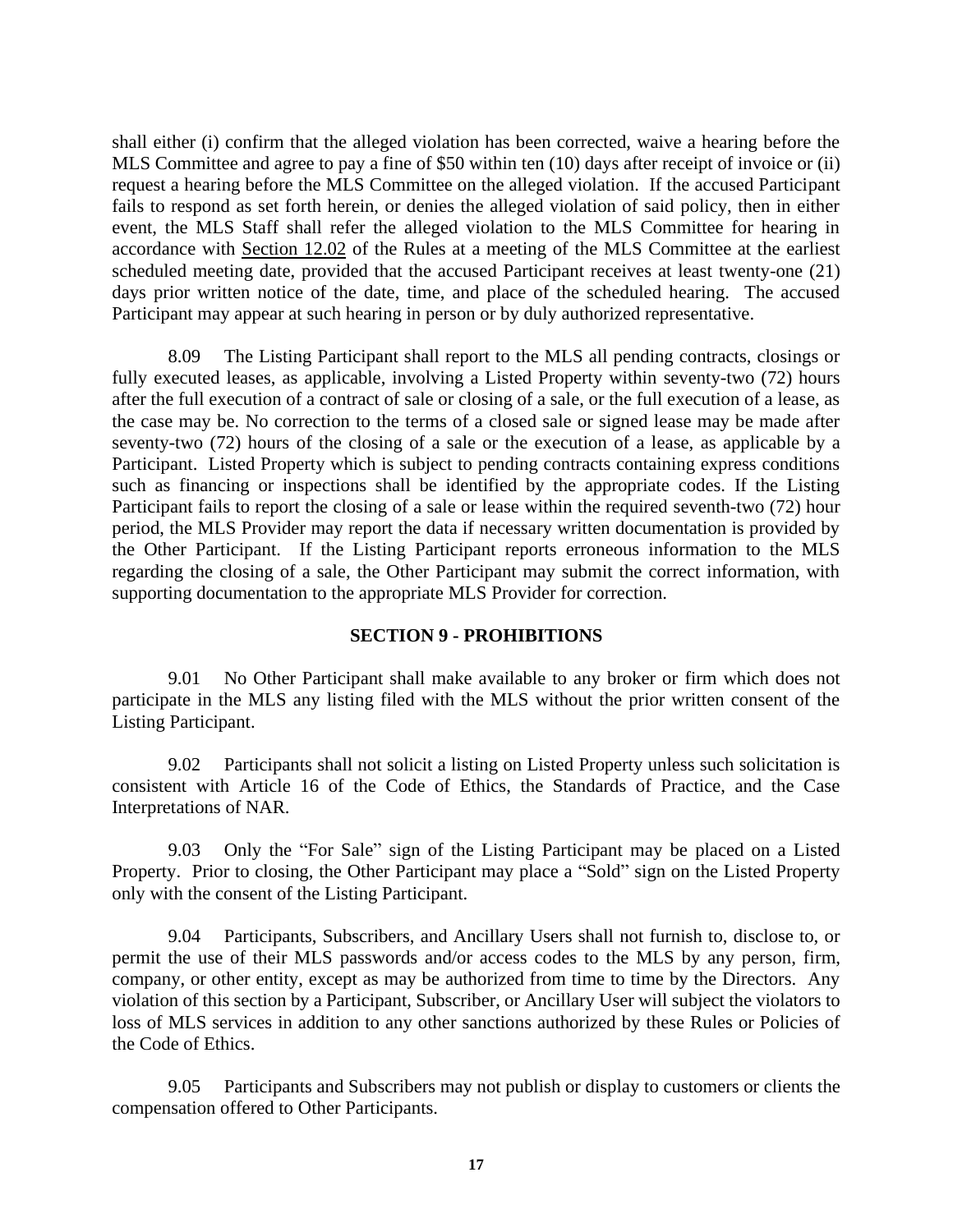#### **SECTION 10 - OTHER PARTICIPANT COMPENSATION**

10.01 The Listing Participant shall specify on each listing filed with the MLS the compensation offered to Other Participants for their services in the sale (or lease) of the Listed Property set forth in such listing. Such offers are unconditional except that entitlement to compensation is determined by the Other Participant's performance as the procuring cause of sale (or lease) or as otherwise provided for in this Rule. The Listing Participant's obligation to compensate any Other Participant as the procuring cause of sale (or lease) may be excused if it is determined through arbitration that, through no fault of the Listing Participant and in the exercise of good faith and reasonable care, it was impossible or financially unfeasible for the Listing Participant to collect a commission pursuant to the listing agreement. In such instances, entitlement to cooperative compensation offered through the MLS would be a question to be determined by an arbitration hearing panel based on all relevant facts and circumstances including, but not limited to, why it was impossible or financially unfeasible for the Listing Participant to collect some or all of the commission established in the listing agreement; at what point in the transaction did the Listing Participant know (or should have known) that some or all of the commission established in the listing agreement might not be paid; and how promptly had the Listing Participant communicated to Other Participants that the commission established in the listing agreement might not be paid. In filing a property with the MLS, the Listing Participant is making blanket unilateral offers of compensation to the Other Participants, and shall therefore specify on each listing filed with the MLS, the compensation being offered to the Other Participants. Specifying the compensation on each listing is necessary, because the Other Participant has the right to know what his compensation shall be prior to his endeavor to sell. At the option of the Listing Participant, subject to authorization by the owner, the Listing Participant retains the right to determine the amount of compensation offered to Other Participants (acting as subagents, buyer agents, or in other agency or nonagency capacities defined by law) which may be the same or different, or zero to either subagents or buyer agents, but not zero to both of them. The Listing Participant may, from time to time, adjust the compensation offered to Other Participants by publishing notice in advance of an Other Participant's submitting an offer to purchase to the MLS so that all Other Participants will be informed of the adjusted offer; and provided that the modification in the specified compensation is not the result of any agreement among all or any Other Participants in the MLS.

*"NOTE: The compensation specified on listings filed with the MLS must appear in one of two forms, to-wit: (i) by showing a percent of the gross selling price or (ii) by showing a definite dollar amount. The essential and appropriate requirement by the MLS is that the information to be published shall clearly inform the Other Participants as to the compensation they will receive as subagents of owners or as buyer or tenant agents, or in other agency or nonagency capacities defined by law, as the case may be, in cooperative transactions unless advised otherwise by the Listing Participant, in writing, by means other than through the MLS in advance of an Other Participant's submitting an offer to purchase."*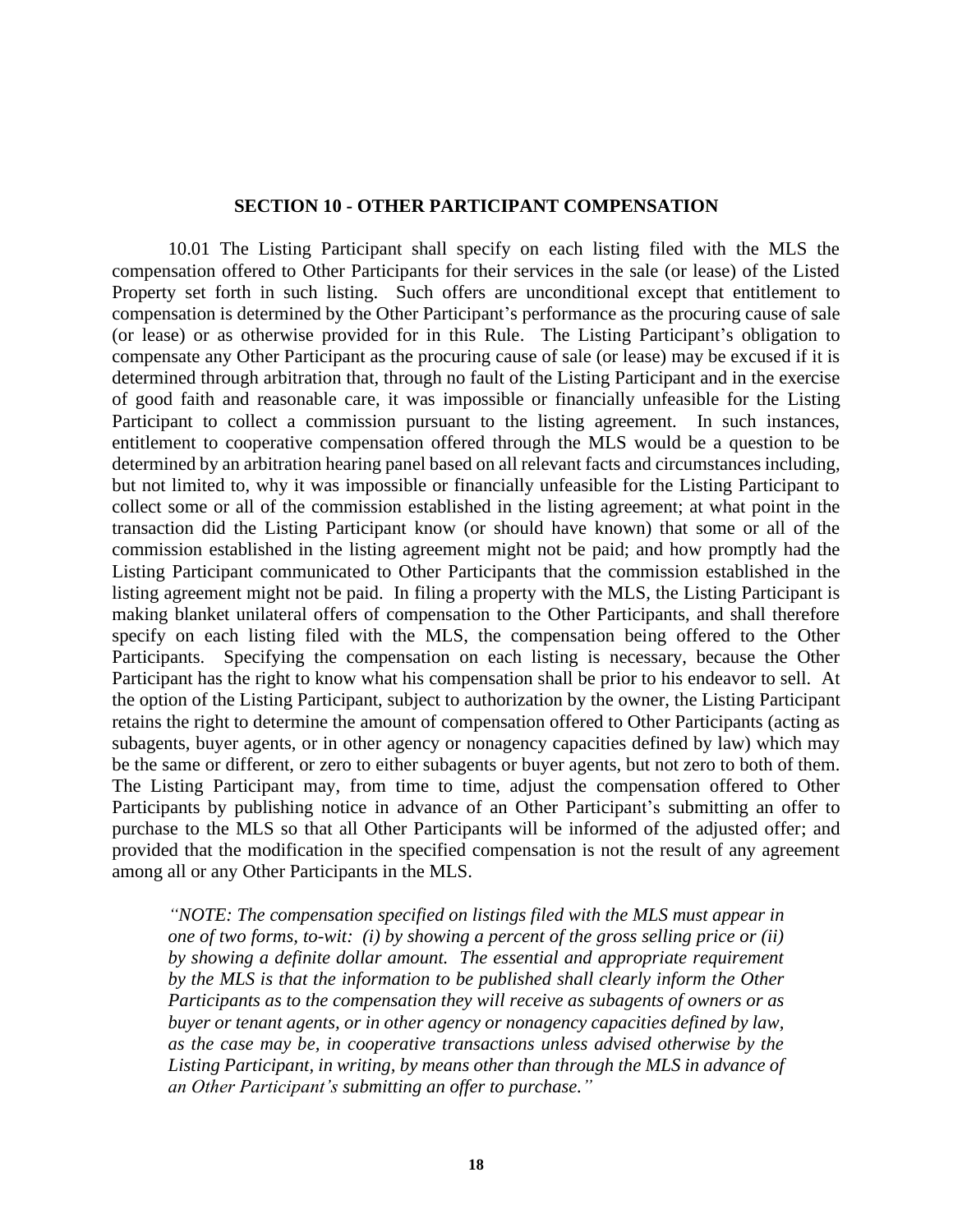The MLS shall not have a rule requiring the Listing Participant to disclose the amount of total negotiated commission in the listing contract. The MLS shall not publish the total negotiated commission on a listing which has been submitted to the MLS by a Participant. The MLS will not disclose in any way the total commission negotiated between the owner and the Listing Participant. The MLS shall make no rule on the division of commissions between Participants and nonparticipants. This shall remain solely the responsibility of the Listing Participant.

10.02 Listing Participants may, but are not required to, disclose potential short sales to Other Participants and Subscribers only in the private remarks field and/or the designated short sale field. When disclosed, Listing Participants may, at their discretion, advise Other Participants whether and how any reduction in the gross commission established in the listing contract, required by the lender as a condition of approving the sale, will be apportioned between Listing and Other Participants. As used in these Rules, a short sale is defined as a transaction where title transfers, where the sale price is insufficient to pay the total of all liens and costs of sale, and where the seller does not bring sufficient liquid assets to the closing to cure all deficiencies.

10.03 The existence of a dual or variable rate commission agreement must be disclosed by the Listing Participant by a key, code or symbol as required by the MLS. As referred to herein, a variable rate commission agreement means a commission agreement whereby the owner of the property agrees to pay a specified commission if the property is sold or leased by the Listing Participant without assistance and a different commission if the sale or lease results through the efforts of an Other Participant or through the efforts of the seller/landlord. In response to inquiries from Other Participants, the Listing Participant shall disclose the differential which would result in either a cooperative transaction or alternatively, in a sale/lease which results through the efforts of the seller/landlord. If the Other Participant is a buyer/tenant agent, the Other Participant must disclose such information to his/her client, before the client makes an offer to purchase or lease.

10.04 If a Participant or any Subscriber affiliated with a Participant wishes to acquire a financial or ownership interest in Listed Property (which is not listed with such Participant or Subscriber), such contemplated interest shall be disclosed in writing to the Listing Participant not later than the time an offer to purchase the Listed Property is submitted to the Listing Participant.

# **SECTION 11 - COMPLIANCE WITH THE RULES**

11.01 All Participants and Subscribers shall observe and comply with the Rules and the Policies, as amended from time to time.

11.02 It shall be the duty of every Participant to thoroughly instruct such Participant's Subscribers and personnel in the provisions of the Rules and to avoid any conduct injurious to, or prejudicial to the best interest of, or tending to bring discredit upon the MLS.

11.03 MLS Providers shall not take any action to suspend services of the MLS to a Participant unless such Participant has been furnished at least ten (10) days prior written notice of the intent to suspend services to such Participant. Any such suspension shall remain in full force and effect until all service charges and fees owing by such Participant have been paid in full.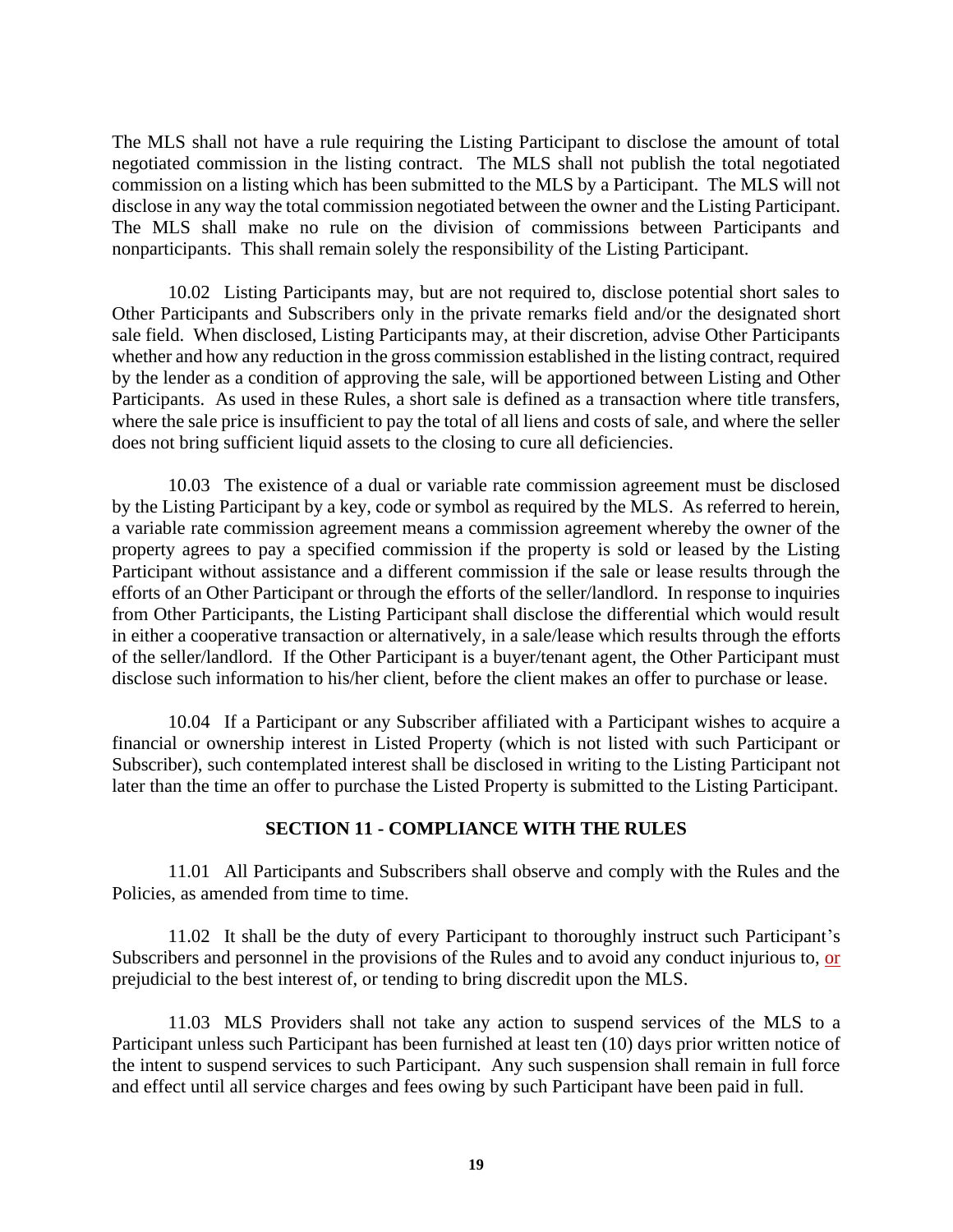11.04 Other than as set forth in Section 11.03 above, if a Participant violates or fails to comply with any of the Rules, the provisions of Section 12.01 and Section 12.02 shall govern the procedures for handling any disciplinary action or sanctions imposed against a Participant.

11.05 Each Participant shall be responsible for any actions in violation of the Rules committed by any Subscriber or other person under the supervision of such Participant. A Participant shall be subject to disciplinary sanctions for the actions of any such Subscriber or other person who violates the Rules, in the same manner as if the actions of such Participant violated the Rules. Discipline that may be imposed may only consist of one or more of the following:

- a. Letter of warning
- b. Letter of reprimand
- c. Attendance at MLS Orientation or other appropriate courses or seminars which the participant or subscriber can reasonably attend taking into consideration cost, location, and duration
- d. Appropriate, reasonable fine not to exceed \$15,000
- e. Suspension of MLS rights, privileges, and services for not less than thirty (30) days nor more than one (1) year
- f. Termination of MLS rights, privileges, and services with no right to reapply for a specified period not to exceed three (3) years.

**Note:** A participant (or user/subscriber, where appropriate) can be placed on probation. Probation is not a form of discipline. When a participant (or user/subscriber, where appropriate) is placed on probation, the discipline is held in abeyance for a stipulated period of time not longer than one (1) year. Any subsequent finding of a violation of the MLS rules during the probationary period may, at the discretion of the Board of Director, result in the imposition of the suspended discipline. Absent any subsequent findings of a violation during the probationary period, both the probationary status and the suspended discipline are considered fulfilled, and the individual's record will reflect the fulfillment. The fact that one or more forms of or discipline are held in abeyance during the probationary period does not bar imposition of other forms of discipline which will not be held in abeyance.

**Note 2:** MLS participants and subscribers can receive no more than three (3) administrative sanctions in a calendar year before they are required to attend a hearing for their actions and potential violations of MLS rules, except that the MLS may allow more administrative sanctions for violations of listing information provided by participants and subscribers before requiring a hearing. The MLS must send a copy of all administrative sanctions against a subscriber to the subscriber's participant and the participant is required to attend the hearing of a subscriber who has received more than three (3) administrative sanctions within a calendar year.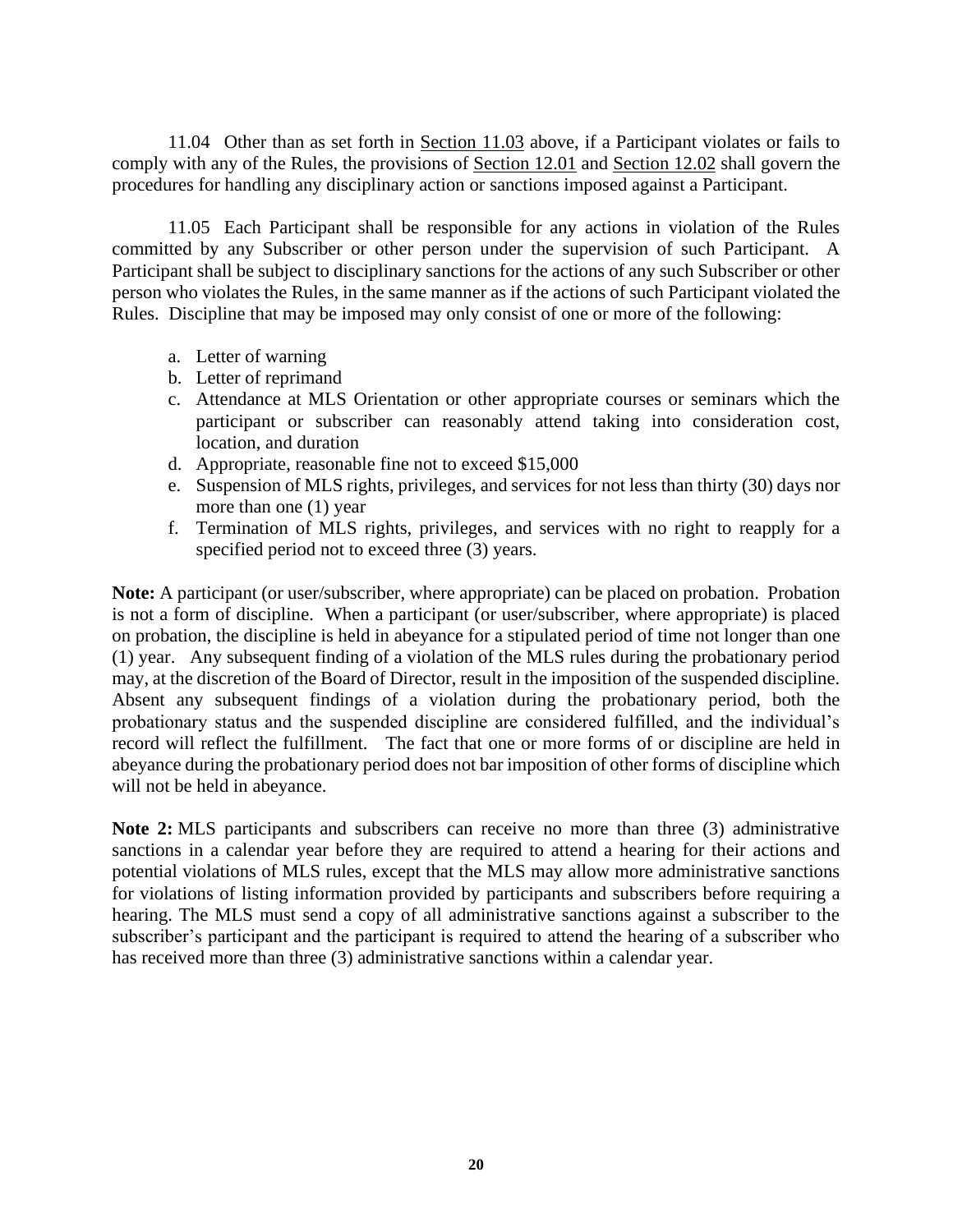#### **SECTION 12 - ENFORCEMENT OF RULES OR DISPUTES**

12.01 Each complaint alleging a violation of the Rules must (a) be in writing; (b) identify the complaining party; and (c) be submitted to the MLS Provider from whom the Participant/Subscriber against whom the complaint is filed either obtains MLS service or holds membership. If an alleged violation of the Rules is brought to the attention of the MLS Staff of an MLS Provider, then said MLS Staff may investigate such alleged violation. If in the opinion of said MLS Staff, it appears that an alleged violation may have occurred, said MLS Staff shall submit a written report to the MLS Committee of such MLS Provider for consideration.When requested by a complainant, the MLS will process a compliant without revealing the complainant's identity. If a complaint is subsequently forwarded to a hearing, and the original complainant does not consent to participating in the process, the MLS will appoint a representative to serve as the complainant. By becoming and remaining a participant, each participant agrees to be subject to these rules and regulations, the enforcement of which are at the sole discretion of the MLS Provider.

12.02 If the alleged offense is a violation of the Rules and does not involve a charge of alleged violation of one or more of the provisions of Sections 21 and 22 of the Rules or request for arbitration, the alleged violation may be considered and determined by the MLS Provider where the accused Participant/Subscriber holds membership or by the MLS Provider from whom the accused Participant/Subscriber obtains MLS service. If a violation is determined, the MLS Committee of the MLS Provider which considered the complaint may direct the imposition of an administrative sanction, provided the recipient of such sanction may request a hearing by the Professional Standards Committee of the MLS Provider where such recipient either holds membership or obtains MLS services, in accordance with the Bylaws of said MLS Provider within 20 days following receipt of such sanction. Alleged violations of Sections 21 and 22 of the Rules will be referred to the appropriate Grievance Committee of an MLS Provider for processing in accordance with the professional standards procedures of that MLS Provider.

12.03 All other complaints of unethical conduct will be referred by the MLS Committee of an MLS Provider to the Association Executive of the MLS Provider where the accused Participant/Subscriber either holds membership or obtains MLS services for appropriate action in accordance with the professional standards procedures established in the Bylaws of said MLS Provider.

12.04 All complaints of unethical conduct or alleged violation of Section 21 and/or Section 22 of these Rules by a nonmember broker will be referred by the MLS Committee of an MLS Provider to the Association Executive of the Association where the accused nonmember broker obtains MLS services for appropriate action in accordance with the professional standards procedures established in the Bylaws of that Association.

12.05 Any participant who believes another participant has engaged in the unauthorized use or display of listing content, including photographs, images, audio or video recordings, and virtual tours, shall send notice of such alleged unauthorized use to the MLS. Such notice shall be in writing, specifically identify the allegedly unauthorized content, and be delivered to the MLS not more than sixty (60) days after the alleged misuse was first identified. No participant may pursue action over the alleged unauthorized use and display of listing content in a court of law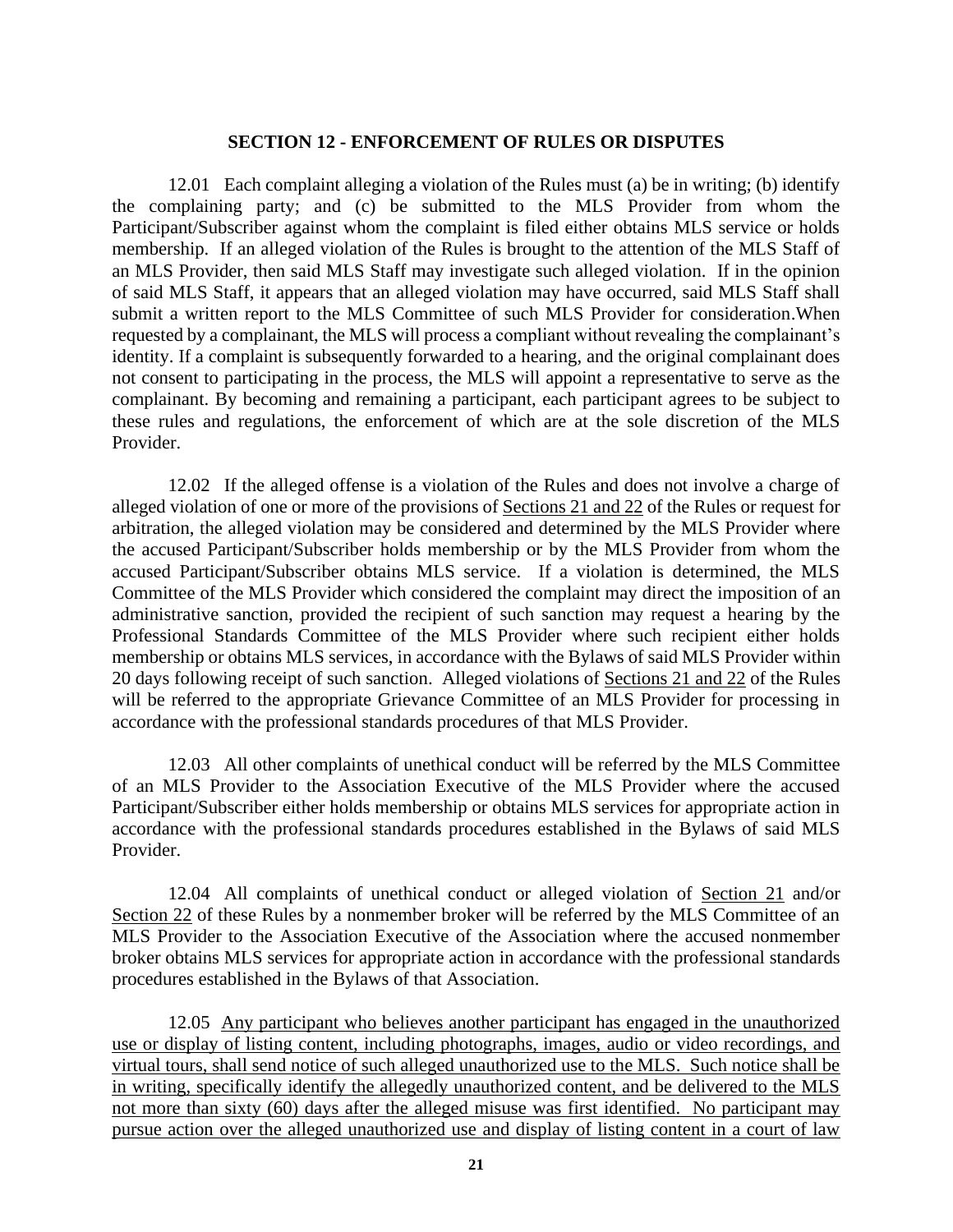without first completing the notice and response procedures outlined in this Section 12.05 of the MLS rules.

Upon receiving a notice, the MLS Provider will send the notice to the participant who is accused of unauthorized use. Within ten (10) days from receipt, the participant must either: 1) remove the allegedly unauthorized content, or 2) provide proof to the MLS Provider that the use is authorized. Any proof submitted will be considered by the MLS Provider, and a decision of whether it establishes authority to use the listing content will be made within thirty (30) days.

If the MLS Provider determines that the use of the content was unauthorized, the MLS Provider may issue a sanction pursuant to Section 11 of the MLS rules, including a request to remove and/or stop the use of the unauthorized content within ten (10) days after transmittal of the decision. If the unauthorized use stems from a violation of the MLS rules, that too will be considered at the time of establishing an appropriate sanction.

If after ten (10) days following transmittal of the MLS Provider's determination the alleged violation remains uncured (i.e. the content is not removed or the rules violation remains uncured), then the complaining party may seek action through a court of law.

12.06 MLS participants may not take legal action against another participant for alleged rules violation(s) unless the complaining participant has first exhausted the remedies provided in these rules.

# **SECTION 13 - CONFIDENTIALITY**

# A. CONFIDENTIALITY OF MLS INFORMATION

13.01 All information relative to a Listed Property provided by the MLS to Participants or Subscribers is official confidential information of the MLS and MLS Providers and exclusively for the use of Participants and Subscribers.

# B. ACCURACY OF MLS INFORMATION

13.02 Information published and disseminated by the MLS is communicated verbatim, as filed with the MLS by the Participant. NTREIS does not verify any information furnished by Participants and disclaims any responsibility for its accuracy. Each Participant shall indemnify and hold NTREIS, the MLS and MLS Providers harmless from any liability arising from any inaccuracy of the information such Participant provides.

# C. ACCESS TO COMPARABLE AND STATISTICAL INFORMATION

13.03 Members of a local Association/Board who are actively engaged in real estate brokerage, management, appraising, land development, or building but who do not participate in the MLS are entitled to receive, by purchase or lease, information other than current listing information that is generated, wholly or in part, by the MLS including "comparable" information, "sold" information, and statistical reports. Such information is provided for the exclusive use of Association/Board Members and individuals affiliated with Association/Board Members who are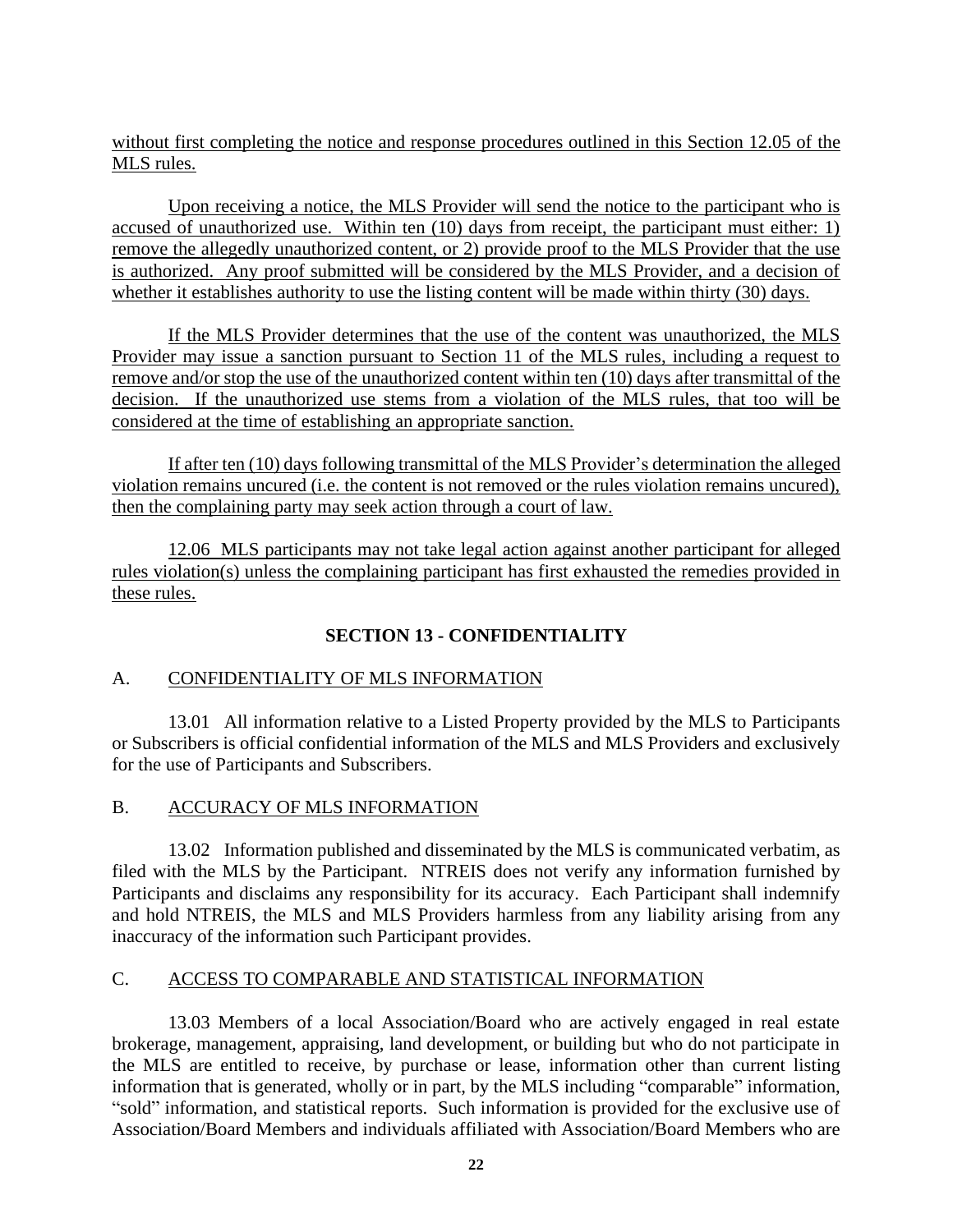also engaged in the real estate business and may not be transmitted, retransmitted, or provided in any manner to any unauthorized individual, office, or firm except as otherwise specified in the Rules. Association/ Board Members who receive such information, either as an Association or Board service or through the MLS are subject to the applicable provisions of the Rules whether they participate in the MLS or not.

### **SECTION 14 - OWNERSHIP OF MLS COMPILATIONS\* AND COPYRIGHTS**

14.01 By the submission of property Listing Content to the MLS, the Participant represents and warrants that such Participant is fully authorized to license the property listing content as contemplated by and in compliance with this section and these rules and regulations, has authority to grant and also does thereby grant authority for NTREIS to include the property Listing Content in its copyrighted MLS Compilation and also in any statistical report on "Comparables". Listing content includes, but is not limited to, photographs, images, graphics, audio and video recordings, virtual tours, drawings, descriptions, remarks, narratives, pricing information, and other details or information related to the listed property.

Each participant who submits listing content to the MLS agrees to defend and hold the MLS and every other participant harmless from and against any liability or claim arising from any inaccuracy of the submitted listing content or any inadequacy of ownership, license, or title to the submitted listing content*.*

14.02 All right, title, and interest in each copy of every MLS Compilation created and copyrighted by NTREIS, and in the copyrights therein, shall at all times remain vested in NTREIS.

14.03 Each Participant shall be entitled to lease from NTREIS a number of copies of each MLS Compilation sufficient to provide the Participant and the Subscribers affiliated with such Participant with one copy of such Compilation. The Participant shall pay the rental fee set by NTREIS for each copy.

*NOTE:\* The term "MLS Compilation", as used in Sections 13 and 14 of these Rules, will be construed to include any format in which property Listing Content is collected and disseminated to the Participants, including, but not limited to, the MLS data base information, photos, or any other format whatsoever. Comparable data is not included in definition of MLS Compilation, but are products of NTREIS.*

# **SECTION 15 - USE OF COPYRIGHTED MLS COMPILATIONS**

15.01 Participants shall at all times maintain control over and be responsible for each copy of any MLS Compilation leased to them by NTREIS and shall not distribute copies to persons who are not Subscribers.

15.02 Participants and Subscribers shall be permitted to display the MLS Compilation solely to prospective buyers and tenants in their ordinary business activities of attempting to locate ready, willing, and able buyers and tenants for the properties described in said MLS Compilation.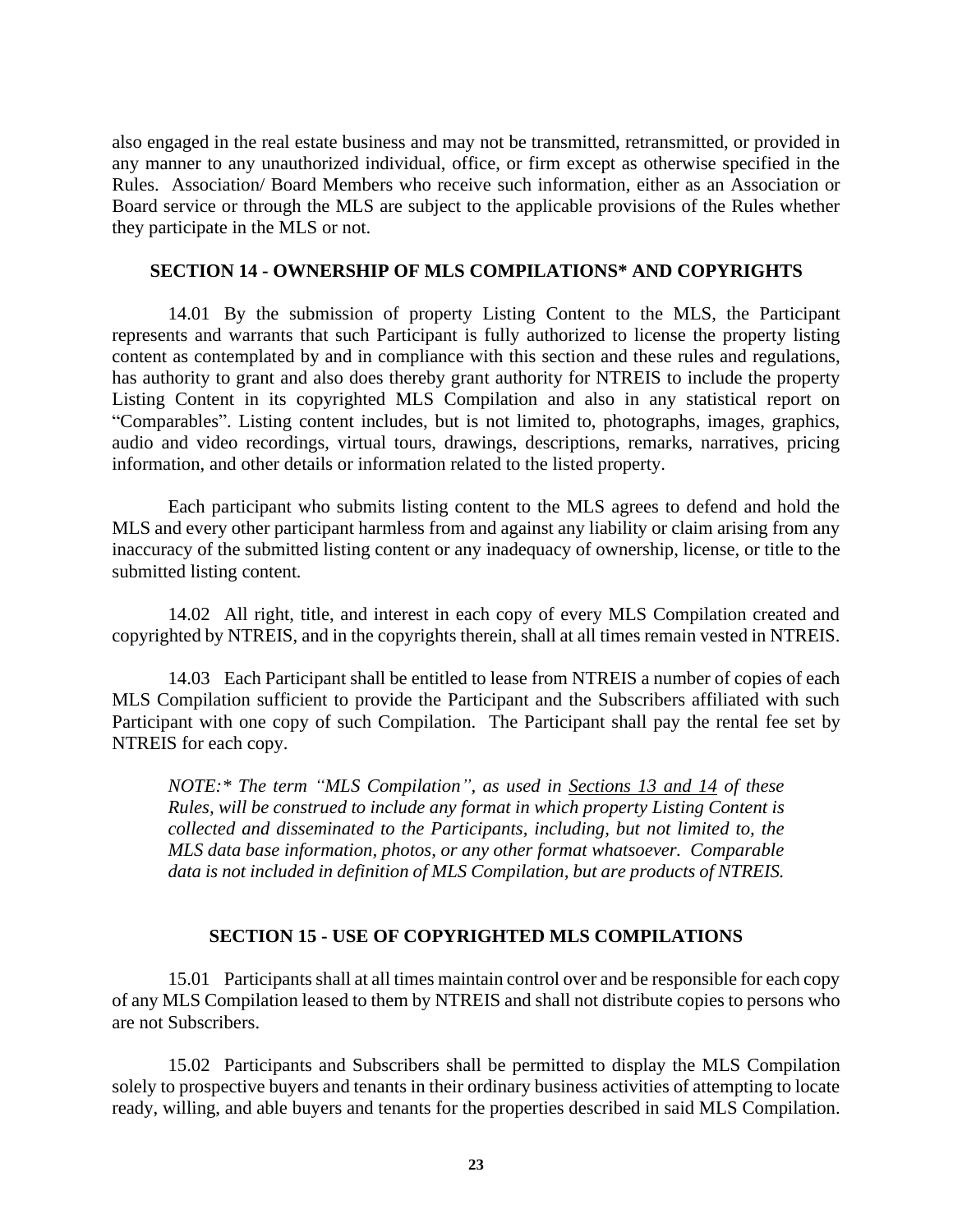15.03 Participants and Subscribers shall not reproduce any MLS Compilation or any portion thereof except in the following limited circumstances:

a) Participants or Subscribers may reproduce from the MLS Compilation, and distribute to prospective buyers or tenants, a reasonable\* number of single copies of property listing data contained in the MLS Compilation which relate to any properties in which the prospective buyers or tenants are, or may, in the judgment of the Participants or Subscribers be interested. Notwithstanding the foregoing, nothing contained herein will be construed to preclude any Participant from utilizing, displaying, distributing, or reproducing print-outs of reports or other compilations of data pertaining exclusively to properties currently listed for sale or lease with the Participant.

*NOTE:\* It is intended that the Participant be permitted to provide prospective buyers with Listing Content relating to properties which the prospective buyer has a bona fide interest in purchasing or in which the Participant is seeking to promote interest. The term "reasonable", as used in Section 15.03(a), should therefore be construed to permit only limited reproduction of property Listing Content intended to facilitate the prospective buyers' decision-making process in the consideration of a purchase.*

Factors which may be considered in deciding whether the reproductions made are consistent with this intent, and thus "reasonable" in number, include, but are not limited to, the total number of listings in the MLS Compilation; how closely the types of properties contained in such listings accord with the prospective buyer's expressed desires and ability to purchase; whether the reproductions were made on a selective basis; and whether the type of properties contained in the property Listing Content is consistent with a normal itinerary of properties which would be shown to the prospective buyers.

b) All MLS information, whether provided in written or printed form, electronically, or in any other form or format, is provided for the exclusive use of the Participants and Subscribers who are authorized to have access to such information. Such information may not be transmitted, retransmitted, or provided in any manner to any unauthorized individual, office or firm. Notwithstanding the foregoing, a Participant or Subscriber acting as agent for an owner(s), buyer(s) or tenant(s), as applicable, in possession of current listing information, "sold" information, "comparables", or statistical information may utilize such information to support valuations on particular properties for such owner(s), buyer(s) or tenant(s). Any MLS Content in data feeds available to participants for real estate brokerage purposes must also be available to participants for valuation purposes, including automated valuations. MLSs must either permit use of existing data feeds, or create a separate data feed, to satisfy this requirement. MLSs may require execution of a third-party license agreement where deemed appropriate by the MLS. MLSs may require participants who will use such data feeds to pay the reasonably estimated costs incurred by the MSL in adding or enhancing its downloading capacity for this purpose. Information deemed confidential may not be used as supporting documentation. Any other use of such information is hereby unauthorized and prohibited. A Participant or Subscriber who is not acting as agent for an owner(s), buyer(s) or tenant(s), as applicable, is only authorized to furnish statistical data (without interpretation or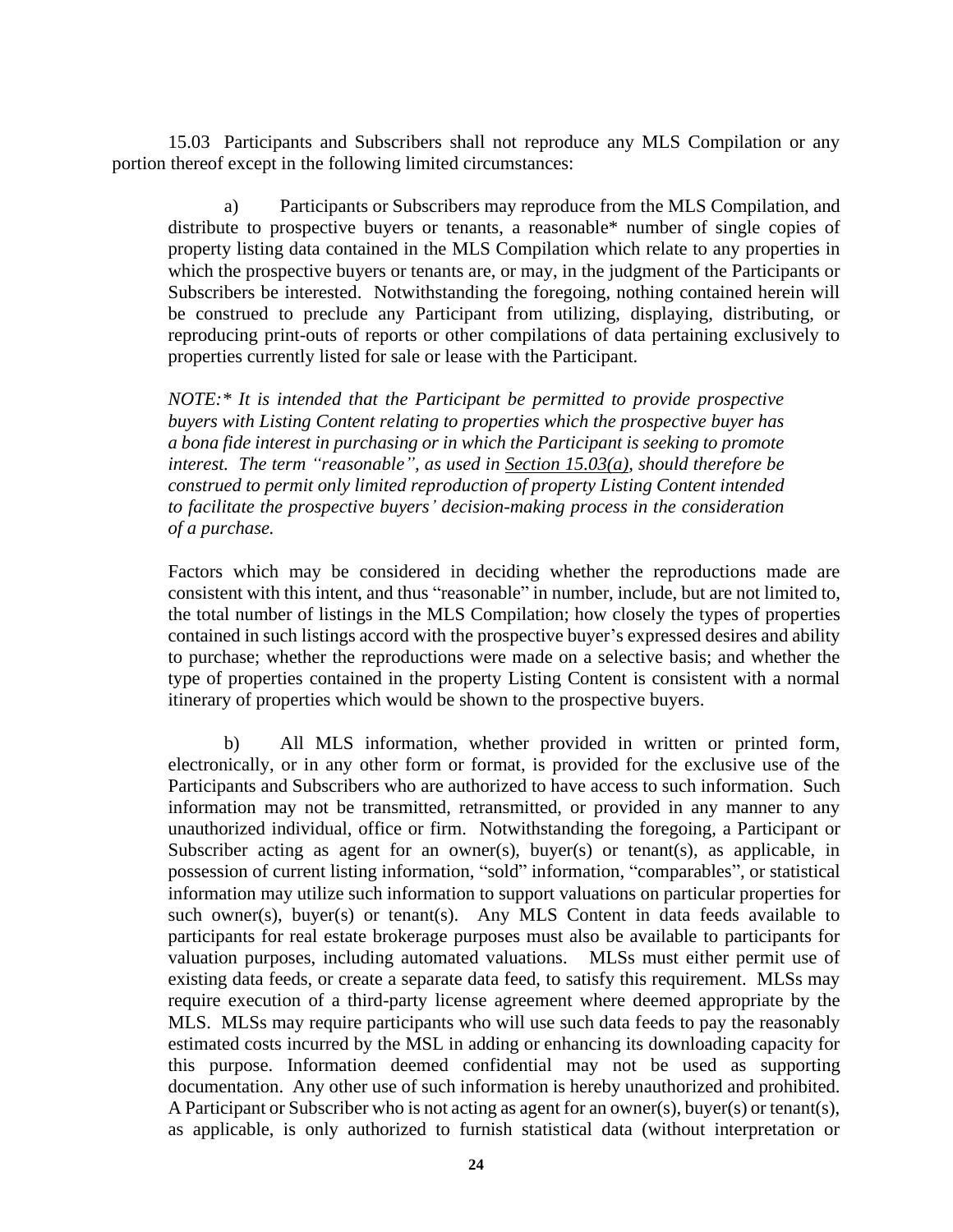opinion) relating to current listing information, "sold" information, or "comparables" to such owner(s), buyer(s) or tenant(s). However, a Participant or Subscriber is not prohibited from presenting appropriate information to an owner(s) in an effort to obtain a listing of such owner's property.

c) Notwithstanding the foregoing, Participants/Subscribers reserve the nonexclusive rights to reproduce, publish, distribute and/or otherwise use the photos of their Listed Properties.

### **SECTION 16 - USE OF MLS INFORMATION**

16.01 Information from the MLS Compilation of current listing information, from the "Statistical Report" of NTREIS, or from any "sold" or "comparable" report of NTREIS or the MLS may be used by Participants as the basis for aggregated demonstrations of market share or comparisons of firms in public mass media advertising by a Participant or in other public representations. This authority does not convey the right to include in any advertising or representation information about specific properties, including, but not limited to, the address, sales price, or other terms of sale, which are listed with Other Participants or which were sold by Other Participants (as either listing or cooperating broker). However, any print or any non-print forms of advertising or other forms of public representations based in whole or in part on information supplied by NTREIS or the MLS must clearly demonstrate the period of time over which such claims are based and shall include the following or a substantially similar notice:

# **"Based on information from the North Texas Real Estate Information Systems, Inc., for the period (date) through (date)."**

16.02 Use of information developed by or published by the MLS is strictly limited to the activities authorized under a Participant's licensure or certification as a real estate broker, salesperson, or appraiser and unauthorized uses are prohibited. Nothing contained in the Rules is intended to convey participation or membership or any right of access to information developed by or published by the MLS where access to such information is prohibited by law.

16.03 Participants and Subscribers may not publish or display to customers or clients the name, phone number, or email address, of any seller or occupant of Listed Property.

16.04 NTREIS does not permit display of any Media (as defined in Section 7.27 above) for any listing that has been in an off-market status for more than twelve (12) months, except for the primary photo for that listing.

16.05 Publication or display to customers or clients of remarks will be limited to Property Description and Directions. For example, instructions for showings, remarks for Other Participants and security of Listed Property are prohibited.

16.06 MLS data fields authorized for publication or display may not be changed by any Participant or Subscriber other than the Listing Participant or the agent of the Listing Participant. MLS data may be augmented with additional data not otherwise prohibited from publication or display, provided the source of any additional data is clearly identified. This Rule does not restrict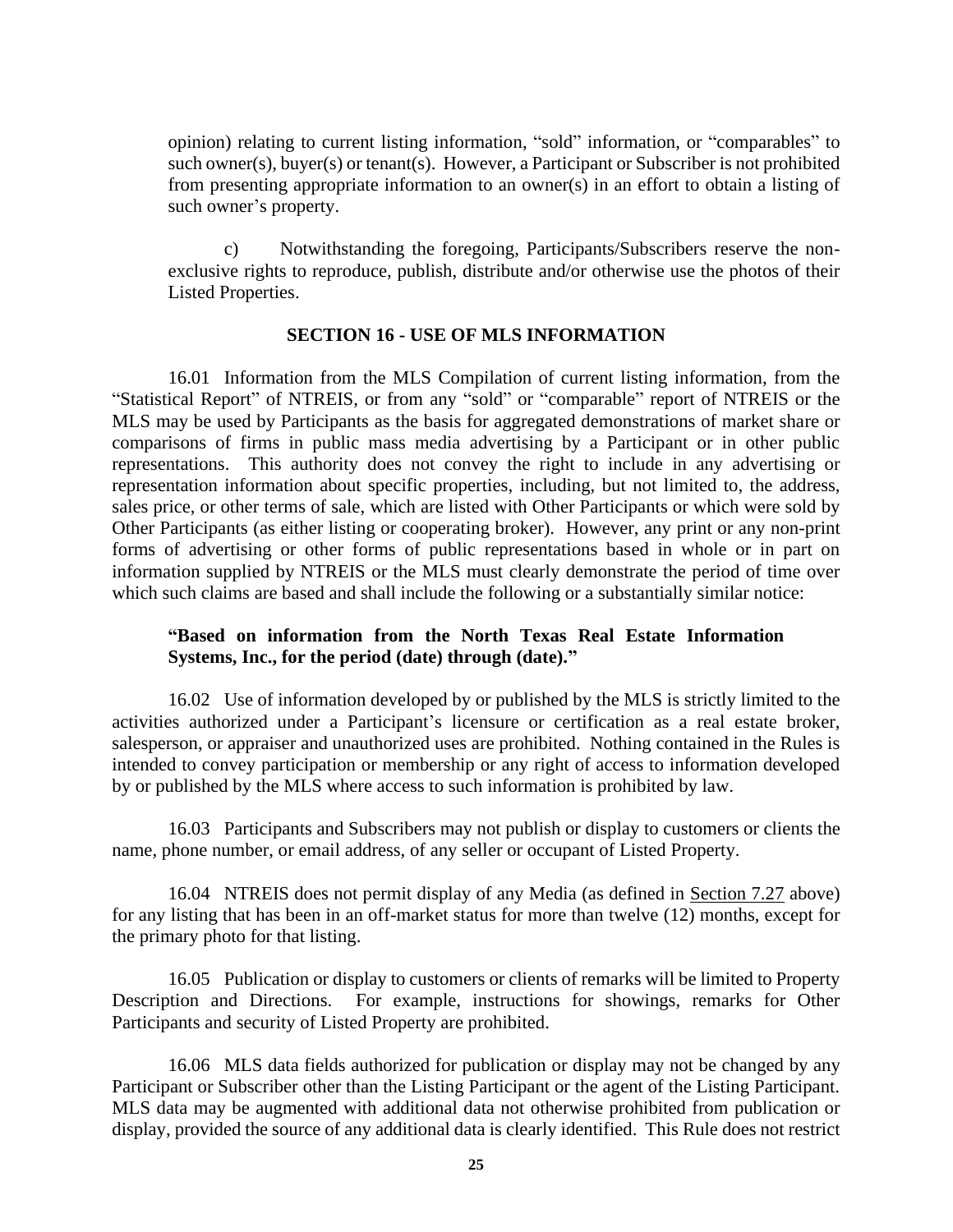the format of MLS data publication or display or the publication or display of fewer than all of the listings or fewer authorized data fields.

16.07 Publication or display of MLS data must include a notice indicating that the data is deemed reliable, but is not guaranteed accurate by the MLS or NTREIS.

16.08 Each listing displayed on a website of a Participant or Subscriber other than the Listing Participant shall identify the name of the listing brokerage firm and listing agent in typeface not smaller than the median used in the display of listing data.

# **SECTION 17 - INTERNET DATA EXCHANGE ("IDX") AND DOWNLOADING**

# INTERNET POLICIES

17.01 IDX affords Participants/Subscribers the ability to authorize limited electronic display and delivery of their listings by Other Participants via the following authorized mediums under the Other Participant's control: websites, mobile apps, and audio devices. As used throughout these Rules, "display" includes "delivery" of such Listings. Participants/Subscribers may not combine the aggregated NTREIS data with non-NTREIS data nor forward aggregated NTREIS data to other web sites. Participants shall be responsible for the use of NTREIS data on web sites of Subscribers sponsored by that Participant. Subscribers must obtain authorization from their Participant before downloading NTREIS data to the Subscriber's public web site.

17.02 a) Participation in IDX is available to all Listing Participants who consent to display of their listings by Other Participants.

b) Listing Participants must notify the MLS of their intention to display IDX information and must give the MLS direct access for purposes of monitoring/ensuring compliance with applicable rules and policies.

c) Listing Participants may not use IDX-provided listings for any purpose other than display as provided in these Rules. This provision does not require Participants to prevent indexing of IDX listings by recognized search engines.

d) Listings, including property addresses, can be included in IDX displays except where a seller has directed the Listing Participant to withhold his listing or the listing's property address from all display on the Internet (including, but not limited to, publicly-accessible websites or VOWs) or other electronic forms of display or distribution.

17.03 Internet search and display of aggregated NTREIS information shall include no more information than is on the NTREIS Customer Report. The Customer Report is a report with respect to a specific listing which can be viewed on-line or downloaded and printed out and handed to a consumer. The Customer Report includes information about the property which is the subject of the listing, including all search fields and displays of that property on a Subscriber's website. Only the information contained in a Customer Report may be displayed or used as search criteria on an IDX Website.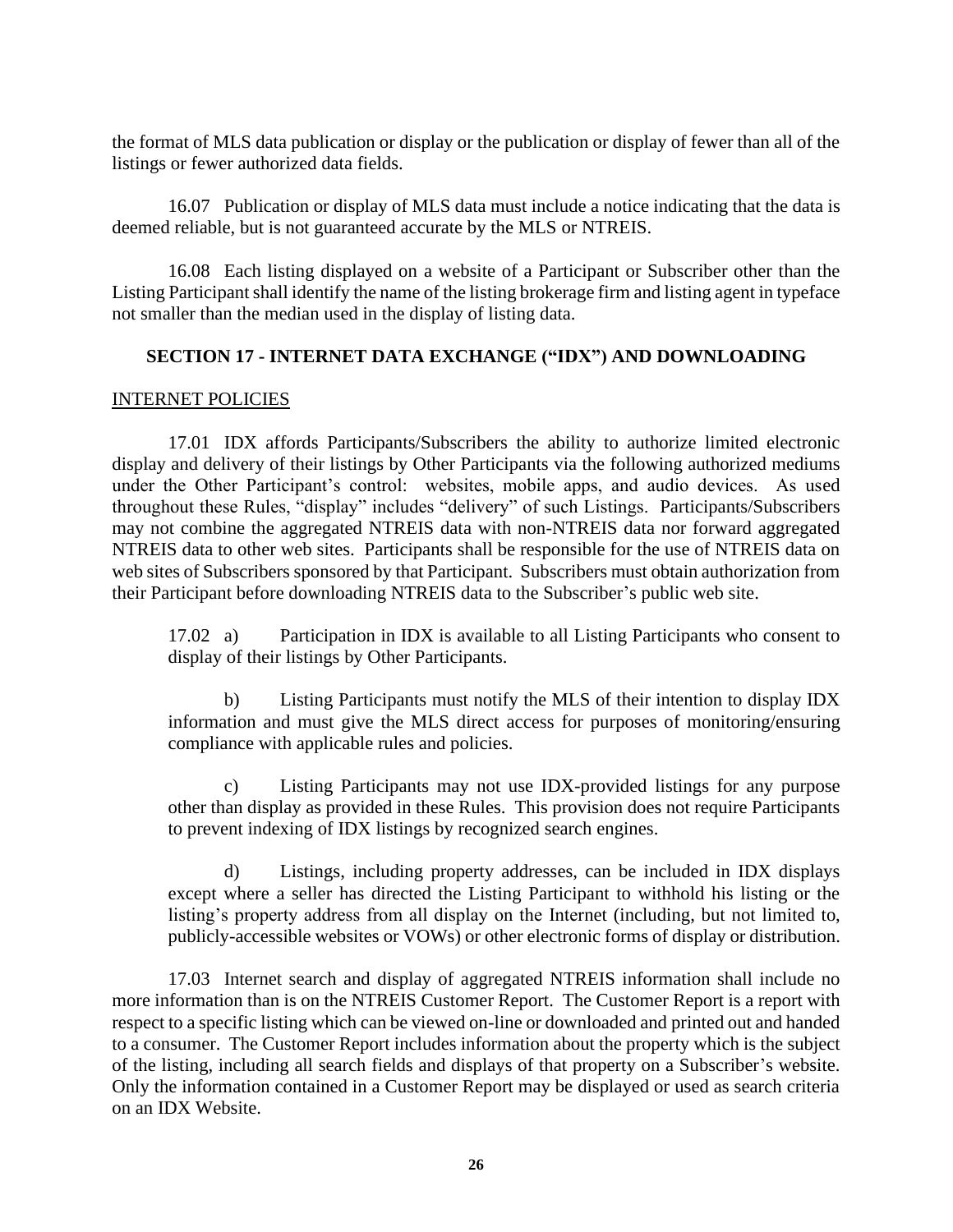17.04 Unless state law requires prior written consent from Listing Participant, Listing Participant's consent for such display is presumed unless a Listing Participant affirmatively notifies NTREIS in writing that the Listing Participant refuses to permit display (either on a blanket or on a listing-by-listing basis). If a Participant refuses on a blanket basis to permit the display of that Participant's listings, then Participant and Subscribers of that company may not download, frame, or display the aggregated MLS data of Other Participants. Even where Listing Participants have given blanket authority for Other Participants to display their listings on IDX sites, such consent may be withdrawn on a listing-by-listing basis where the seller has prohibited all internet display.

17.05 No Participant/Subscriber has the right to give his/her MLS password or access code to third parties nor allow MLS data to be downloaded by third parties without prior NTREIS authorization. Any violation of this section by a Participant, Subscriber, or Ancillary User will subject the violators to loss of MLS services in addition to any other sanctions authorized by these Rules or Policies of the Code of Ethics.

17.06 Property listings on consumer accessible web sites that contain NTREIS data must show the Listing Participant's company name and the Listing Agent's name in a reasonably prominent location on each property listing in a print size that matches the size of the print in the remarks section or that matches the other print in a listing that does not include remarks. Displays of minimal information (e.g. "thumbnails", text messages, "tweets", etc., of two hundred (200) characters or less or for audio delivery of listing content are exempt from this requirement but only when linked directly to a display that includes all required disclosures. Audio delivery of listing content is exempt from the disclosure requirements only when all required disclosures are subsequently delivered electronically to the registered consumer performing the property search or linked to through the device's application.

17.07 Only remarks that NTREIS indicates are public remarks are permitted to appear on the Customer Report and therefore on consumer accessible web sites.

17.08 Any display of Other Participant's listings must include:

- a) the source of the information being displayed;
- b) a display of the date of the last update on the web site; and

c) a display of the NTREIS logo on all Thumbnail listings (along with an explanation of the meaning of the use of the NTREIS logo).

Displays of minimal information (e.g. "thumbnails", text messages, "tweets", etc., of two hundred (200) characters or less are exempt from this requirement but only when linked directly to a display that includes all required disclosures.

17.09 Participants/Subscribers may not modify, edit, or manipulate factual information from the aggregated NTREIS data that appears on their consumer accessible web sites or in the NTREIS Customer Reports.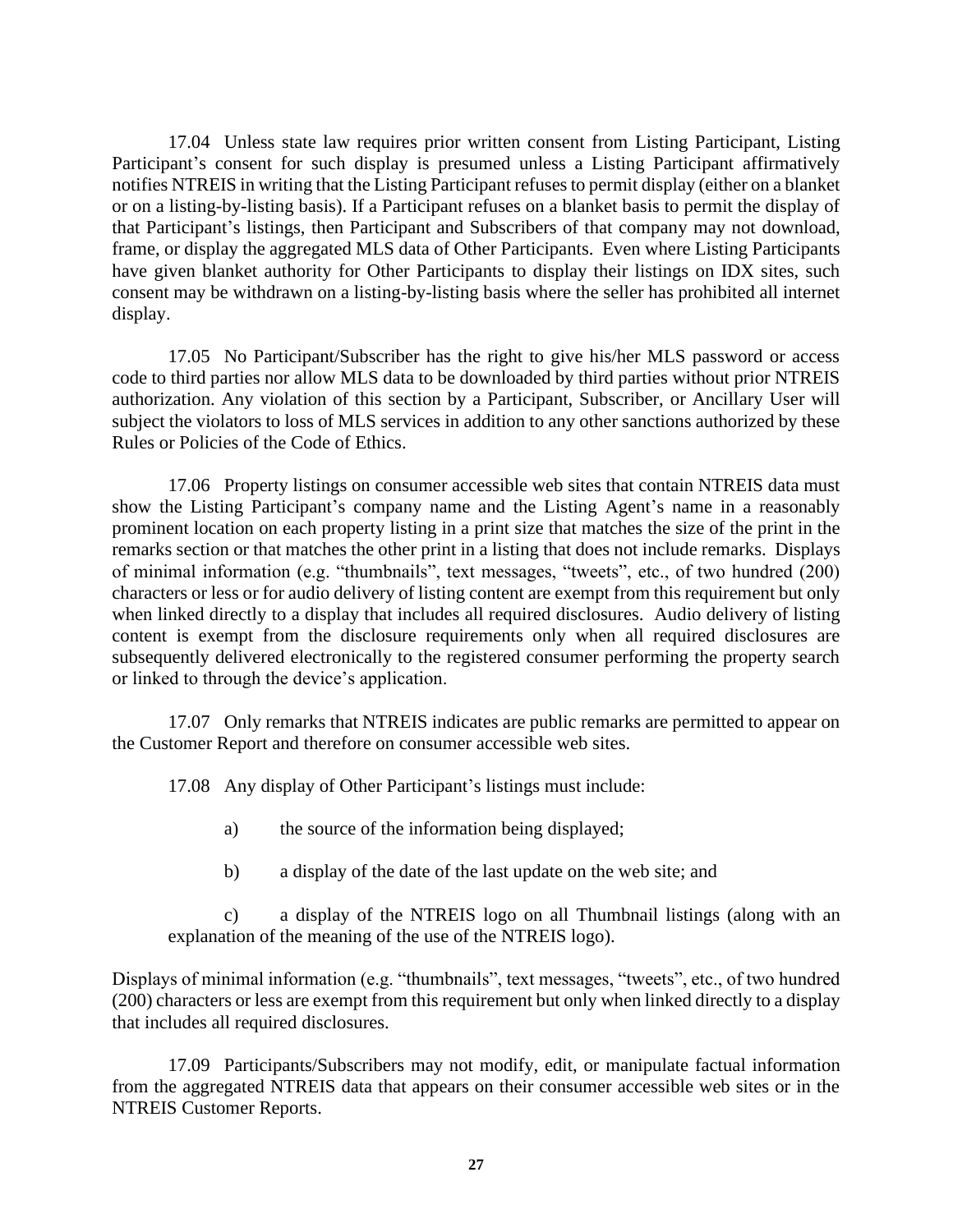17.10 Consumers accessing a Participant's/Subscriber's public web site that contains NTREIS data must be notified that they may not reproduce or redistribute the NTREIS data since the use of this data is only for people viewing that site. Displays of minimal information (e.g. "thumbnails", text messages, "tweets", etc., of two hundred (200) characters or less or for audio delivery of listing content are exempt from this requirement but only when linked directly to a display that includes all required disclosures. Audio delivery of listing content is exempt from the disclosure requirements only when all required disclosures are subsequently delivered electronically to the registered consumer performing the property search or linked to through the device's application.

17.11 Active and Pending listing statuses may be shown when available listings are displayed on a Participant's/Subscriber's consumer accessible web site, together with an explanation of what the status symbol means. Starting with January 1, 2012, display of sold listings (excluding sales price) is permissible on a Participant's/Subscriber's consumer accessible web site. Display of any Media for any listing that has been in the Sold status for more than twelve (12) months is prohibited, except for the primary photo for that listing (see Section 16.04 above). Display of Coming Soon, expired and withdrawn listings is prohibited on a Participant's/Subscriber's consumer accessible web site.

17.12 Except as permitted by Section 17.11, Participants/Subscribers shall not download and display aggregated NTREIS sold data onto their consumer accessible websites.

17.13 All employees/contractors of Participants/Subscribers who need access to NTREIS data must be given a copy of the Rules.

17.14 Participants/Subscribers who contract with employees and/or contractors who will have access to the NTREIS database must incorporate an addendum to any such contract outlining the responsibilities of such employees and/or contractors substantially in a form approved by the Directors.

17.15 NTREIS shall specify the available facilities to be used for supporting the downloading activities of Participants/Subscribers and their employees and contractors.

17.16 Participants may select the listings they choose to display on their IDX sites based only on objective criteria including, but not limited to, factors such as geography or location ("uptown", "downtown", etc.), list price, type of property (*e.g.*, condominiums, cooperatives, single-family detached, multi-family), cooperative compensation offered by listing brokers, type of listing (*e.g.*, exclusive right to sell or exclusive agency), or the level of service being provided by the Listing Participant. Selection of listings displayed on any IDX site must be independently made by each Participant.

17.17 Participants must refresh all MLS downloads and IDX displays automatically fed by those downloads at least once every 12 hours.

17.18 Except as provided in the IDX policy and these Rules, an IDX site or a Participant or user operating an IDX site or displaying IDX information as otherwise permitted may not distribute, provide, or make any portion of the MLS database available to any person or entity.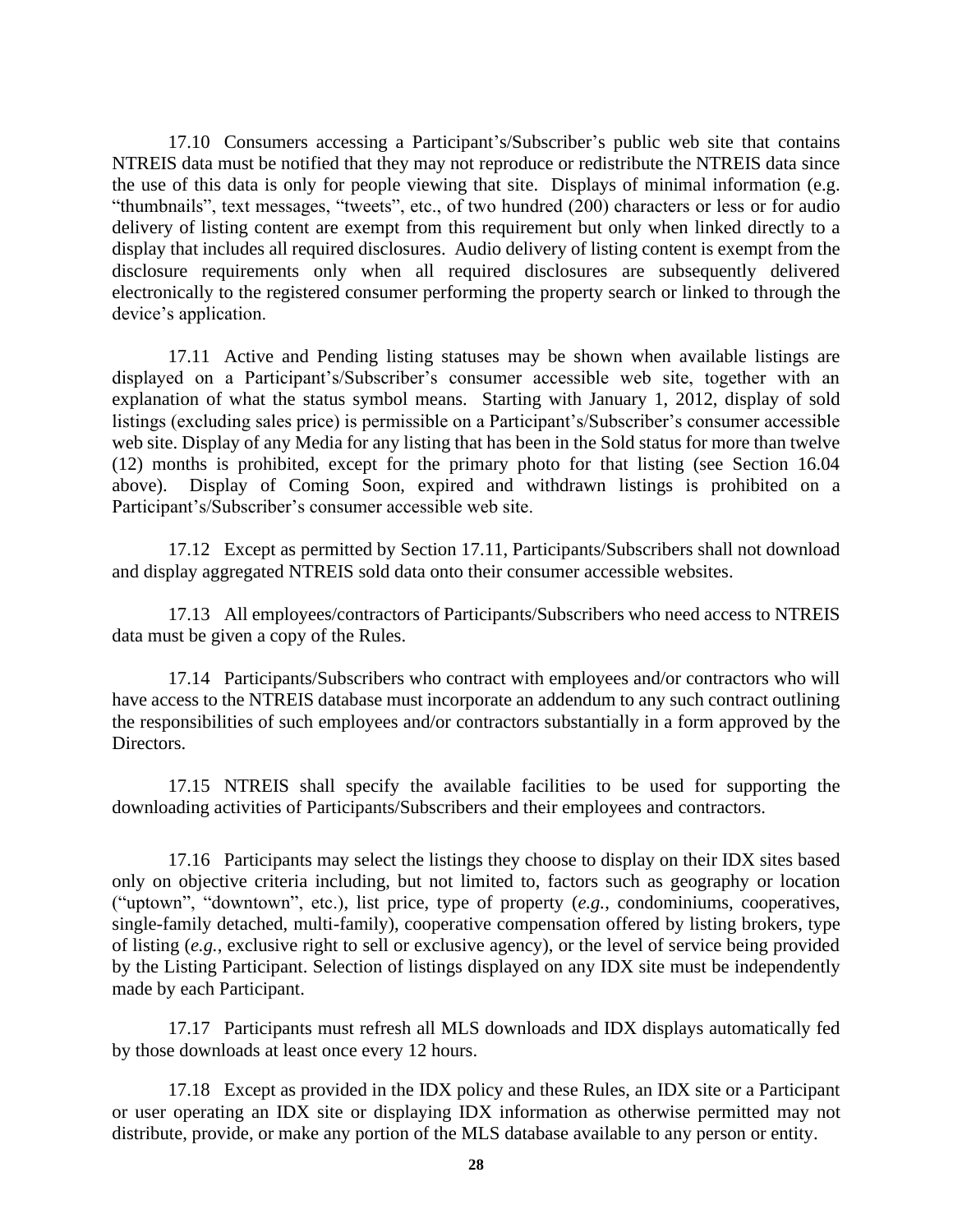17.19 Any IDX display controlled by a Participant must clearly identify the name of the brokerage firm under which they operate in a readily visible color and typeface. For purposes of the IDX policy and these Rules, "control" means the ability to add, delete, modify, and update information as required by the IDX policy and these Rules.

17.20 Any IDX display controlled by a Participant or Subscriber that:

allows third-parties to write comments or reviews about particular listings or displays a hyperlink to such comments or reviews in immediate conjunction with particular listings, or

(b) displays an automated estimate of the market value of the listing (or hyperlink to such estimate) in immediate conjunction with the listing either or both of those features

shall be disabled or discontinued for the seller's listings at the request of the seller. The Listing Participant or Listing Agent shall communicate to the MLS that the seller has elected to have one or both of these features disabled or discontinued on all displays controlled by Participants. Except for the foregoing and subject to Section 17.24, a Participant's IDX display may communicate the Participant's professional judgment concerning any listing. Nothing shall prevent an IDX display from notifying its customers that particular feature has been disabled at the request of the seller.

17.21 Participants shall maintain a means (e.g., email address, telephone number) to receive comments about the accuracy of any data or information that is added by or on behalf of the Participant beyond that supplied by the MLS and that relates to a specific property. Participants shall correct or remove any false data or information relating to a specific property upon receipt of a communication from the Listing Participant or Listing Agent for the property explaining why the data or information is false. However, Participants shall not be obligated to remove or correct any data or information that simply reflects good faith opinion, advice, or professional judgment.

17.22 An MLS participant (or where permitted locally, an MLS subscriber) may co-mingle the listings of other brokers received in an IDX feed with listings available from other MLS IDX feeds, provided all such displays are consistent with the IDX rules, and the MLS participant (or MLS subscriber) holds participatory rights in those MLSs. As used in this policy, "co-mingling" means that consumers are able to execute a single property search of multiple IDX data feeds resulting in the display of IDX information from each of the MLSs on a single search results page; and that participants may display listings from each IDX feed on a single webpage or display.

17.23 Participants shall not modify or manipulate information relating to other Participants' listings. Participants may augment their IDX display of MLS data with applicable property information from other sources to appear on the same webpage or display, clearly separated by the data supplied by the MLS. The source(s) of the information must be clearly identified in the immediate proximity to such data. This requirement does not restrict the format of MLS data display or display of fewer than all of the available listings or fewer authorized fields.

# **SECTION 18 - COMPUTER MESSAGING**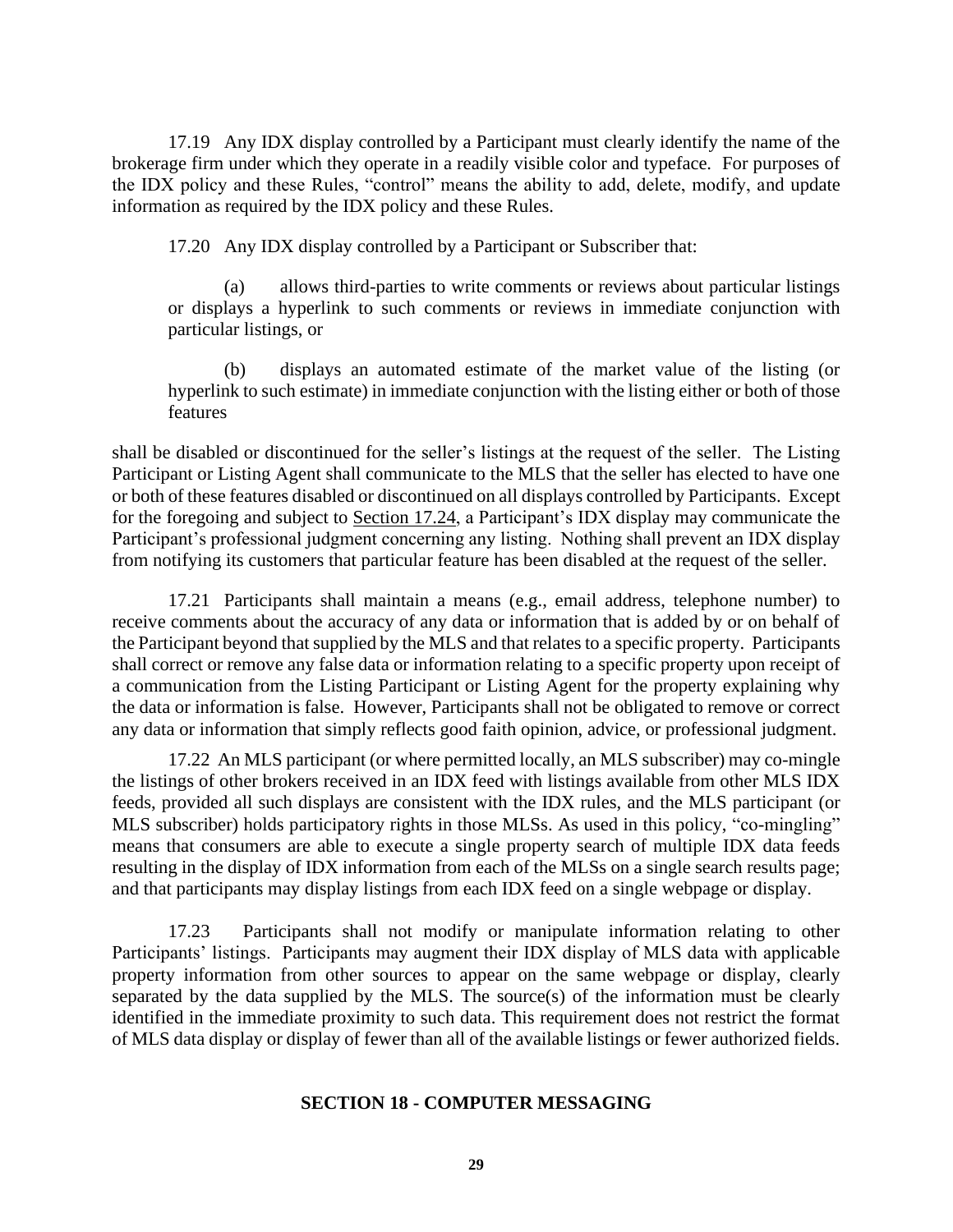18.01 The message function on the MLS computer will be used exclusively to disseminate to Participants and Subscribers general information relating to Listed Properties or MLS Provider activities. Any defamatory or obscene statements or use which violates federal, state, or local laws or the rights of any person is expressly prohibited.

# **SECTION 19 – VIRTUAL OFFICE WEBSITE RULES**

19.01 a) A Virtual Office Website ("VOW") is a Participant's Internet website, or a feature of a Participant's website, through which the Participant is capable of providing real estate brokerage services to consumers with whom the Participant has first established a broker-consumer relationship (as defined by state law) where the consumer has the opportunity to search MLS Listing Information, subject to the Participant's oversight, supervision, and accountability. A non-principal broker or sales licensee affiliated with a Participant may, with his or her Participant's consent, operate a VOW. Any VOW of a non-principal broker or sales licensee is subject to the Participant's oversight, supervision, and accountability.

b) As used in Section 19 of these Rules, the term "Participant" includes a Participant's affiliated non-principal brokers and sales licensees – except when the term is used in the phrases "Participant's consent" and "Participant's oversight, supervision, and accountability". References to "VOW" and "VOWs" include all VOWs, whether operated by a Participant, by a non-principal broker or sales licensee, or by an Affiliated VOW Partner ("AVP") on behalf of a Participant.

c) "Affiliated VOW Partner" ("AVP") refers to an entity or person designated by a Participant to operate a VOW on behalf of the Participant, subject to the Participant's supervision, accountability and compliance with the VOW Policy. No AVP has independent participation rights in the MLS by virtue of its right to receive information on behalf of a Participant. No AVP has the right to use MLS Listing Information except in connection with operation of a VOW on behalf of one or more Participants. Access by an AVP to MLS Listing Information is derivative of the rights of the Participant on whose behalf the AVP operates a VOW.

d) As used in Section 19 of these Rules, the term "MLS Listing Information" refers to active listing information and sold data provided by Participants to the MLS and aggregated and distributed by the MLS to Participants.

19.02 a) The right of a Participant's VOW to display MLS Listing Information is limited to that supplied by the MLS(s) in which the Participant has participatory rights. However, a Participant with offices participating in different MLSs may operate a master website with links to the VOWs of the other offices.

b) Subject to the provisions of the VOW Policy and these Rules, a Participant's VOW, including any VOW operated on behalf of a Participant by an AVP, may provide other features, information, or functions, e.g. Internet Data Exchange ("IDX").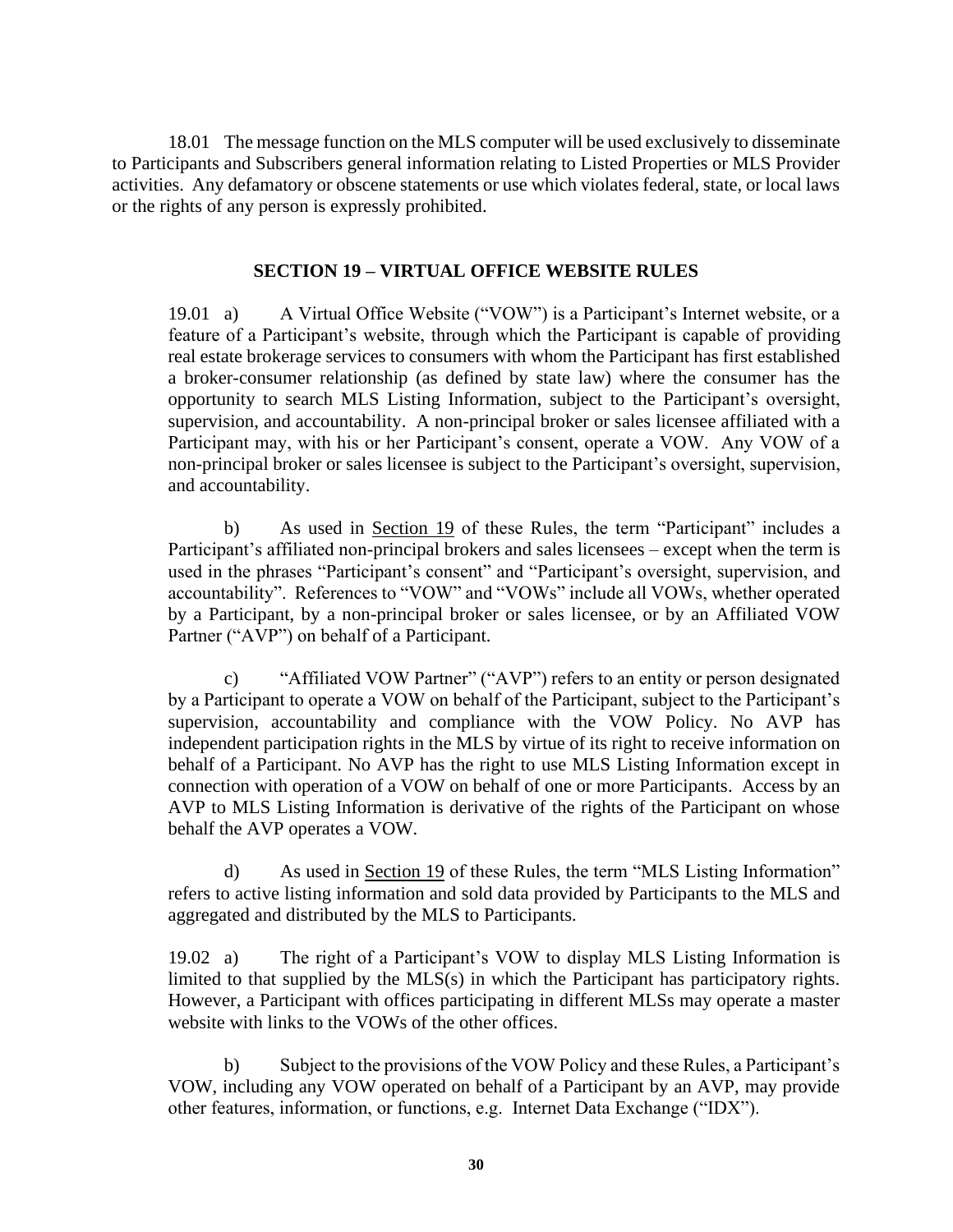c) Except as otherwise provided in the VOW Policy or in these Rules, a Participant need not obtain separate permission from other MLS Participants whose listings will be displayed on the Participant's VOW.

19.03 a) Before permitting any consumer to search for or retrieve any MLS Listing Information on his or her VOW, the Participant must take each of the following steps:

i) The Participant must first establish with that consumer a lawful broker-consumer relationship (as defined by state law), including completion of all actions required by state law in connection with providing real estate brokerage services to clients and customers (hereinafter "Registrants"). Such actions shall include, but are not limited to, satisfying all applicable agency, non-agency, and other disclosure obligations, and execution of any required agreements.

ii) The Participant must obtain the name of, and a valid email address for, each Registrant. The Participant must send an email to the address provided by the Registrant confirming that the Registrant has agreed to the Terms of Use (described in subsection (d) below). The Participant must verify that the email address provided by the Registrant is valid and that the Registrant has agreed to the Terms of Use.

iii) The Participant must require each Registrant to have a user name and a password, the combination of which is different from those of all other Registrants on the VOW. The Participant may, at his or her option, supply the user name and password or may allow the Registrant to establish its user name and password. The Participant must also assure that any email address is associated with only one user name and password.

b) The Participant must assure that each Registrant's password expires on a date certain but may provide for renewal of the password. The Participant must at all times maintain a record of the name, email address, user name, and current password of each Registrant. The Participant must keep such records for not less than 180 days after the expiration of the validity of the Registrant's password.

c) If the MLS has reason to believe that a Participant's VOW has caused or permitted a breach in the security of MLS Listing Information or a violation of MLS rules, the Participant shall, upon request of the MLS, provide the name, email address, user name, and current password, of any Registrant suspected of involvement in the breach or violation. The Participant shall also, if requested by the MLS, provide an audit trail of activity by any such Registrant.

d) The Participant shall require each Registrant to review, and affirmatively to express agreement (by mouse click or otherwise) to, a "Terms of Use" provision that provides at least the following:

i) That the Registrant acknowledges entering into a lawful consumerbroker relationship with the Participant;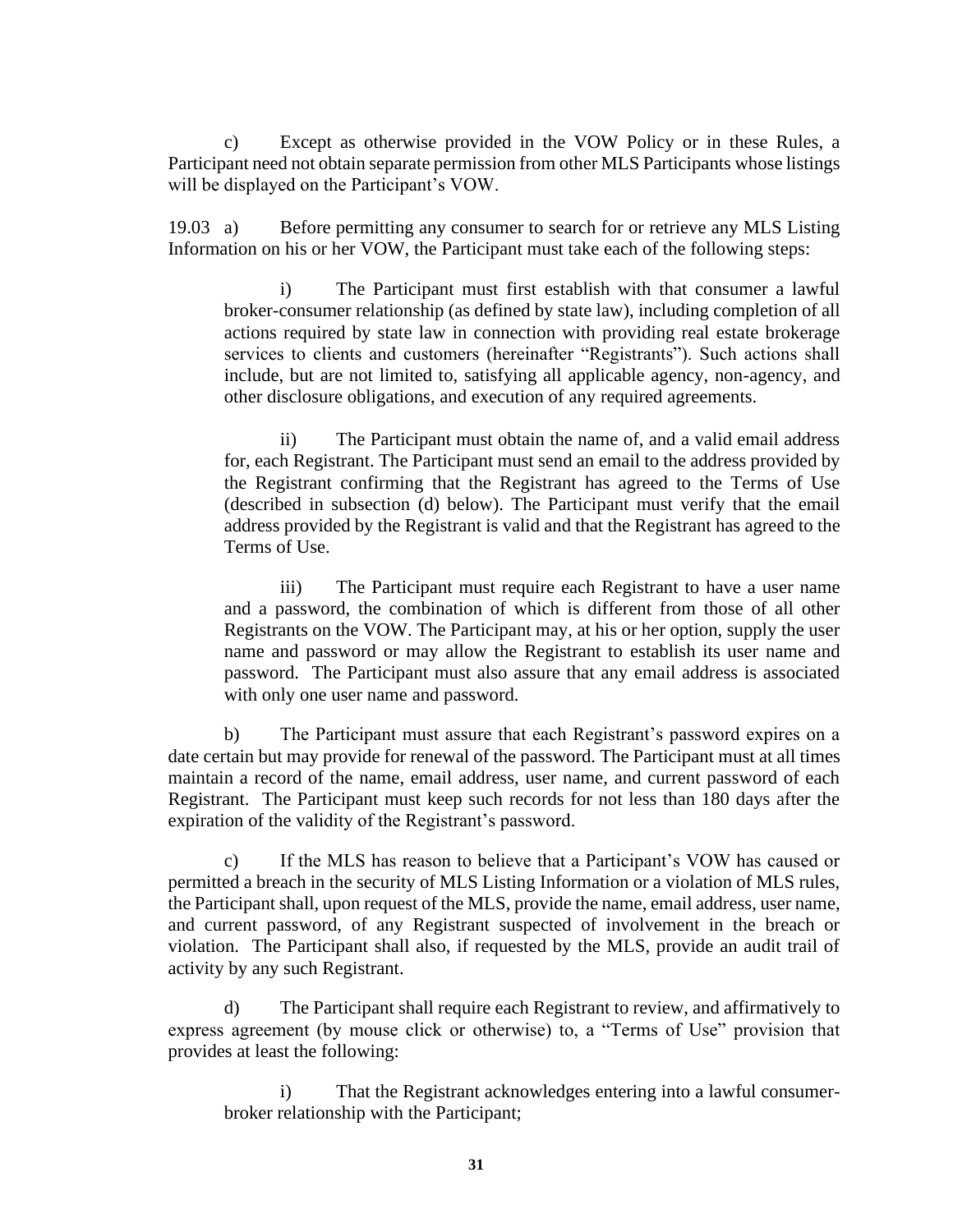ii) That all information obtained by the Registrant from the VOW is intended only for the Registrant's personal, non-commercial use;

iii) That the Registrant has a bona fide interest in the purchase, sale, or lease of real estate of the type being offered through the VOW;

iv) That the Registrant will not copy, redistribute, or retransmit any of the information provided except in connection with the Registrant's consideration of the purchase or sale of an individual property;

v) That the Registrant acknowledges the MLS's ownership of, and the validity of the MLS's copyright in, the MLS database.

e) The Terms of Use Agreement may not impose a financial obligation on the Registrant or create any representation agreement between the Registrant and the Participant. Any agreement entered into at any time between the Participant and Registrant imposing a financial obligation on the Registrant or creating representation of the Registrant by the Participant must be established separately from the Terms of Use, must be prominently labeled as such, and may not be accepted solely by mouse click.

f) The Terms of Use Agreement shall also expressly authorize the MLS, and other MLS Participants or their duly authorized representatives, to access the VOW for the purposes of verifying compliance with MLS rules and monitoring display of Participants' listings by the VOW. The Agreement may also include such other provisions as may be agreed to between the Participant and the Registrant.

19.04 A Participant's VOW must prominently display an email address, telephone number, or specific identification of another mode of communication (e.g., live chat) by which a consumer can contact the Participant to ask questions, or get more information, about any property displayed on the VOW. The Participant, or a non-principal broker or sales licensee licensed with the Participant, must be willing and able to respond knowledgeably to inquiries from Registrants about properties within the market area served by that Participant and displayed on the VOW.

19.05 A Participant's VOW must employ reasonable efforts to monitor for, and prevent, misappropriation, "scraping", and other unauthorized use of MLS Listing Information. A Participant's VOW shall utilize appropriate security protection such as firewalls as long as this requirement does not impose security obligations greater than those employed concurrently by the MLS.

*(NOTE: MLSs may adopt rules requiring Participants to employ specific security measures, provided that any security measure required does not impose obligations greater than those employed by the MLS.)*

19.06 a) A Participant's VOW shall not display listings or property addresses of any seller who has affirmatively directed the listing broker to withhold the seller's listing or property address from display on the Internet. The listing broker shall communicate to the MLS that the seller has elected not to permit display of the listing or property address on the Internet. Notwithstanding the foregoing, a Participant who operates a VOW may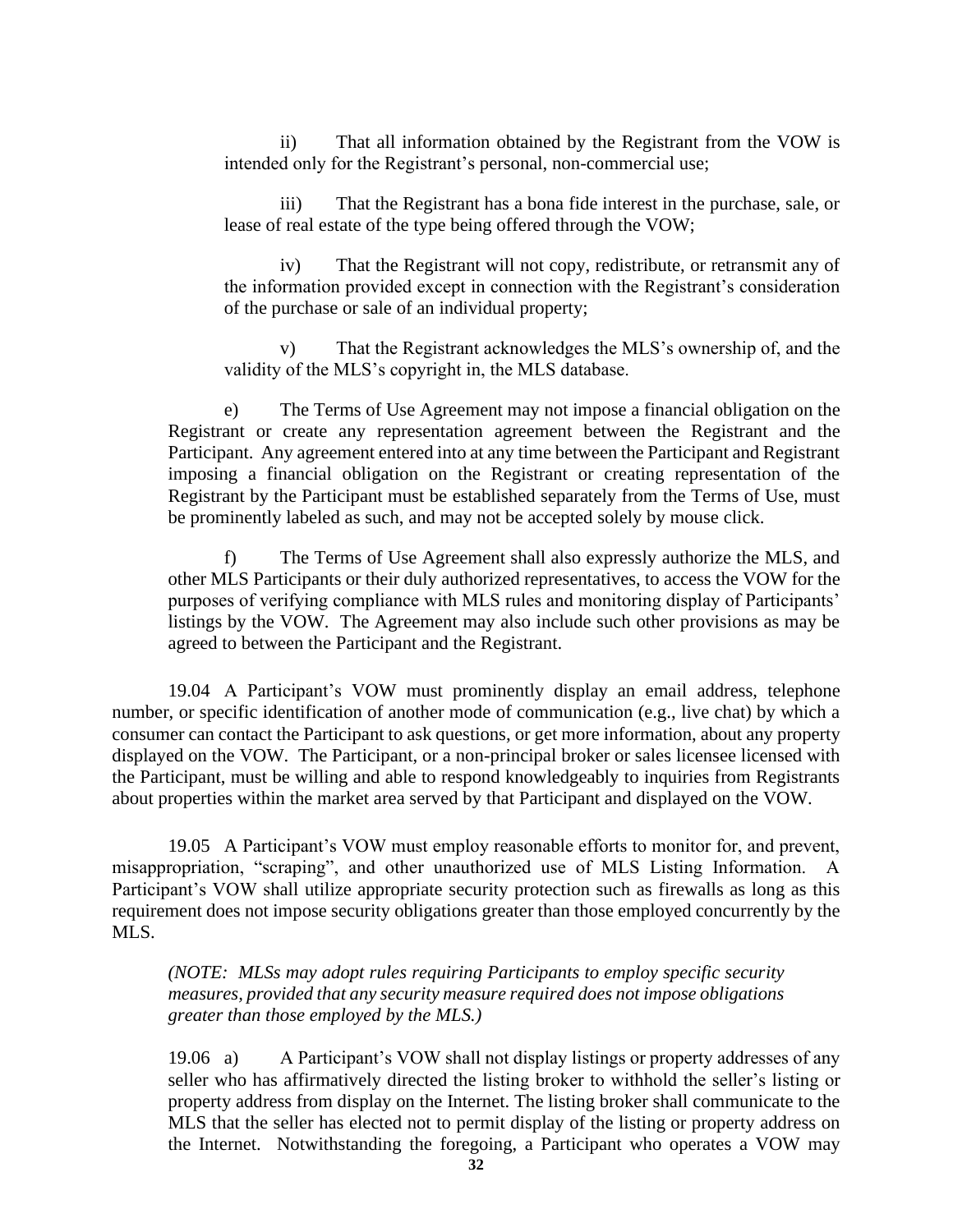provide to consumers via other delivery mechanisms, such as email, fax, or otherwise, the listings of sellers who have determined not to have the listing for their property displayed on the Internet.

b) A Participant who lists a property for a seller who has elected not to have the property listing or the property address displayed on the Internet shall cause the seller to execute a document that includes the following (or a substantially similar) provision:

### **Seller Opt-Out Form**

- 1. Please check either Option a or Option b
- a. [ ] I have advised my broker or sales agent that I do not want the listed property to be displayed on the Internet.

### **OR** Service Service Service Service Service Service Service Service Service Service Service Service Service Service Service Service Service Service Service Service Service Service Service Service Service Service Service S

b. [ ] I have advised my broker or sales agent that I do not want the address of the listed property to be displayed on the Internet.

2. I understand and acknowledge that, if I have selected option a, consumers who conduct searches for listings on the Internet will not see information about the listed property in response to their search.

 $\overline{\phantom{a}}$ Initials of seller

c) The Participant shall retain such forms for at least one year from the date they are signed, or one year from the date the listing goes off the market, whichever is greater.

19.07 a) Subject to subsection (b), a Participant's VOW may allow third-parties (i) to write comments or reviews about particular listings or display a hyperlink to such comments or reviews in immediate conjunction with particular listings, or (ii) display an automated estimate of the market value of the listing (or hyperlink to such estimate) in immediate conjunction with the listing

b) Notwithstanding the foregoing, at the request of a seller, the Participant shall disable or discontinue either or both of those features described in subsection (a) as to any listing of the seller. The listing broker or agent shall communicate to the MLS that the seller has elected to have one or both of these features disabled or discontinued on all Participants' websites. Subject to the foregoing and to Section 19.08, a Participant's VOW may communicate the Participant's professional judgment concerning any listing. A Participant's VOW may notify its customers that a particular feature has been disabled "at the request of the seller."

19.08 A Participant's VOW shall maintain a means (e.g., email address, telephone number) to receive comments from the listing broker about the accuracy of any information that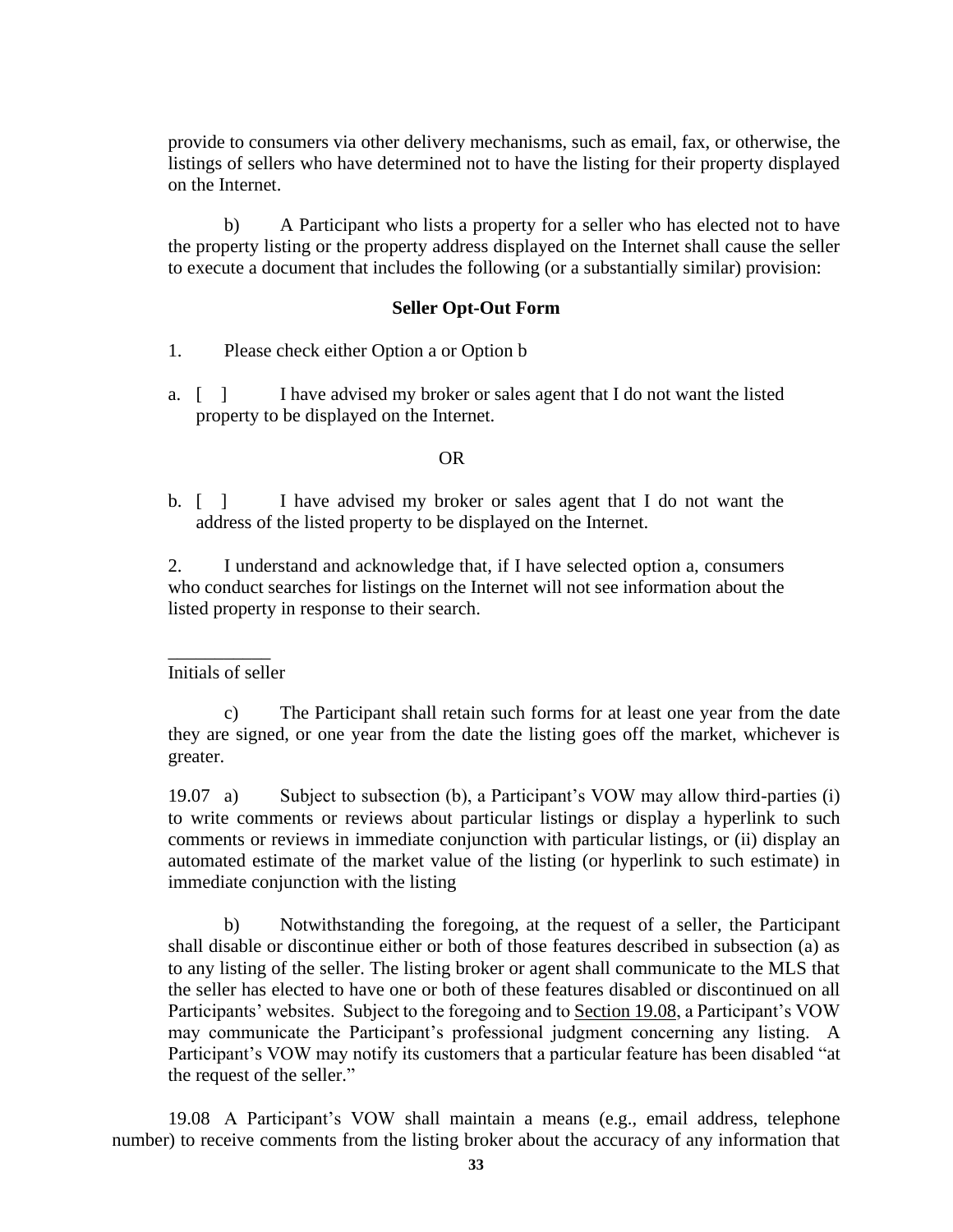is added by or on behalf of the Participant beyond that supplied by the MLS and that relates to a specific property displayed on the VOW. The Participant shall correct or remove any false information relating to a specific property within 48 hours following receipt of a communication from the listing broker explaining why the data or information is false. The Participant shall not, however, be obligated to correct or remove any data or information that simply reflects good faith opinion, advice, or professional judgment.

19.09 A Participant shall cause the MLS Listing Information available on its VOW to be refreshed at least once every seventy-two (72) hours.

19.10 Except as provided in these rules, the NATIONAL ASSOCIATION OF REALTORS<sup>®</sup> VOW Policy, or any other applicable MLS rules or policies, no Participant shall distribute, provide, or make accessible any portion of the MLS Listing Information to any person or entity.

19.11 A Participant's VOW must display the Participant's privacy policy informing Registrants of all of the ways in which information that they provide may be used.

19.12 A Participant's VOW may exclude listings from display based only on objective criteria, including, but not limited to, factors such as geography, list price, type of property, cooperative compensation offered by listing broker, and whether the listing broker is a REALTOR®.

19.13 A Participant who intends to operate a VOW to display MLS Listing Information must notify the MLS of its intention to establish a VOW and must make the VOW readily accessible to the MLS and to all MLS Participants for purposes of verifying compliance with these Rules, the VOW Policy, and any other applicable MLS rules or policies.

19.14 A Participant may operate more than one VOW himself or herself or through an AVP. A Participant who operates his or her own VOW may contract with an AVP to have the AVP operate other VOWs on his or her behalf. However, any VOW operated on behalf of a Participant by an AVP is subject to the supervision and accountability of the Participant.

19.15 A Participant's VOW may not make available for search by, or display to, Registrants any of the following information:

a) The compensation offered to other MLS Participants.

b) The seller's and occupant's name(s), phone number(s), or e-mail address(es).

c) Instructions or remarks intended for cooperating brokers only, such as those regarding showings or security of listed property.

d) Selling price information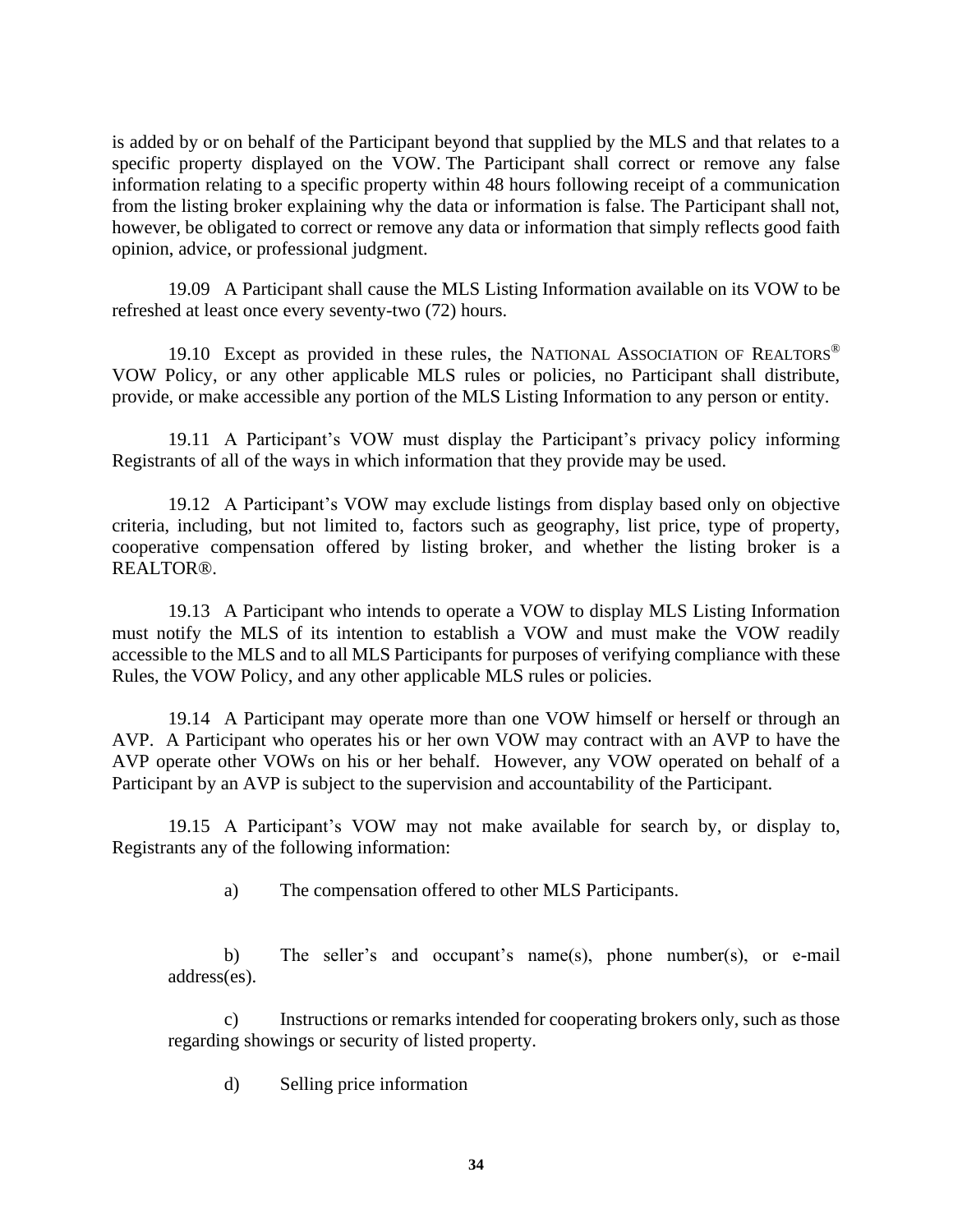19.16 A Participant shall not change the content of any MLS Listing Information that is displayed on a VOW from the content as it is provided in the MLS. The Participant may, however, augment MLS Listing Information with additional information not otherwise prohibited by these Rules or by other applicable MLS rules or policies as long as the source of such other information is clearly identified. This rule does not restrict the format of display of MLS Listing Information on VOWs or the display on VOWs of fewer than all of the listings or fewer than all of the authorized information fields

19.17 A Participant shall cause to be placed on his or her VOW a notice indicating that the MLS Listing Information displayed on the VOW is deemed reliable but is not guaranteed accurate by the MLS. A Participant's VOW may include other appropriate disclaimers necessary to protect the Participant and/or the MLS from liability.

19.18 A Participant shall cause any listing that is displayed on his or her VOW to identify the name of the listing firm and the listing broker or agent in a readily visible color, in a reasonably prominent location, and in typeface not smaller than the median typeface used in the display of listing data.

19.19 A Participant shall require that Registrants' passwords be reconfirmed or changed every 90 days.

19.20 A Participant may display advertising and the identification of other entities ("cobranding') on any VOW the Participant operates or that is operated on his or her behalf. However, a Participant may not display on any such VOW deceptive or misleading advertising or cobranding. For purposes of this section, co-branding will be presumed not to be deceptive or misleading if the Participant's logo and contact information (or that of at least one Participant, in the case of a VOW established and operated on behalf of more than one Participant) is displayed in immediate conjunction with that of every other party, and the logo and contact information of all Participants displayed on the VOW is as large as the logo of the AVP and larger than that of any third party.

19.21 A Participant shall cause any listing displayed on his or her VOW that is obtained from other sources, including from another MLS or from a broker not participating in the MLS, to identify the source of the listing.

19.22 A Participant shall cause any listing displayed on his or her VOW obtained from other sources, including from another MLS or from a broker not participating in the MLS, to be searched separately from listings in the MLS.

19.23 Participants and the AVPs operating VOWs on their behalf must execute the license agreement required by the MLS.

# **SECTION 20 - AMENDMENTS**

20.01 Amendments to the Rules or Policies may be proposed from time to time. Proposed amendments must be presented to the Directors by a Director or Officer of NTREIS with notification provided to each shareholder/Association at least fourteen (14) days prior to being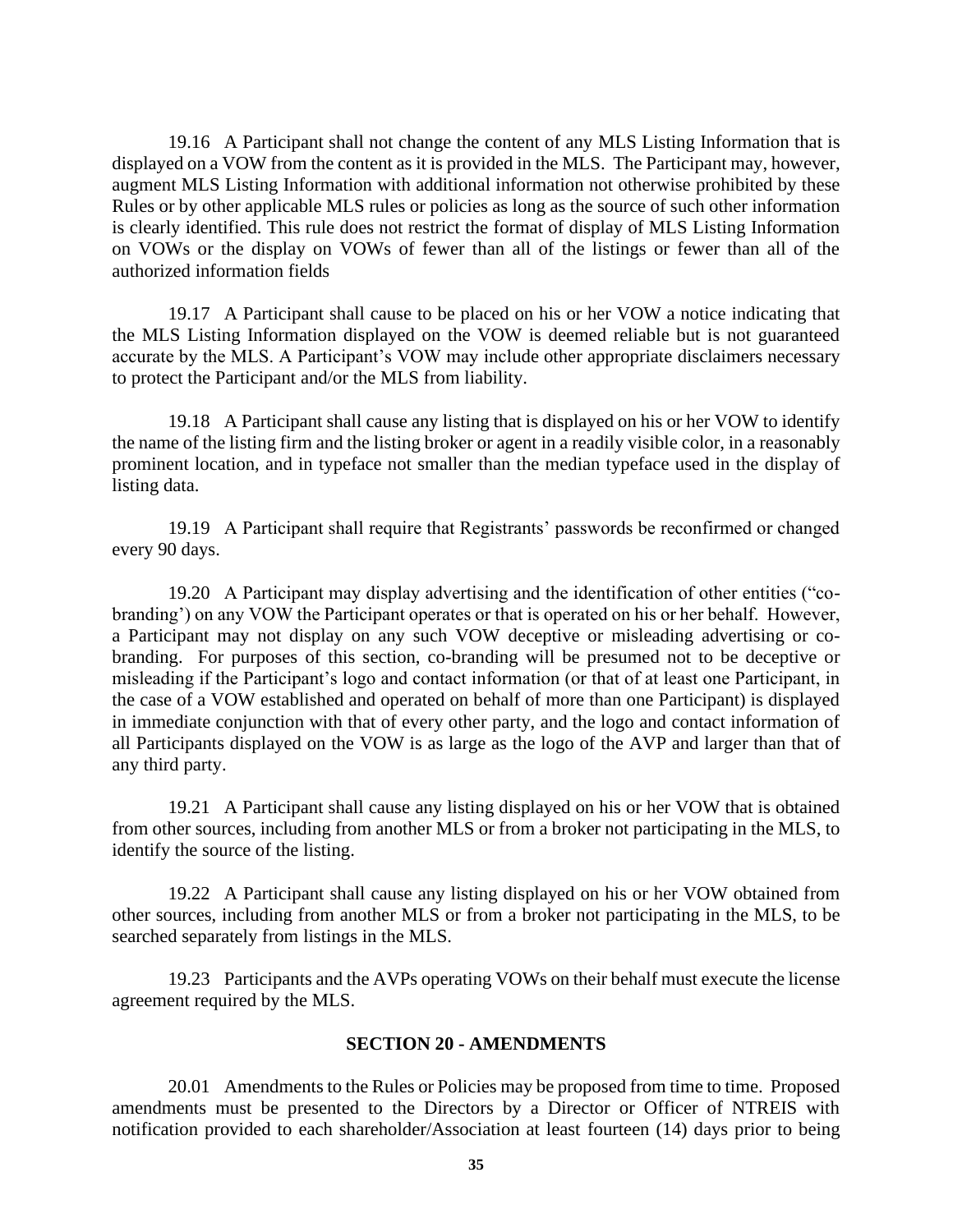acted upon by the Directors. Amendments will be effective upon approval by a majority vote of the Directors.

#### **SECTION 21 - ARBITRATION OF DISPUTES**

21.01 By becoming and remaining a Participant, each Participant agrees to arbitrate disputes involving contractual issues and questions, and specific non-contractual issues and questions defined in Standard of Practice 17-4 of the Code of Ethics with Participants in different firms arising out of their relationships as Participants as set forth in Section 21 of these Rules.

21.02 If all disputants are members of the same Association of Realtors®, or have their principal places of business within the same Association's territorial jurisdiction, they must arbitrate pursuant to the procedures of that Association of Realtors®.

21.03 If the disputants are members of different Associations of Realtors®, or if their principal places of business are located within the territorial jurisdictions of different Associations of Realtors®, they shall be obligated to arbitrate in accordance with the procedures of the forum so selected.

21.04 Interboard Arbitration Procedures: Arbitration shall be conducted in accordance with any existing interboard agreement or, alternatively, in accordance with the interboard arbitration procedures in the Code of Ethics and Arbitration Manual of the National Association of Realtors®. Nothing herein shall preclude Participants from agreeing to arbitrate the dispute before a particular association of Realtors®.

21.05 Awards: The obligation to arbitrate includes the duty to either 1) pay an award to the party(ies) named in the award or 2) deposit the funds with the Secretary or Executive Officer of the Association conducting the arbitration to be held in an escrow or trust account maintained for this purpose. Failure to satisfy the award or deposit the funds with the Association within ten (10) days may be considered a violation of the MLS rules and may subject the Participant to disciplinary action at the sole discretion of the MLS.

# **SECTION 22 - STANDARDS OF CONDUCT FOR PARTICIPANTS**

22.01 Participants shall not engage in any practice or take any action inconsistent with exclusive representation or exclusive brokerage relationship agreements that Other Participants have with clients.

22.02 Signs giving notice of property for sale, rent, lease, or exchange shall not be placed on Listed Property without written consent of the seller/landlord.

22.03 Participants acting as subagents or as buyer/tenant representatives or brokers shall not attempt to extend a Listing Participant's offer of cooperation and/or compensation to other brokers without the consent of the Listing Participant.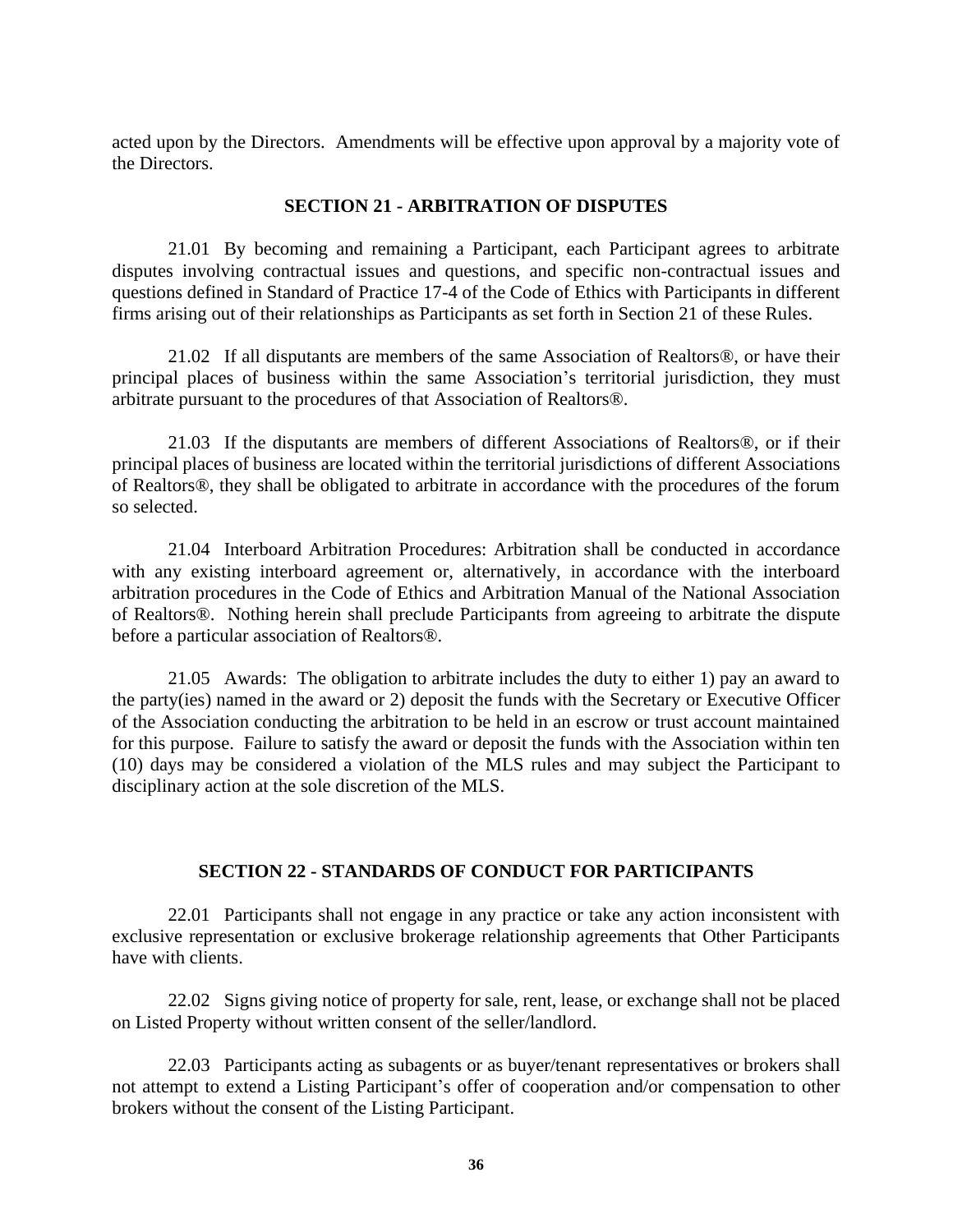22.04 Participants shall not solicit a listing which is currently listed exclusively with another Participant. However, if the Listing Participant, when asked by another Participant, refuses to disclose the expiration date and nature of such listing, i.e., an exclusive right to sell, an exclusive agency, or other form of contractual agreement between the Listing Participant and the owner, the Other Participant may contact the owner to secure such information and may discuss the terms upon which the Other Participant might take a future listing or, alternatively, may take a listing to become effective upon expiration of any existing exclusive listing.

22.05 Participants shall not solicit buyer/tenant agency agreements from buyers/tenants who are subject to exclusive buyer/tenant agency agreements. However, if a buyer/tenant agent, when asked by another Participant, refuses to disclose the expiration date of the exclusive buyer/tenant agency agreement, the Other Participant may contact the buyer/tenant to secure such information and may discuss the terms upon which the Other Participant might enter into a future buyer/tenant agency agreement or, alternatively, may enter into a buyer/tenant agency agreement to become effective upon the expiration of any existing exclusive buyer/tenant agency agreement.

22.06 Participants shall not use information obtained from the Listing Participant, through offers to cooperate received through MLS or other sources authorized by the Listing Participant, for the purpose of creating a referral prospect to a third broker, or for creating a buyer/tenant prospect unless such use is authorized by the Listing Participant.

22.07 The fact that an agency agreement has been entered into with a Participant does not preclude or inhibit any Other Participant from entering into a similar agreement after the expiration of the prior agreement.

22.08 The fact that a prospect has retained a Participant as an exclusive representative or exclusive broker in one or more past transactions does not preclude Other Participants from seeking such prospect's future business.

22.09 Participants are free to enter into contractual relationships or to negotiate with sellers/landlords, buyers/tenants, or others who are not represented by an exclusive agent but shall not knowingly obligate them to pay more than one commission except with their informed consent.

22.10 When a Participant is contacted by the client of another Participant regarding the creation of an agency relationship to provide the same type of service, and such Participant has not directly or indirectly initiated such discussions, such Participant may discuss the terms upon which such Participant might enter into a future agency agreement or, alternatively, may enter into an agency agreement which becomes effective upon expiration of any existing exclusive agreement.

22.11 In cooperative transactions, Participants shall only compensate Other Participants (principal brokers) and shall not compensate nor offer to compensate, directly or indirectly, any of the sales licensees employed by or affiliated with Other Participants without the prior express knowledge and consent of the Other Participant.

22.12 a) Participants are not precluded from making general announcements to prospects describing their services and the terms of their availability even though some recipients may have entered into agency agreements or other exclusive relationships with another Participant.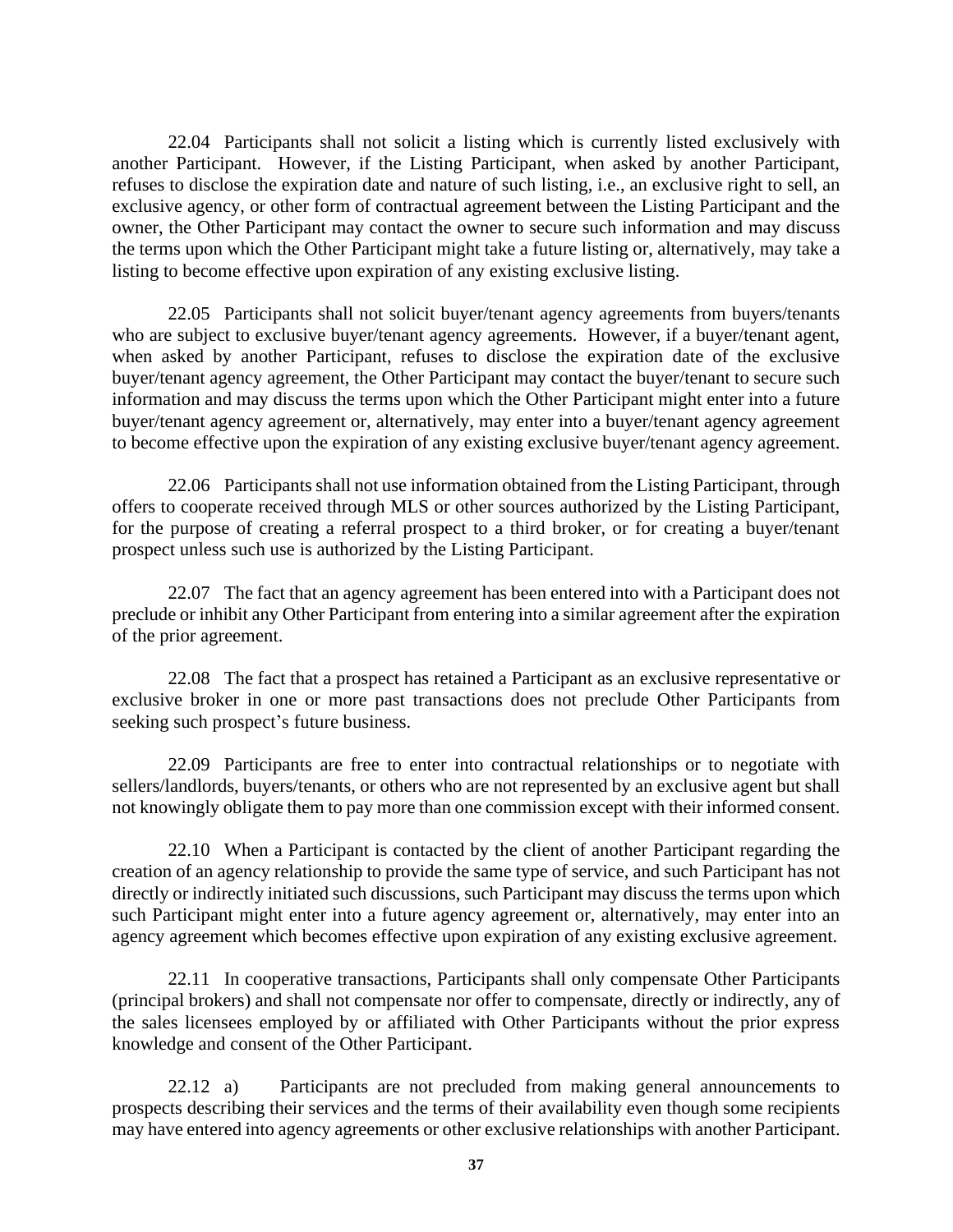A general telephone canvass, general mailing or distribution addressed to all prospects in a given geographical area or in a given profession, business, club, or organization, or other classification or group is deemed "general" for purposes of this rule.

b) The following types of solicitations by Participants and Subscribers are prohibited:

i) Telephone or personal solicitations of property owners whose properties are exclusively listed with another Participant and who have been identified by a real estate sign, multiple listing compilation, or other information service as having exclusively listed their property with another Participant; and

ii) Mail or other forms of written solicitations of prospects whose properties are exclusively listed with another Participant when such solicitations are not part of a general mailing but are directed specifically to property owners identified through compilations of current listings, "for sale" or "for rent" signs, or other sources of information intended to foster cooperation with Participants.

22.13 Prior to entering into a representation agreement, Participants have an affirmative obligation to make reasonable efforts to determine whether the prospect is subject to a current, valid, exclusive agreement with another broker to provide the same type of real estate service.

22.14 Participants, acting as buyer or tenant representatives or brokers, shall disclose that relationship to the seller/landlord's representative or broker at first contact and shall provide written confirmation of that disclosure to the seller/landlord's representative or broker not later than execution of a purchase agreement or lease.

22.15 On unlisted property, Participants acting as buyer/tenant representatives or brokers shall disclose that relationship to the seller/landlord at first contact with the seller/landlord on behalf of that buyer/tenant and shall provide written confirmation of such disclosure to the seller/landlord not later than execution of any purchase or lease agreement. Such Participants shall make any request for anticipated compensation from the seller/landlord at first contact.

22.16 Participants, acting as representatives or brokers of sellers/landlords or as subagents of Listing Participants, shall disclose that relationship to buyers/tenants as soon as practicable and shall provide written confirmation of such disclosure to buyers/tenants not later than execution of any purchase or lease agreement.

22.17 Participants are not precluded from contacting the client of another Participant for the purpose of offering to provide, or entering into a contract to provide, a different type of real estate service unrelated to the type of service currently being provided (e.g., property management as opposed to brokerage) or from offering the same type of service for property not subject to other brokers' exclusive agreements. However, information received through the MLS or any other offer of cooperation may not be used to target clients of Other Participants to whom such offers to provide services may be made.